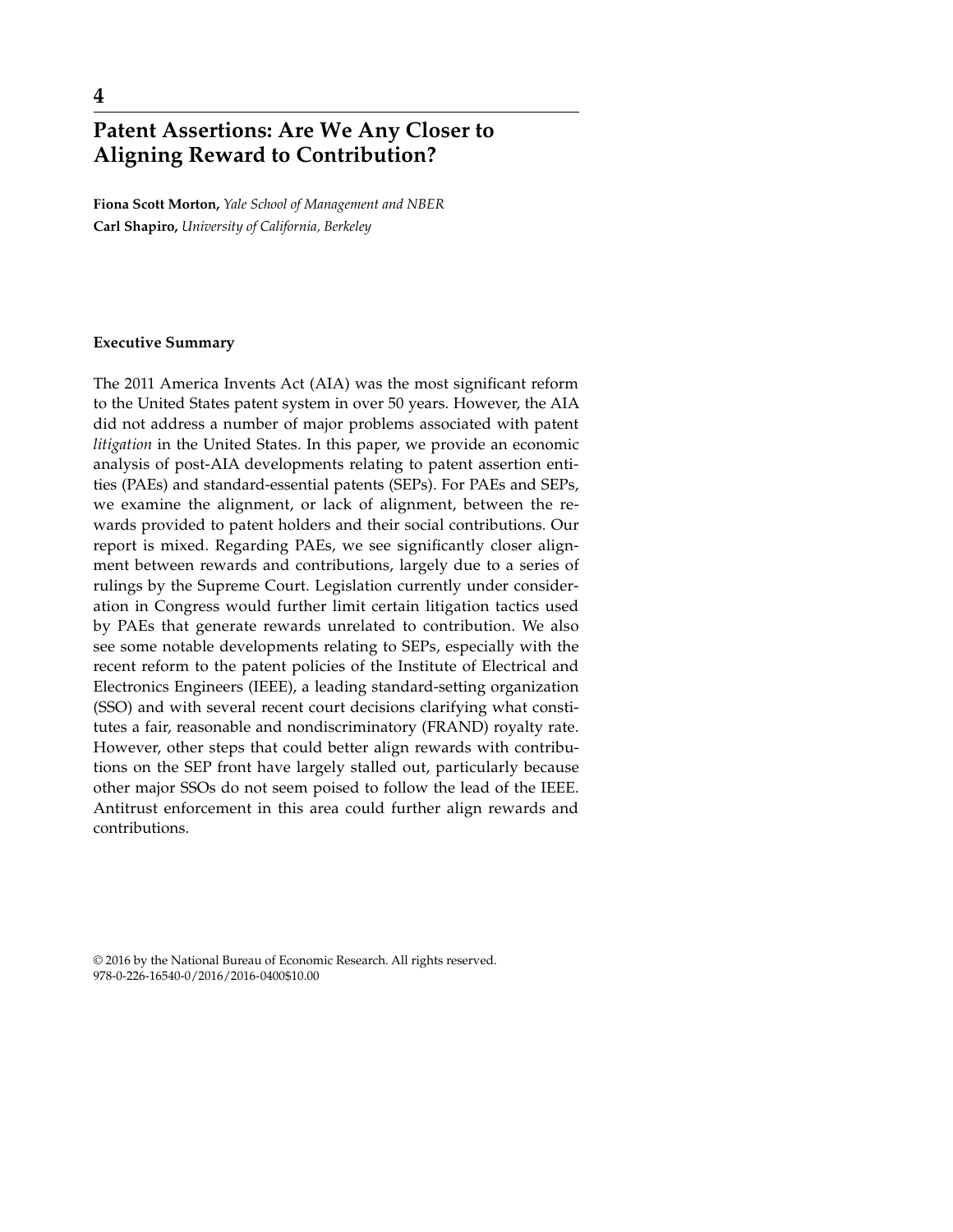# **I. Introduction**

In September 2011, President Obama signed the AIA, the most significant reform to the patent system since the 1950s. The AIA made major changes in how the U.S. Patent and Trademark Office (PTO) reviews patent applications, grants patents, and considers postgrant challenges to issued patents. These changes were intended to improve patent quality and shorten patent pendency, two goals with widespread support.

The passage of the AIA did not put an end to calls for patent reform far from it. In the wake of the AIA, evidence has mounted that the rules governing patent *litigation* are in need of adjustment: questionable litigation tactics employed by PAEs attracted widespread attention; the smartphone patent wars heated up, fueled by a combination of high stakes and legal uncertainty; and controversy swirled around the appropriate antitrust or contractual limits on how patent holders could assert patents that are essential to practicing widely adopted technology standards.

While casual observers may be perplexed that the AIA did not "fix" the US patent system, upon closer inspection, this should not come as a surprise. The AIA did not address many of the litigation tactics being used by PAEs or the remedies available to owners of patents that have been found in court to be valid and infringed. Nor did the AIA address the problems associated with SEPs or the treatment of patents by the International Trade Commission (ITC).<sup>1</sup> These are the aspects of the patent system we address here.

The flaws in the patent litigation system studied here result from a *divergence* between the reward that a patent holder can obtain by asserting its patent and the social contribution generated by the research and development activities that led to the issuance of that patent. For this reason, when evaluating various reforms to the patent system, we do not ask whether these reforms increase or decrease the rewards to patentees. Rather, we ask whether these reforms *better align* the private rewards to patentees with their social contributions. This approach to patent reform is developed in greater detail in Shapiro (2007).

Following this approach, we devote attention here to certain patent litigation tactics that a patent holder can employ to generate returns that are out of proportion to the social contribution resulting from the R&D activities that led to the issuance of the patent in question. While the organizational form of the entity using these tactics is not directly relevant to this question, the most questionable tactics are often used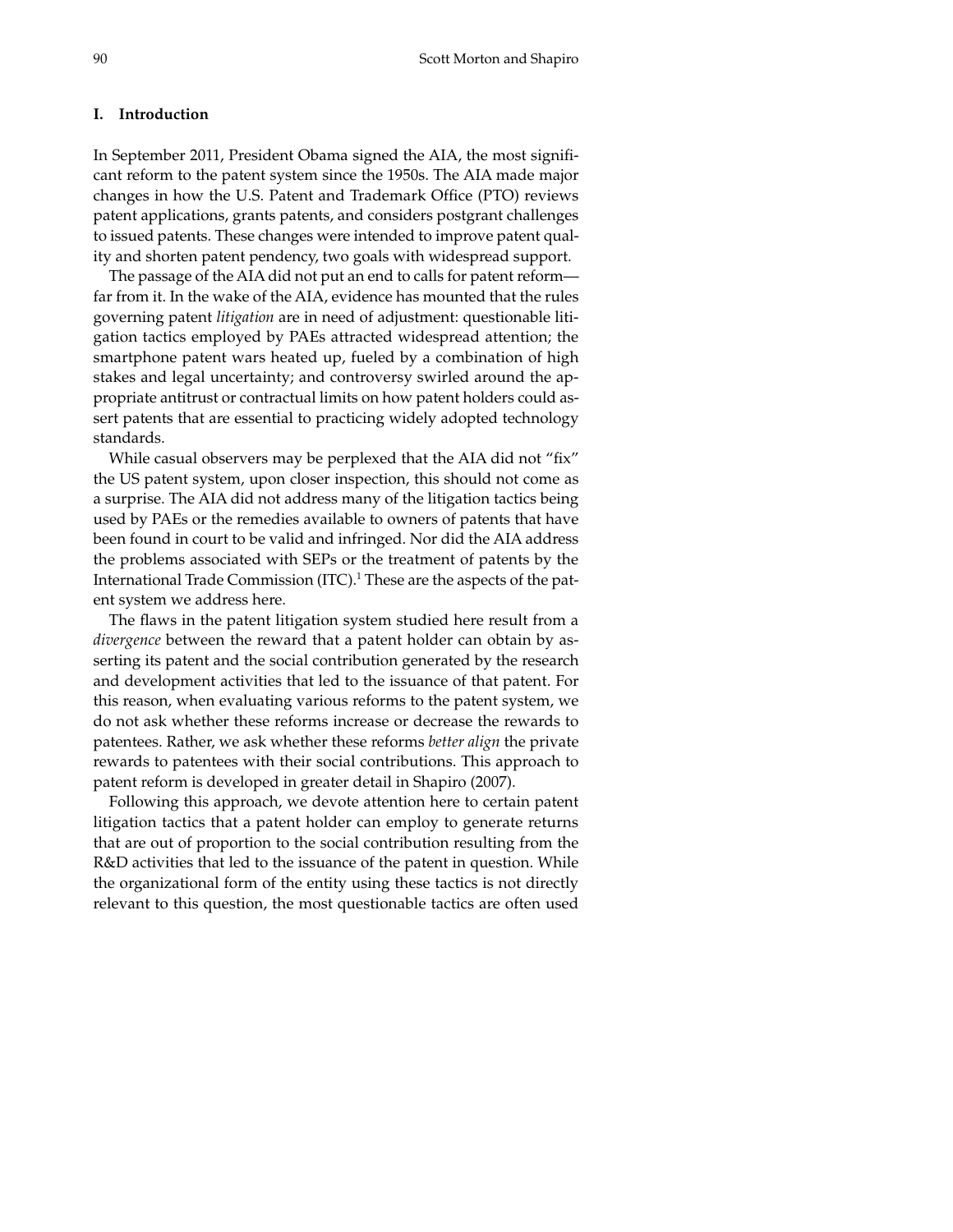by entities that specialize in patent assertion. Typically, these entities either acquire patents to monetize them or inherit patents from unsuccessful operating companies. Scott Morton and Shapiro (2014) offer some explanations for this observed relationship between strategy and structure. Most notably, entities with little or no revenues from their own products and services are not vulnerable to countersuits accusing them of patent litigation. For them, patent litigation is a form of "asymmetric warfare." Furthermore, entities that specialize in asserting and monetizing patents are likely to suffer little harm from alienating target firms because, unlike many operating companies, they do not need to cooperate with these target firms on other fronts and, indeed, may benefit from developing a reputation for employing scorched-earth patent litigation strategies.

Ultimately, the ability of a patent holder to use the patent system to extract revenues from target firms must be based on the costs it can impose on them. These costs generally come in three forms. First, a target firm must bear *litigation expenses* to defend itself against allegations of patent infringement. We discuss how certain litigation tactics employed by patent holders can impose large and asymmetric litigation costs on patent defendants, even if the underlying patent infringement claim is weak. Second, a target firm that loses the patent litigation will be forced to pay infringement damages. Typically, these damages come in the form of *reasonable royalties*. We address how the courts assess reasonable royalties in patent cases. Third, a target firm that loses the patent litigation may be subject to an *injunction* preventing it from selling infringing products. We discuss how and when the courts issue such injunctions, especially for SEPs, and how the ITC issues exclusion orders, which can have a similar effect. All of this points to patent reforms that affect litigation costs, the determination of reasonable royalties, and the use of injunctions, regardless of the organizational form taken by the party asserting the patent.<sup>2</sup>

In this paper, we provide an update on how well the US patent litigation system delivers rewards to patent holders commensurate with their research and development (R&D) contributions in the wake of the AIA. Overall, we believe that the rewards to patent holders have moved closer to their social contributions on several fronts, especially due to a series of major decisions by the Supreme Court, but movement on some other fronts appears to be blocked. We frame the analysis in the paper using two constructs: the underlying quality of the patent and the type of cost a patent holder can create for the implementer,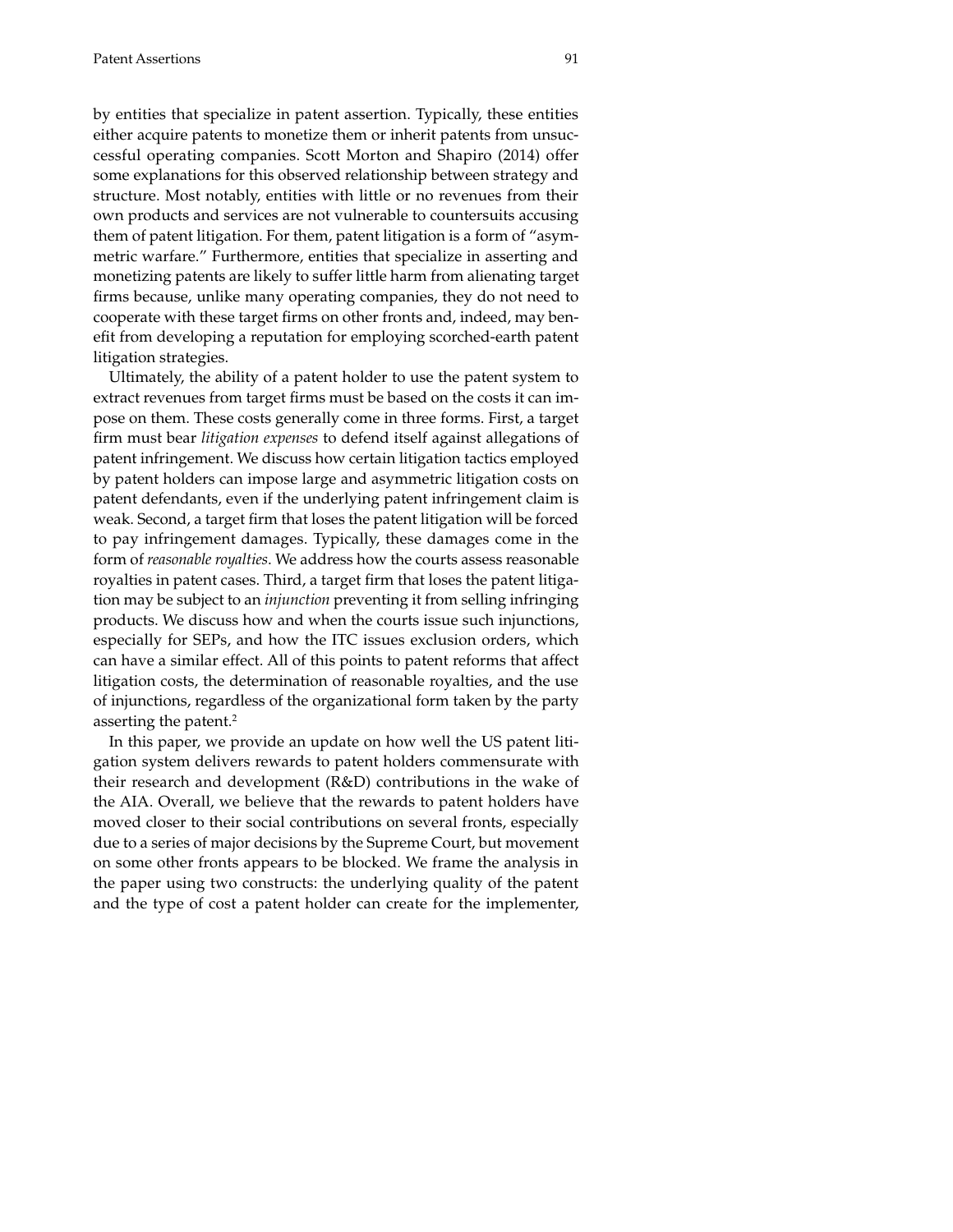as described in the preceding. We apply this framework to two main areas: PAE activity and the assertion of SEPs. For each of these areas, we identify where progress has been made and where significant problems remain.

Before looking more closely at specific changes in the US patent litigation system, it is worth pausing to emphasize the crucial distinction between reforms to the patent system that affect the *issuance* of new patents versus the *assertion* of existing patents. Reforms that affect the issuance of new patents, such as those in the AIA, necessarily have only a gradual impact on patent litigation as the newly issued patents over time grow to comprise a larger share of the total stock of outstanding patents and litigated patents. To illustrate, in Fiscal Year 2011, during which the AIA was passed, the PTO issued 221,350 utility patents, but there were roughly 10 times as many utility patents in force, some 2.2 million.<sup>3</sup> Among litigated patents, Love (2013) shows that the average lag from patent application to the end of all litigation with that patent is 16.1 years for patents asserted by nonpracticing entities.<sup>4</sup> In 2013, the median patent asserted by a nonpracticing entity in patent litigation had a priority date 15 years earlier, all the way back in 1998.<sup>5</sup> Clearly, reforms that apply to the *flow* of new patent applications, no matter how effective, can only very gradually address problems with the assertion and monetization of the much larger existing *stock* of patents. This observation alone explains why the passage of the AIA did not put an end to calls for reform of the patent litigation system.

In section III, we look at the tactics used by PAEs, commonly known as "patent trolls." PAEs are organizations whose primary or sole activity is the assertion of patents against target firms. The goal and expertise of PAEs is to efficiently monetize patents by collecting royalties through the licensing of their patents and by winning patent damage awards in court. In their purest form, PAEs do not produce or sell products or service. Over the past several years, PAEs have attracted considerable attention among business executives and those interested in public policies toward intellectual property rights and innovation.

In section IV, we explore problems associated with SEPs, regardless of the form taken by entity owning and asserting them. SEPs present a unique set of challenges at the intersection of antitrust and patent law and policy. The problems of patent holdup and royalty stacking can be especially severe for SEPs. Some SSOs are modifying their rules to deal with these problems. The federal courts are assisting with this process. As a result of these changes, the ITC has become a policy outlier, based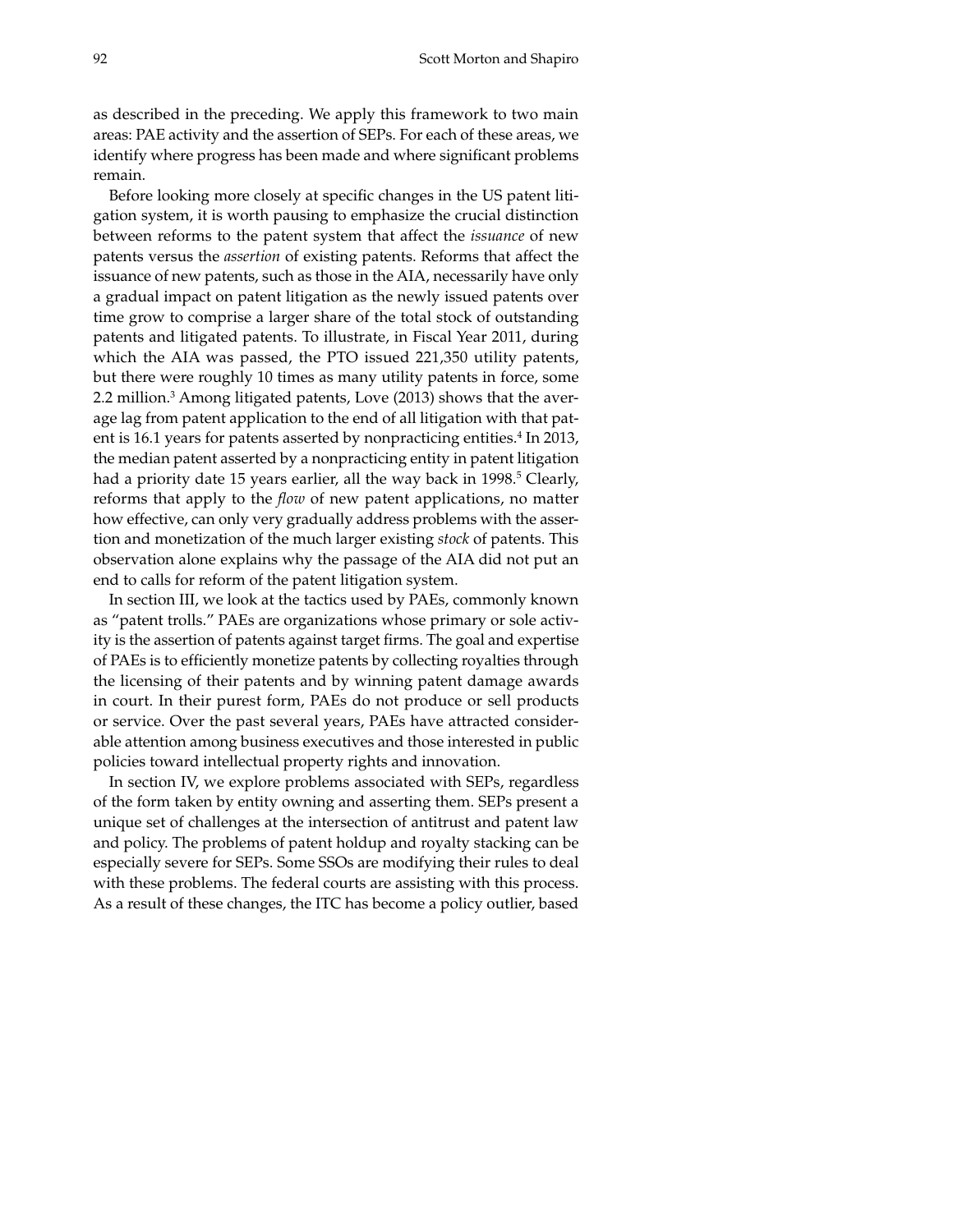on its authority to issue exclusion orders preventing the importation of infringing products into the United States.

# **II. Three Cost Categories Underlying Patent Monetization**

# *A. Litigation Costs*

Patent holders can impose litigation costs on target firms. Of course, this is a natural and inevitable consequence of any innovation reward system predicated on intellectual property rights. However, concerns about misalignment between reward and contribution arise if owners of low- quality patents can impose substantial costs on target firms. We define a patent as "low quality" with respect to a given patent assertion if the probability that the patent will be found valid and infringed in that assertion is low.6

In the extreme case of sham litigation, the patent holder knows full well that the target firm is not infringing its patent but, nonetheless, sues for patent infringement in order to extract a settlement. This fact pattern fits within the definitions of a "nuisance suit" or "frivolous litigation," as those terms are defined in the law and economics literature. However, the same principle applies more generally if the costs that a patent holder can impose on target firms are disproportionate to the quality of the patent being asserted. Misalignment concerns are especially great if (a) litigation costs are highly asymmetric as between the patent holder and the target firm, or if (b) the entity asserting the patents finds it profitable to persist with infringement claims that are unprofitable on their own terms (due to low patent quality) in order to develop a reputation as a tough and persistent asserter of patents. As we discuss in the following, both of these conditions are often satisfied in patent infringement actions brought by PAEs.

# *B. Reasonable Royalties*

# Background

Virtually all patent holders who sue for patent infringement seek damages from the party they are accusing of patent infringement. Patent damages can come in the form of lost profits or reasonable royalties. For PAEs and SEPs, our primary topics here, damages almost always come in the form of reasonable royalties.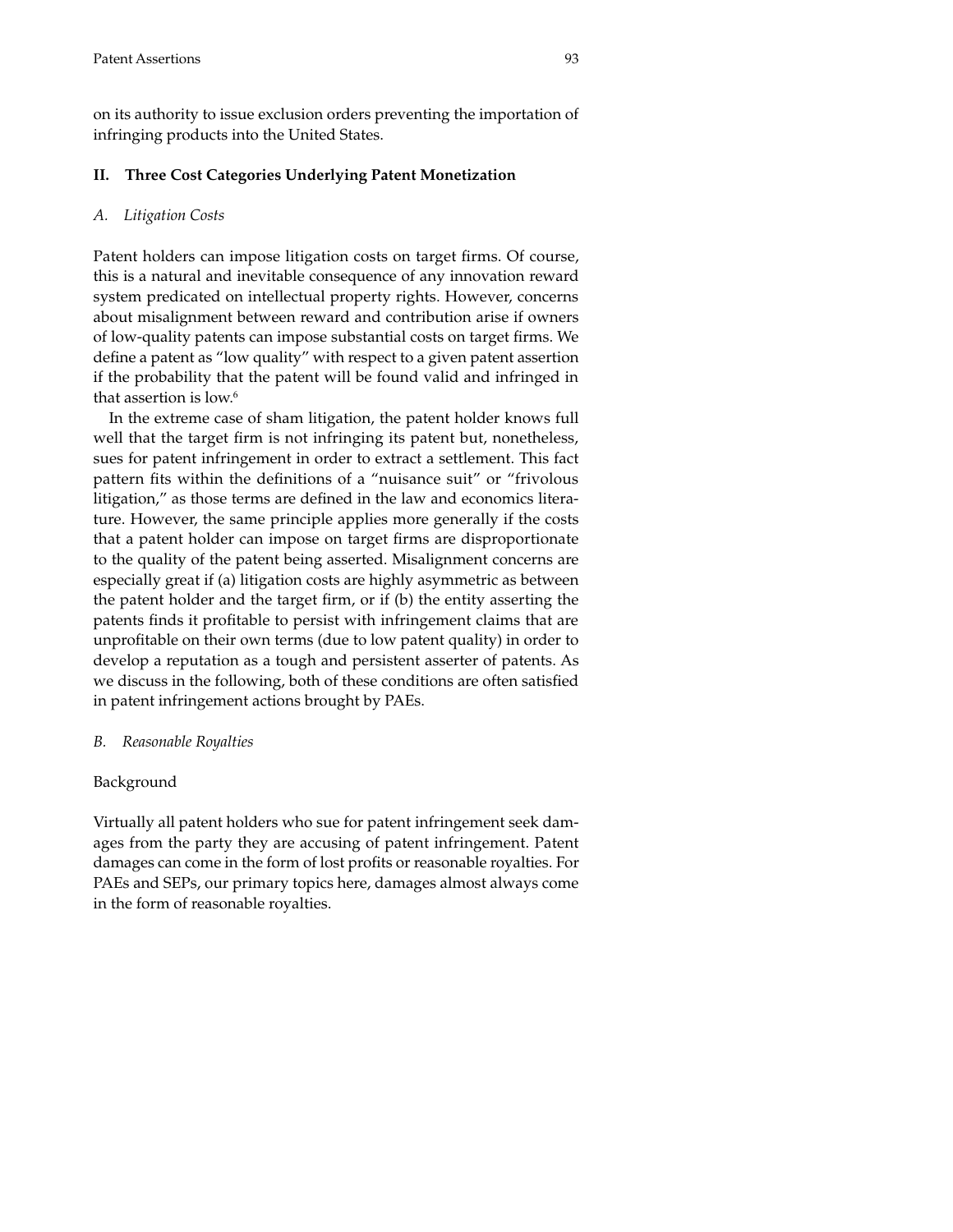The basic idea behind reasonable royalties is straightforward: they are meant to measure the royalties that would be negotiated ex ante between the patent holder and the infringing party, assuming that the patents involved are valid and infringed. In this context, "ex ante" is interpreted to mean the date just before the infringement began although an economically more precise statement would be the date just before the infringing party made significant investments specific to the use of the patented technology.

The classic case identifying the factors that determine reasonable royalties in the United States is the Georgia Pacific case.<sup>7</sup> The Court of Appeals for the Federal Circuit (CAFC) has sanctioned the use of the so-called Georgia-Pacific factors to frame the inquiry into the determination of reasonable royalties.<sup>8</sup> Many commentators have pointed out that the Georgia- Pacific factors often do not provide the most useful framework for the determination of reasonable royalties.<sup>9</sup> For our purposes here, two primary issues stand out, neither of which is well captured by the original Georgia- Pacific factors: *royalty stacking* and *patent hold-up*.

First, the presence of other patents that read on the same product can and should affect the reasonable royalties for any one such patent. In the presence of royalty stacking, it is important to determine the aggregate level of royalties that will likely be applied to the product in question. This is especially important for products that comply with standards for which there are many SEPs, as discussed by Lemley and Shapiro (2007). The use of an appropriate base on which to compute royalties can help mitigate problems associated with royalty stacking. Recent decision by the CAFC to calculate royalties based on the revenues from the "smallest saleable patent-practicing unit" are quite helpful in this respect. $10$ 

Second, when implementers make substantial investments that are specific to practicing the patent in question, the prospect for opportunism by patent holders, that is, patent holdup, can be substantial. Given the probabilistic nature of patents and difficulties interpreting patent claims, it can be very difficult for implementers making investments in product development to avoid exposing themselves to patent infringement actions.

#### Empirical Evidence

Lex Machina (2015) reports data on the patent damage awards resulting from the 42,805 patent cases filed and terminated in federal court from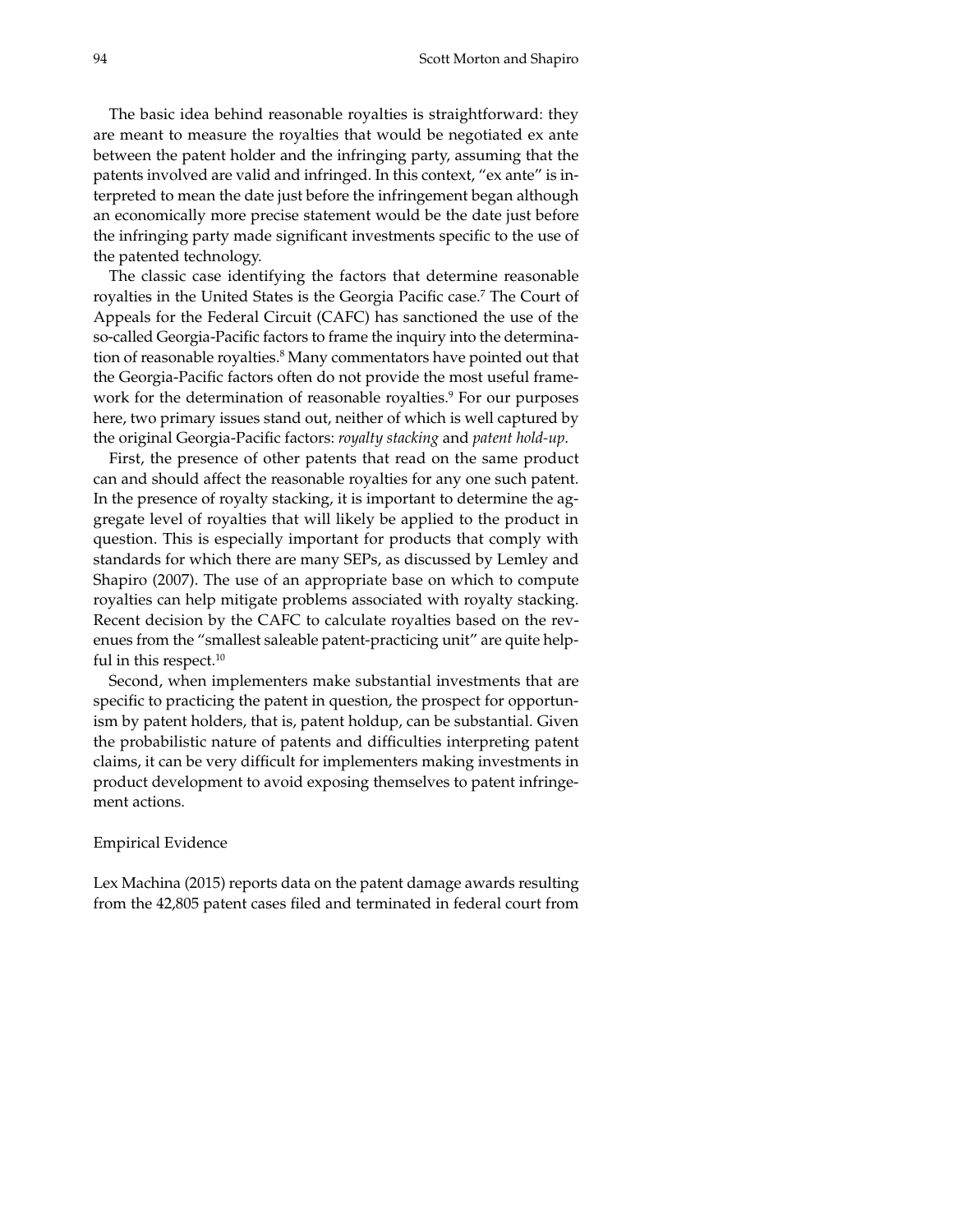2000 through 2014. Among these cases, 13.4% reached a merits decision, but only 1.8% involved a compensatory damages award for the plaintiff.11 Of the total \$14.7 billion total awarded in compensatory damages, \$8.8 billion was for reasonable royalties, \$3.2 billion was for lost profits, and \$2.7 billion did not specify as between reasonable royalties and lost profits.12 Lex Machina data show clearly that total reasonable royalty damages grew sharply, from an average of about \$190 million per year during 2004– 2007 to an average of nearly \$1.2 billion per year during  $2008 - 2013$ .<sup>13</sup> Care must be taken in interpreting these aggregate figures because they are heavily influenced by a relatively small number of very large awards.

Lex Machina (2014a) reports that the average patent damage award increased by 28% from \$27.2 million in 2012 to \$34.7 million in 2013. This \$34.7 million average was driven by few very large awards, notably a \$1 billion award from DuPont to Monsanto regarding genetically modified seeds and two awards from Samsung to Apple, one for \$599 million and one for \$290 million. The median patent award was much smaller than the average award. The median patent damage award grew by 22%, from \$1.03 million in 2012 to \$1.26 million in 2013.14

Both Lex Machina (2014b) and PwC (2014) report a decline in total patent damages from 2012 to 2013. Lex Machina (2015) reports total damages awarded during 2014 of \$2.2 billion. One should not make too much of the data on total patent damages from any one year, given the magnitude of the mega-awards. However, PwC reports that the median damages awarded has been declining. By their measure, the median award during 2000–2004 was \$7.5 million, falling to \$4.9 million during 2005–2009 and \$4.3 million during 2010–2013.<sup>15</sup>

PwC finds a significant difference between the median damages awarded to practicing versus nonpracticing entities: \$2.5 million versus \$8.5 million during 2010–2013.<sup>16</sup> They report that the median award to nonpracticing entities grew, from \$7.3 million during 2005–2009, while the median award to practicing entities declined, from \$4.3 million during 2005– 2009. These data do not allow us to determine how the mix of patents asserted by practicing versus nonpracticing entities or the tactics used by these two type of entities, shifted over time. PwC also sees a dramatic difference between median damages awarded by judges versus juries. During 2010–2013, the median award from a judge was \$0.4 million, while the median award from a jury was \$15.0 million 17

Reasonable royalties were awarded more than twice as often as lost profits during the 2010–2013 time period.<sup>18</sup>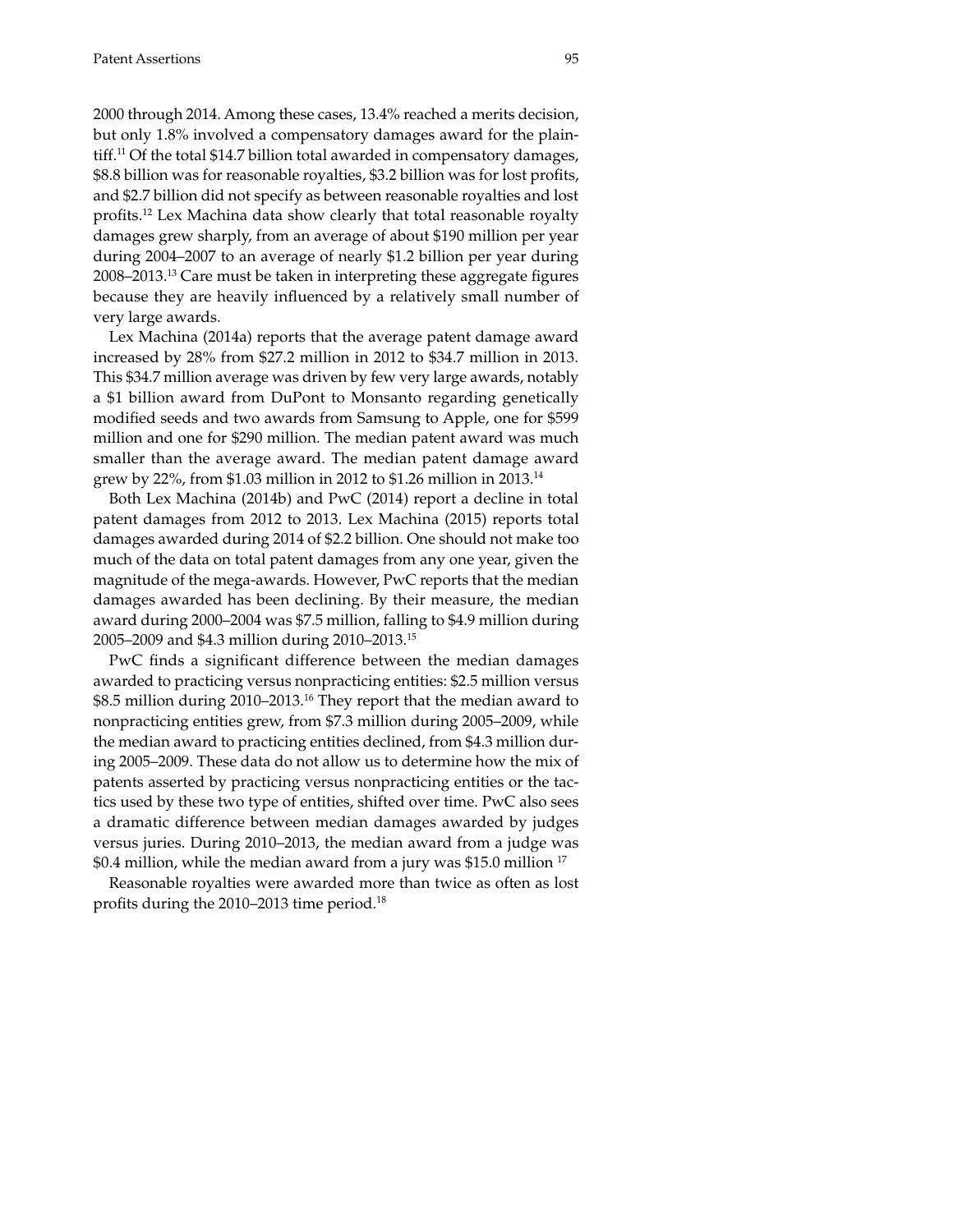# *C. Injunctions*

The second major remedy available to patent holders is a permanent injunction preventing the infringing firm from continuing to make, use, or sell infringing products. Until about 10 years ago, a patent holder that won its patent infringement suit was automatically granted a permanent injunction, with very few exceptions. This practice fit with the rubric that a patent gives its owner the right to exclude others from practicing the patented technology.

In 2006, however, the Supreme Court issued a major ruling that substantially narrowed the circumstances under which patent holders can obtain permanent injunctions.19 The Supreme Court's ruled in the *eBay* case that a patent holder seeking a permanent injunction must satisfy the same four-factor test that the courts apply in other areas of the law. In particular, a patent holder "must demonstrate (1) that it has suffered an irreparable injury; (2) that remedies available at law, such as monetary damages, are inadequate to compensate for that injury; (3) that, considering the balance of hardships between the plaintiff and the defendant, a remedy in equity is warranted; and (4) that the public interest would not be disserved by an injunction."

For our purposes here, looking at PAEs and SEPs, the key point is that permanent injunctions are strongly disfavored under *eBay* for patent holders who widely license their patents and are seeking reasonable royalty damages. We note with respect to PAEs that the unavailability of an injunction under *eBay* is not driven by the business form of the patent holder but rather by the distinction between reasonable royalty damages and lost profit damages.20 In the following, we discuss the conditions under which owners of SEPs can obtain injunctions to prevent other firms from using the technology covered by the SEPs. Such injunctions can be very powerful weapons because they prevent the implementer from practicing the standard, which can have dramatic commercial consequences for standards that are widely accepted and practiced.

# **III. Retreat of the Trolls?**

# *A. What Harms Are Caused by PAEs?*

Over the past several years, many observers have expressed concerns that PAEs are exploiting the patent litigation system in a manner that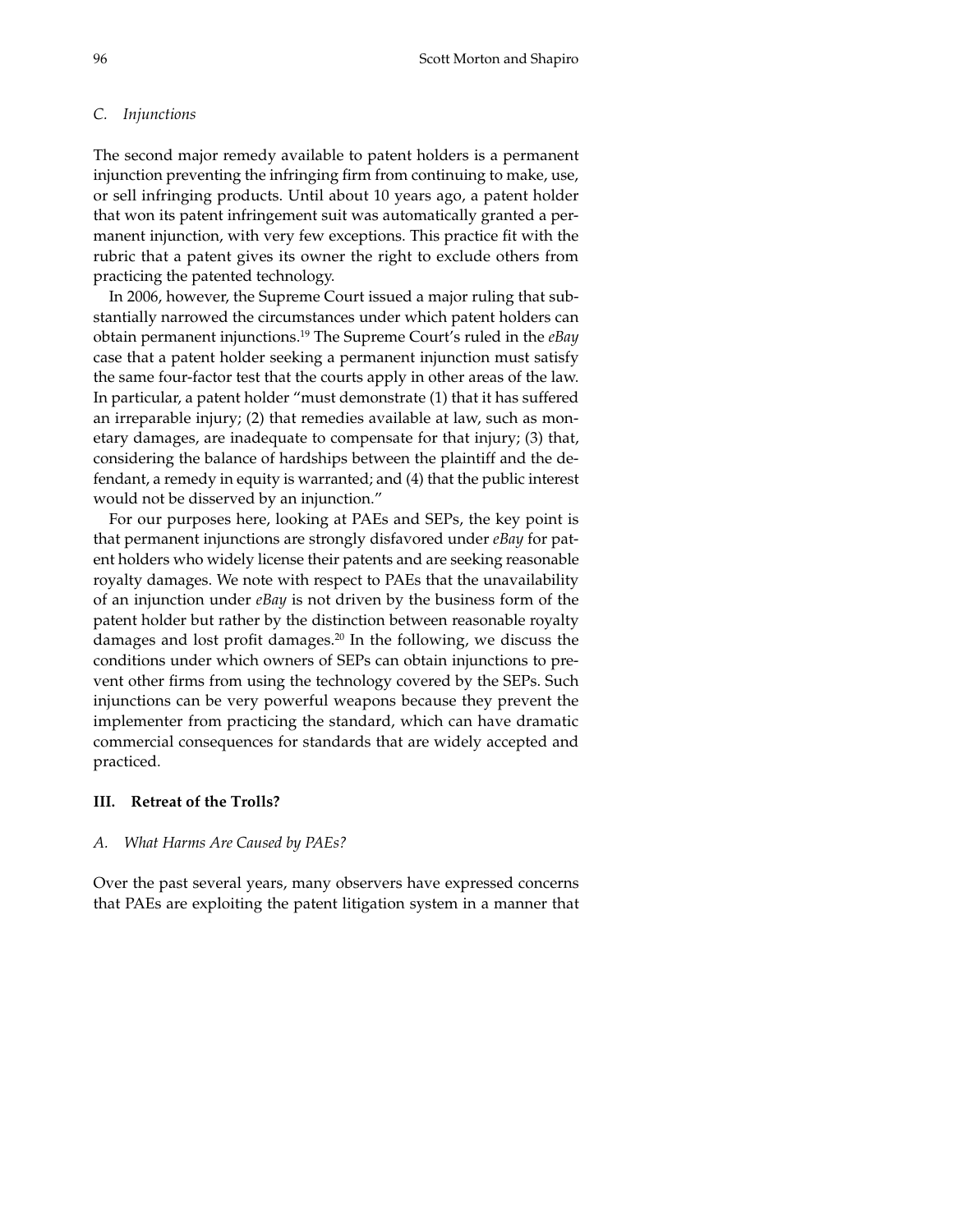discourages innovation, effectively imposing a "tax" on firms that develop and sell innovative goods and services.<sup>21</sup>

We studied PAEs and expressed such concerns in Scott Morton and Shapiro (2014). In that paper, we reported data from RPX showing that the number of patent cases filed grew from 2,472 in 2010 to 5,411 in 2013 and that the proportion of these cases filed by nonpracticing entities grew from 30% to 67%.22 RPX data indicate that PAEs accounted for 91% of the patent infringement actions brought by nonpracticing entities in 2013 and 89% in 2014.23 We also developed a theoretical model to assess the impact of PAEs on innovation and used that model to identify the key empirical parameters that determine whether entities that purchase patents to assert and monetize them generally promote or harm innovation. The available empirical evidence presented in that paper indicates that, for plausible values of the parameters identified in our model, such entities generally harm rather than promote innovation. Numerous legal scholars have provided empirical evidence regarding the costs PAEs impose on target firms that develop new products and services, reaching similar conclusions.<sup>24</sup> We consider it telling that PAEs rarely transfer technology to implementers, either directly or indirectly. Feldman and Lemley (2015) find that all of the respondents in their survey who took patent licenses from nonpracticing entities reported receiving technical knowledge along with a patent license in only 0% to 10% of their nonpracticing entity licenses.25 Feldman and Lemley summarize their results this way:

With almost complete unanimity, respondents who took licenses from NPEs, rarely received technical knowledge, transfer of personnel (including consulting agreements) or joint ventures along with the patents license. Thus, when companies licensed patents from NPEs, the indirect markers that might suggest even the potential for future innovation were almost entirely absent.<sup>26</sup>

#### *B. Federal Trade Commission (FTC) Study*

The FTC described its plans for a "Patent Assertion Entity Study," along with a solicitation of comments from the public, in the *Federal Register* on May 19, 2014. There followed a comment period. The Office of Management and Budget approved the proposed study on August 8, 2014.<sup>27</sup> This FTC study will focus on companies conducting business in the wireless communications sector. The FTC is now seeking an exhaustive catalog of information and documentation from PAEs, wireless chip manufacturers, and other technology firms involved in this sector,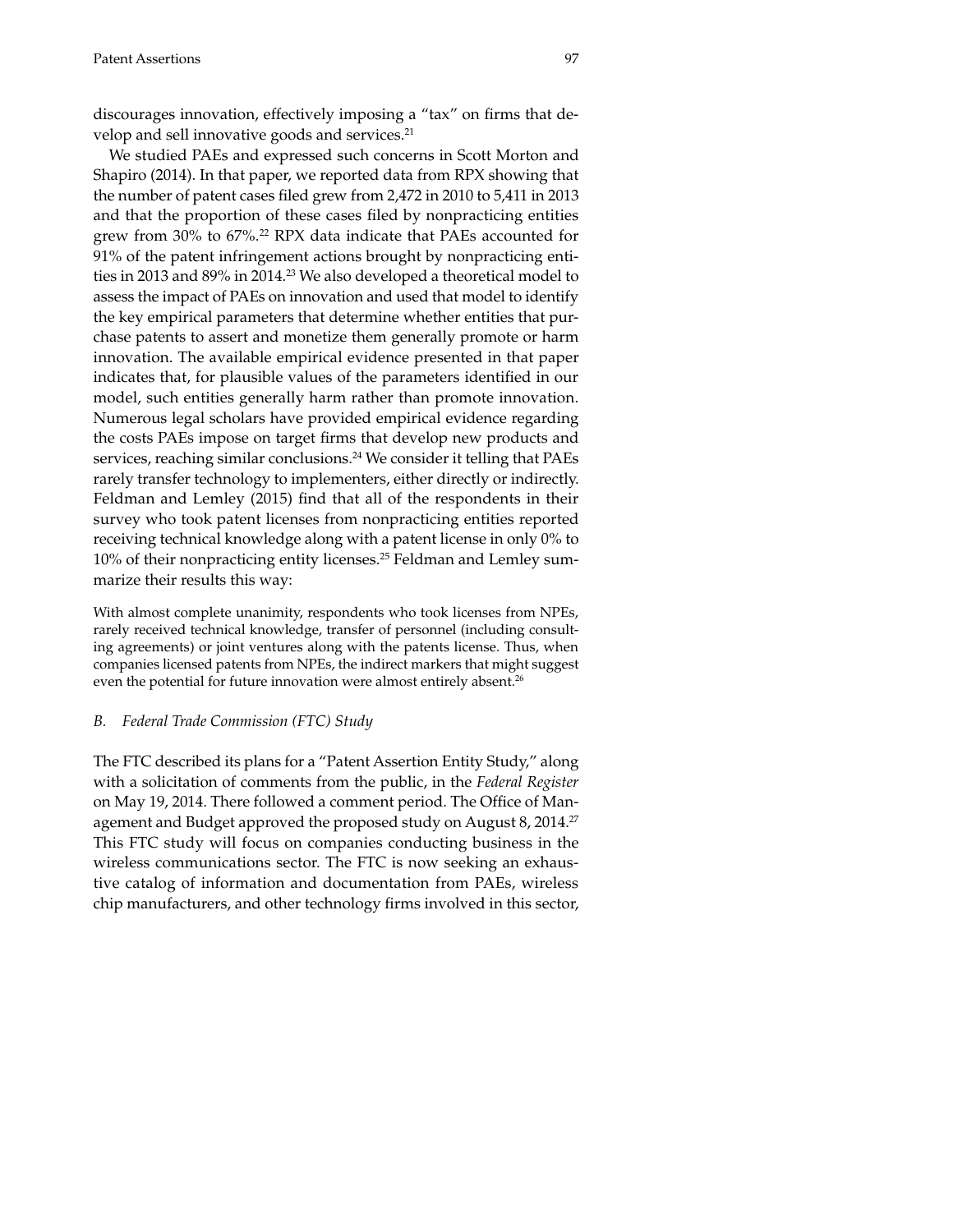covering patent activity beginning January 1, 2009.<sup>28</sup> Here are two examples of the type of questions the FTC is asking:

• How do PAEs acquire patents; who are the prior patent owners; and how do they compensate prior patent owners?

• How do PAEs engage in assertion activity, that is, how do they behave with respect to demands, litigation, and licensing?

The FTC has hoped to produce its report by December 2015 as no party has moved to quash, and respondents seem to be complying with the request.<sup>29</sup> However, the study requests a great deal of data, so, working carefully, it may take the lawyers and the economists at the FTC a significant period of time to complete their analysis. We expect this report will provide important empirical evidence about markets for patents and the extent and cost of PAE activity. This study strikes us as a fine example of how the FTC can use its statutory authority to conduct industry studies.<sup>30</sup>

# *C. MPHJ Technology Investments Case*

The FTC alleged that MPHJ Technology Investments made deceptive threats accusing more than 16,000 small business of patent infringement. In November 2014, MPHJ and its law firm agreed to settle with the FTC on charges of "deceptive sales claims and phony legal threats" against thousands of small businesses.31 MPHJ had acquired patents relating to network scanning technology, which the firm then proceeded to assert against many small businesses. MPHJ sent letters to these businesses informing them that they were infringing on MPHJ's patents and that they should purchase a license for thousands of dollars if they planned on using the technology in the future. The FTC settlement provides that any future deception would result in a fine of \$16,000 per demand letter.<sup>32</sup> This high-profile case seems closer to fraud than many other PAE assertions. Therefore, while it establishes a valuable precedent and deterrent to the most egregious and widespread demand-letter campaigns, it seems unlikely to have much impact on PAE activity involving larger individual damages claims directed at specific, selected targets.

# *D. Declining Returns to the PAE Business Model*

There is considerable evidence that PAEs have experienced recent setbacks. The latest data from RPX show a meaningful decline in the num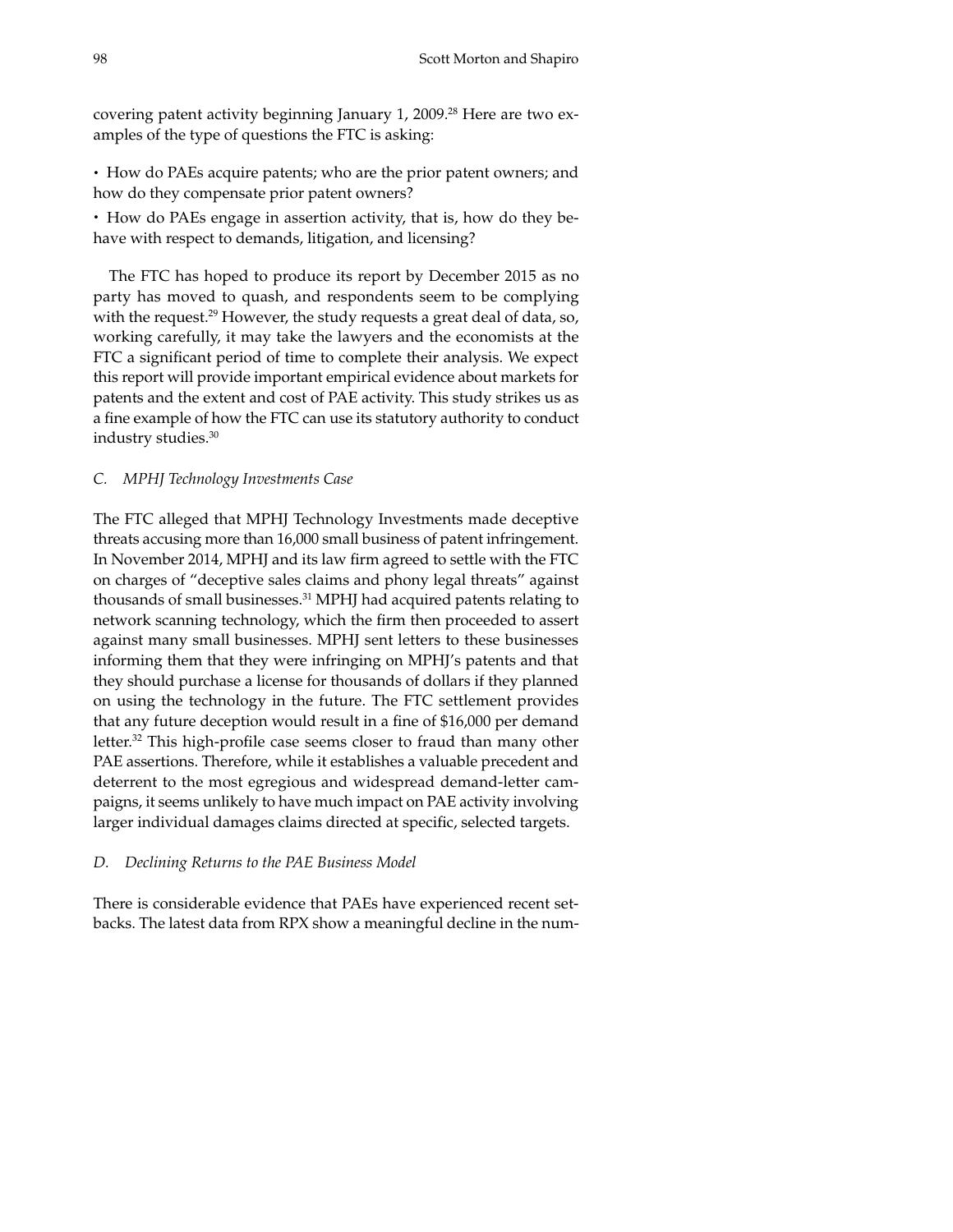ber of patent infringement cases brought by nonpracticing entities, from 3,673 in 2013 to 2,791 in 2914.33 In 2014, nonpracticing entities accounted for 63% of all such cases, down slightly from 67% in 2013.34 Target companies with less than \$100 million in revenue accounted for 62% of the unique defendants newly facing allegations of patent infringement.<sup>35</sup>

Whether one applauds or bemoans the activities of PAEs, one of the best indicators of whether the tide has turned regarding patent assertion may be trends in the market value of the types of patent portfolios that PAEs have been purchasing. We are not aware of any index that accurately measures changes in the overall value of a fixed set of patents, correcting for patent quality, coverage, duration, and so forth. We do, however, find it illuminating that Erich Spangenberg, the owner of IPNav, one of the leading PAEs, has become quite bearish on the value of patents. At the end of 2014, he predicted a massive decline in the number of patent lawsuits filed along with major write- downs in the value of patent portfolios.<sup>36</sup> Along similar lines, Lu (2015) examines the prices at which patent portfolios are sold, concluding that the AIA "significantly depressed the transaction prices of patent assets."<sup>37</sup>

The Rockstar consortium is viewed by some industry observers as a PAE. This is the group of large technology firms that bid for the Nortel patent portfolio when Nortel went bankrupt. Members include Apple, Microsoft, Blackberry, Sony, and others, but notably not Google, which put in the original stalking horse bid for the portfolio. The portfolio originally included 6,000 patents and sold for a record- setting \$4 billion. Members distributed 2,000 patents amongst themselves (each member preserving a royalty-free license to the entire portfolio) and the remaining 4,000 patents were sold in December 2014. RPX, the patent defense firm, purchased the patents for one- quarter of the original auction price, or \$900 million, although the portfolio does not include perhaps the most valuable 2,000 patents.<sup>38</sup> RPX does not actively assert patents.

Another firm that has been aggressive in asserting its patents, Qualcomm, has also suffered some economic setbacks recently. China, being the location of manufacture of a large share of the world's handsets, is the source of about one half of Qualcomm revenue.39 One of the three agencies in China responsible for enforcing the Chinese Anti- Monopoly Law (AML), the National Development and Reform Commission (NDRC), accused Qualcomm of violating the AML. Qualcomm paid a fine of almost one billion dollars. Some analysts believe that Qualcomm violated the AML by not making licenses for its communication SEPs available on FRAND terms. Other analysts believe that the NDRC inter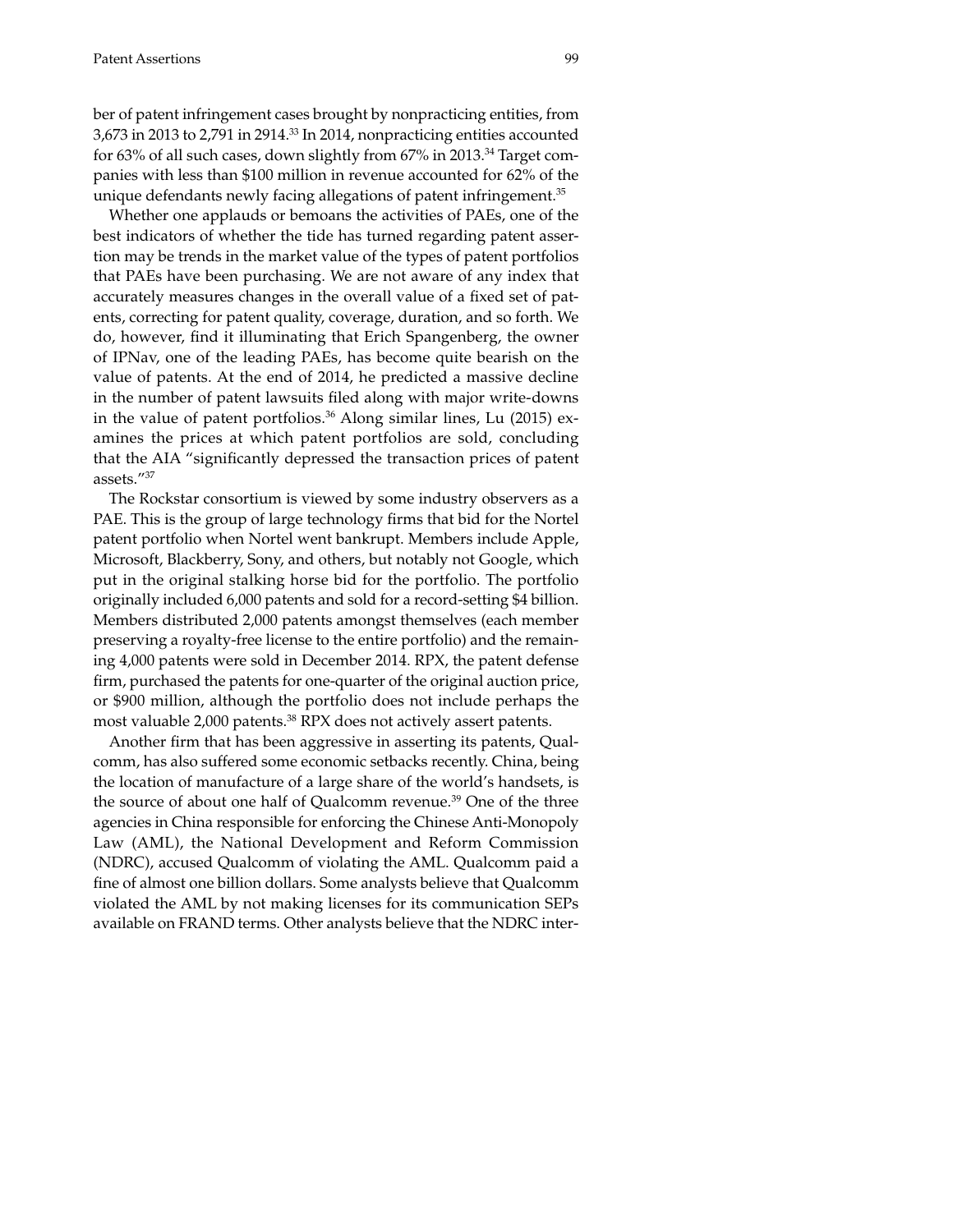vened to help local firms obtain lower royalty rates in their negotiations with Qualcomm. As part of the settlement, Qualcomm agreed to make a number of changes to its licensing practices and to lower its royalty rate by 35%.<sup>40</sup> The nonprice changes include no tying of SEPS to non-SEPs, no required reciprocal licenses, and not basing the royalty on the final price of the handset.<sup>41</sup>

In 2013, Intellectual Ventures (IV), a very large PAE, began a series of 13 lawsuits against large financial institutions. These cases continued into 2014.42 Capital One prevailed in April 2014 when Judge Anthony Trenga dismissed IV's lawsuit. Judge Trenga took the additional step of invalidating all remaining patents in IV's litigation, claiming that "IV's patents were simply abstract ideas."43 This nullification of IV's patents foreshadowed the conclusion of *Alice v. CLS Bank*, which strictly limited patents on business methods and software.<sup>44</sup> It seems likely that the value of many PAE holdings will be reduced by the *Alice* ruling, particularly to the extent that those holdings contained software and business method patents.

In February 2014, IV cut five percent of its workforce, most of whom were "attorneys and engineers who worked for IV's large patent acquisition funds."45 In August 2014, IV reduced its workforce by an additional 20% (roughly 140 people of its 700 employee workforce).<sup>46</sup> Cofounder and chief technology officer (CTO) Edward Jung characterized these layoffs as a natural part of IV's evolution as, after getting IV's patent funds up and running, the company needed fewer people to "sort through patents, acquire them covertly, think up complementary ideas, and deal with the associated paperwork."<sup>47</sup> An alternative explanation is that the returns to being a PAE have fallen, causing the firm to reduce the scale of its activities.

Meanwhile, IV has been publicly promoting two new strategies that follow the procompetitive narrative for PAEs.<sup>48</sup> The first is invention by IV itself: "Critics who only saw IV as a giant IP collector misjudged the company, he [Jung] says. It will soon be pumping out dozens of revolutionary products."49 The IV Invention Lab has spun out several firms, including TerraPower (nuclear power), Kymeta (satellites), and Evolv Technologies (image detection).<sup>50</sup>

Second, IV has a new program, Intellectual Venture's Invention Network (IVIN), which may help individual inventors monetize patents while also helping IV acquire more patents. The network promises to bring individual inventors and their patents into "a network of thousands of inventors who get paid for their ideas." Here is some key language from the IVIN website:<sup>51</sup>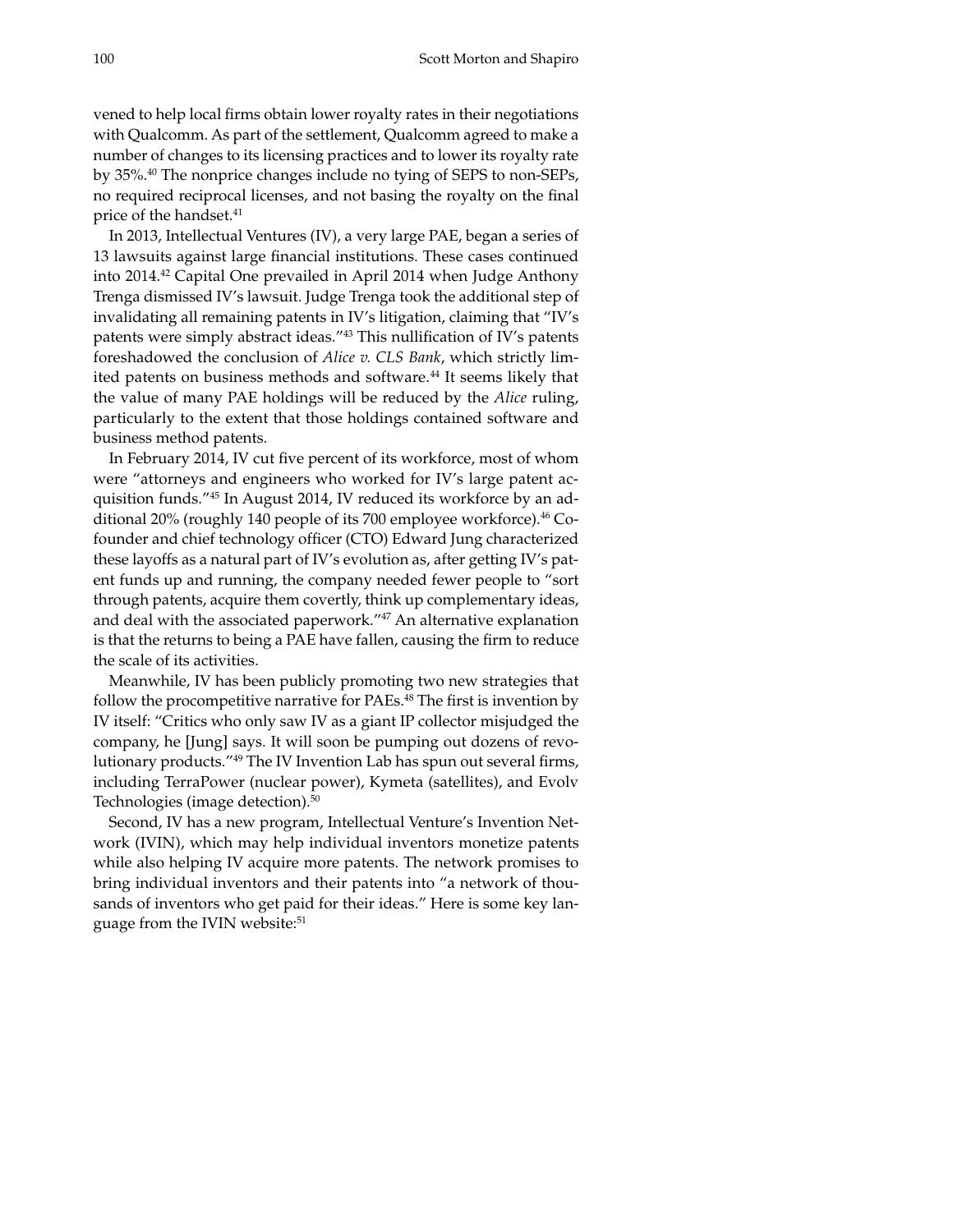• "Whether you're working alone in your garage or collaborating at one of our participating institutions, IV's inventor network offers you access to an extensive information database which includes detailed analyses of important markets, products, and technologies. You can also enjoy inventor community benefits such the sharing of ideas and mentoring."

• "Beyond upfront payment and patenting of selected ideas, inventors share profits and downstream royalties generated from licensing and commercialization."

• "For selected inventions, we help fund the costs of securing worldwide protection. This may include patenting fees, marketing, research and proof-of-concept work, and commercialization—which can exceed US\$50,000 per invention."

• "Our international reach enables us to maximize the value of your invention by bundling it with other inventions from around the world."

Intellectual Ventures invites inventors to join and submit their patents, writing: "Have a patent to sell? When your invention is purchased by IV, we'll give it global reach. Submit your patent to us and we'll respond with a fair valuation."52 It remains to be seen whether there are productive inventors who wish to participate in the network.<sup>53</sup>

The setbacks faced by PAEs may have caused the recent decline in PAE litigation, but the level of PAE litigation remains very high by historical standards, and the prospect of juries awarding very large damages, possibly disproportionate to the patent holder's social contribution, remains. In February 2015, a jury in Tyler, Texas, ruled against Apple and awarded Smartflash, a classic PAE, \$533 million for willful infringement by Apple iTunes of three of its seven patents related to data storage and payment management.<sup>54</sup> Apple continues to insist that it invented the disputed technology and has indicated that it plans to appeal. We do not know the details of the specific patent claims or damages calculations in that case, but there is little doubt that Apple makes for an attractive target given its enormous revenues. Smartflash has already filed a second lawsuit against Apple as well as cases against Google, HTC, and Samsung.

# *D. Legislative Attempts to Reduce the Cost of Litigation*

Patent reform is one of all-too-few areas in economic policy where truly bipartisan legislation seems possible in today's polarized political en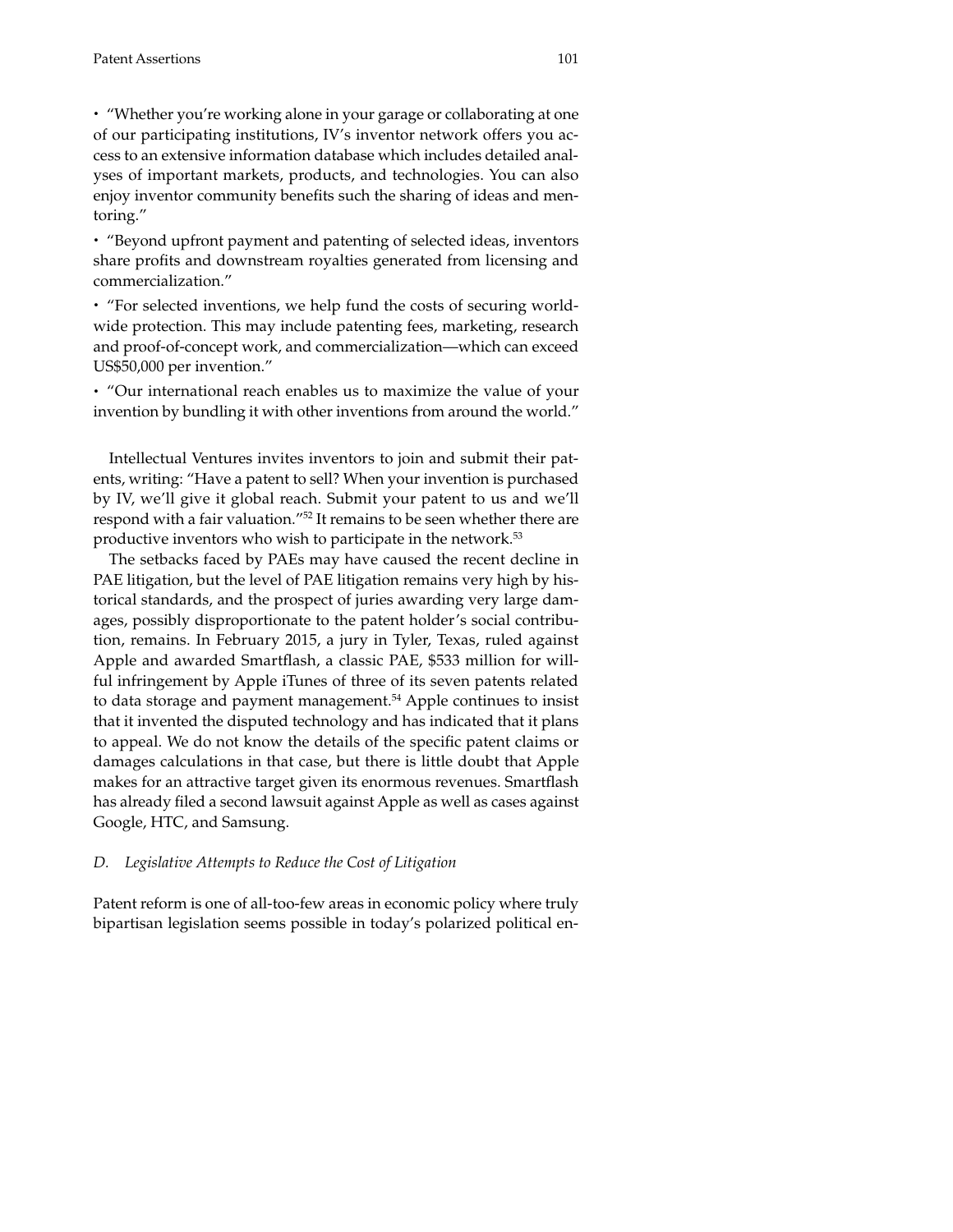vironment. The AIA was very much a bipartisan effort, passing the Senate 95-5 and the House 304-117.<sup>55</sup>

Now, there is bipartisan interest in Congress in passing legislation designed to control what are seen as abuses of the patent litigation system, especially by PAEs. In December 2013, H.R. 3309, the Innovation Act, introduced by Representative Goodlatte, passed the House 325-91.<sup>56</sup> Several senators introduced similar legislation during 2013, but the Senate did not move on patent reform in 2014.57 Many observers expected that legislation similar to H.R. 3309 would become law in 2015. Representative Goodlatte reintroduced H.R. 3309 as H.R. 9 in February 2015. The provisions contained in the new H.R. 9 provide an excellent guide to the types of reforms most likely to be enacted. Here are some of the key provisions:

*Fee Shifting.* H.R. 9 calls for the losing party in a patent case to pay the reasonable fees and other expenses incurred by the prevailing party "unless the court finds that the position and conduct of the nonprevailing party or parties were reasonably justified in law and fact or that special circumstances (such as severe economic hardship to a named inventor) make an award unjust." This is a change from current law, which only calls for the prevailing party to be awarded fees in "exceptional cases."58

*Shielding Final Customers*. Some PAEs have adopted the strategy of suing (or threatening to sue) final customers who purchase and use a product for patent infringement rather than the manufacturer of the allegedly infringing device. The MPHJ Technology Investments case described in the preceding is one (striking) example. This tactic, which has much in common with nuisance suits, is designed to induce many final customers to pay royalties rather than face the costs of defending a patent infringement case. H.R. 9 would require courts to allow manufacturers to intervene as codefendants in any patent infringement suit brought against their customers and to put on hold the infringement suit against a customer so long as the customer agrees to be bound by the judgment entered against the manufacturer.

*Heightened Pleading Requirements*. Currently, some patent holders bringing infringement cases provide very little information on just what products are allegedly infringing the patents in suit or on the basis for the infringement allegation. H.R. 9 would require the patent holder's initial pleading to provide more detail on the claims that are infringed; the specific product, feature, method or process that is alleged to infringe those claims; and more.

*Ownership Transparency*. The bill would require plaintiffs to disclose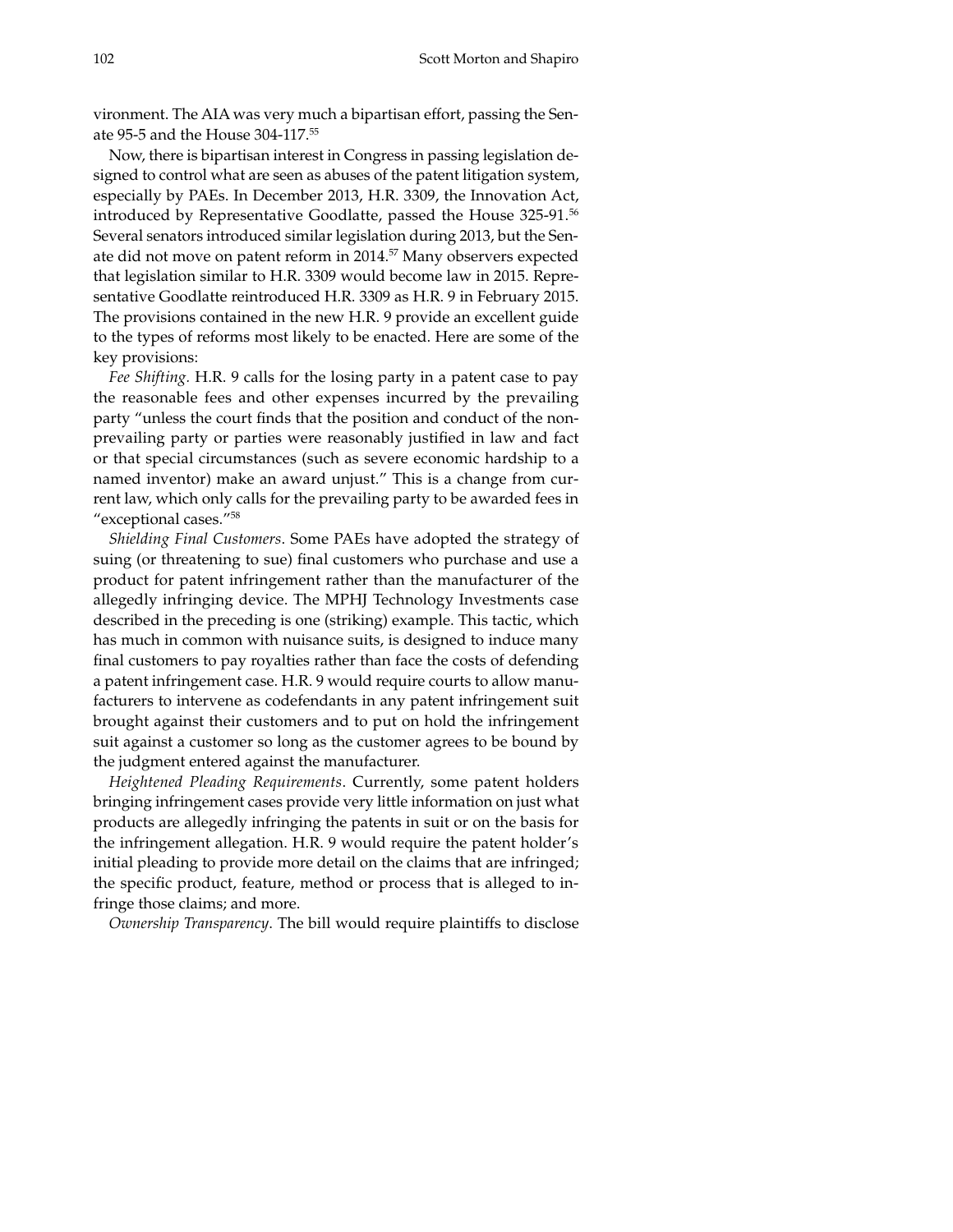to the PTO, the parties, and the court much more about the parties who are bringing the litigation and who have a financial interest in the litigation. Plaintiffs would have to disclose the owner of the patent, the party with the right to enforce the patent, any party with a financial interest in the patent or the plaintiff, and the parent company of those parties.

*Limitations on Discovery*. Likewise, under current law, each party in a patent dispute bears the cost of providing evidence in its possession to the opposing party. H.R. 9 would maintain this approach for "core documentary evidence" but require the requesting party to pay the cost of producing all evidence outside this category. This addresses the asymmetry that arises when a PAE patent infringement case against a target company causes substantial discovery costs on the target company but much smaller costs for the PAE.

As of January 2016, there appears to be a decent chance that a bill similar to H.R. 9 will be passed by Congress and signed by President Obama in 2016.59 Legislation along these lines would meaningfully reduce patent assertions that are currently profitable primarily because of the litigation costs they can impose on target firms who do not settle. Put differently, legislation along these lines would go a long way to eliminating "patent nuisance suits." Because the returns to such suits have little if any relation to patent quality, reducing the returns associated with this type of patent assertion would lead to better overall alignment of rewards and contributions. Increased transparency of the parties with a financial interest in patent assertions, along with financial incentives relating to fee shifting, might well help create a betterfunctioning market for intellectual property rights.

#### *E. White House Proposals to Reduce the Cost of Patent Litigation*

Less than two years after President Obama signed the AIA, the White House called for "bold legislative action" to "protect innovators from frivolous litigation and ensure the highest quality patents in our system."60 The White House simultaneously released a report entitled "Patent Assertion and U.S. Innovation," which emphasized that PAE activity harms innovation and economic growth.<sup>61</sup> This report concluded the following:

Thus, the best approach to resolving today's patent troll problem is not to ban firms specialized in patent assertion, but rather to reduce the extent to which legal rules allow patent owners to capture a disproportionate share of returns to investment. We see three main areas for improvement: clearer patents with a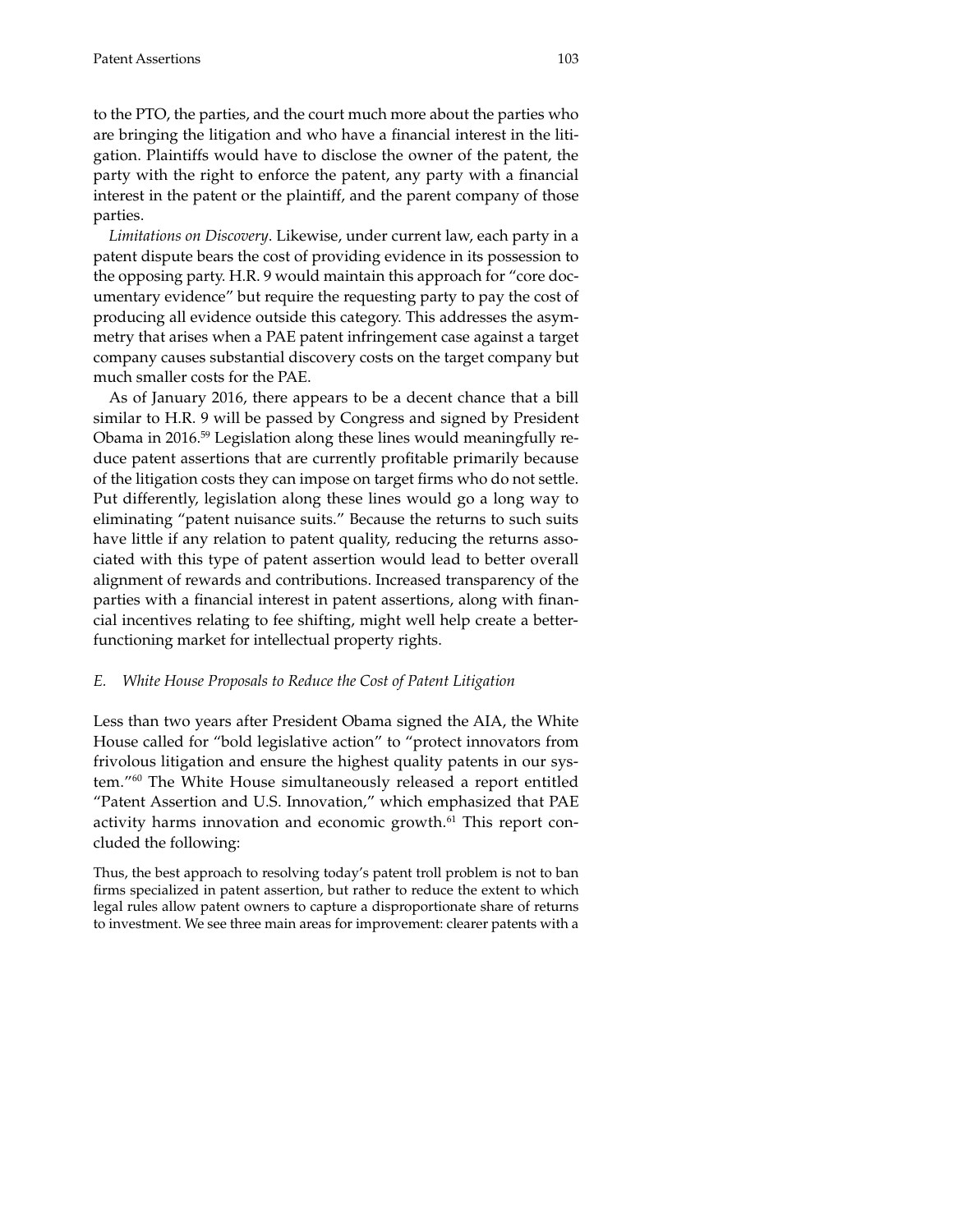high standard of novelty and non-obviousness, reduced disparity of litigation costs between patent owners and technology users, and greater adaptability of the innovation system to challenges posed by new technologies and new business models.

The White House made seven legislative recommendations.<sup>62</sup> Two of these recommendations are quite similar to provisions found in H.R. 9. One recommendation is to "permit more discretion in awarding fees to prevailing parties in patent cases" to serve "as a sanction for abusive court filings." A second recommendation is to "protect off- the- shelf use by consumers and businesses by providing them with better legal protection against liability for a product being used off-the-shelf and solely for its intended use."63

The White House also announced five executive actions, four of which involve the PTO.<sup>64</sup>

## *F. US Patent and Trademark Office Actions to Raise Patent Quality*

Following the lead of the White House, the PTO has undertaken a number of "Executive Actions on High Tech Patent Issues."65 We comment here on the PTO executive actions relating to patent quality and transparency.

In 2013, the PTO attempted to require patent owners to disclose themselves to the public through registering patent ownership changes with the PTO. The reasoning was that this would make it more difficult for PAEs to "ambush" implementers, make it easier for implementers to seek out patent holders from whom they want a license, and help clarify what blocking technologies already exist for a firm looking to enter a technological area. This effort failed due to objections from patent owners who prefer their holdings to remain secret.

The PTO is revising its patent assignment database to make it easier to search. But submission of ownership information to that database remains *voluntary*. We are skeptical that this voluntary approach will generate the transparency benefits identified by the PTO, especially for PAEs, some of which go to great lengths to conceal information about the patents they own.<sup>66</sup> Our understanding is that mandatory submission of ownership information would require legislation.

The PTO's executive action on "Clarity in Patent Claims" could significantly improve patent quality. The goal of this action is to more clearly define the boundaries of patents. If successful, this action would help implementers to avoid inadvertent patent infringement and re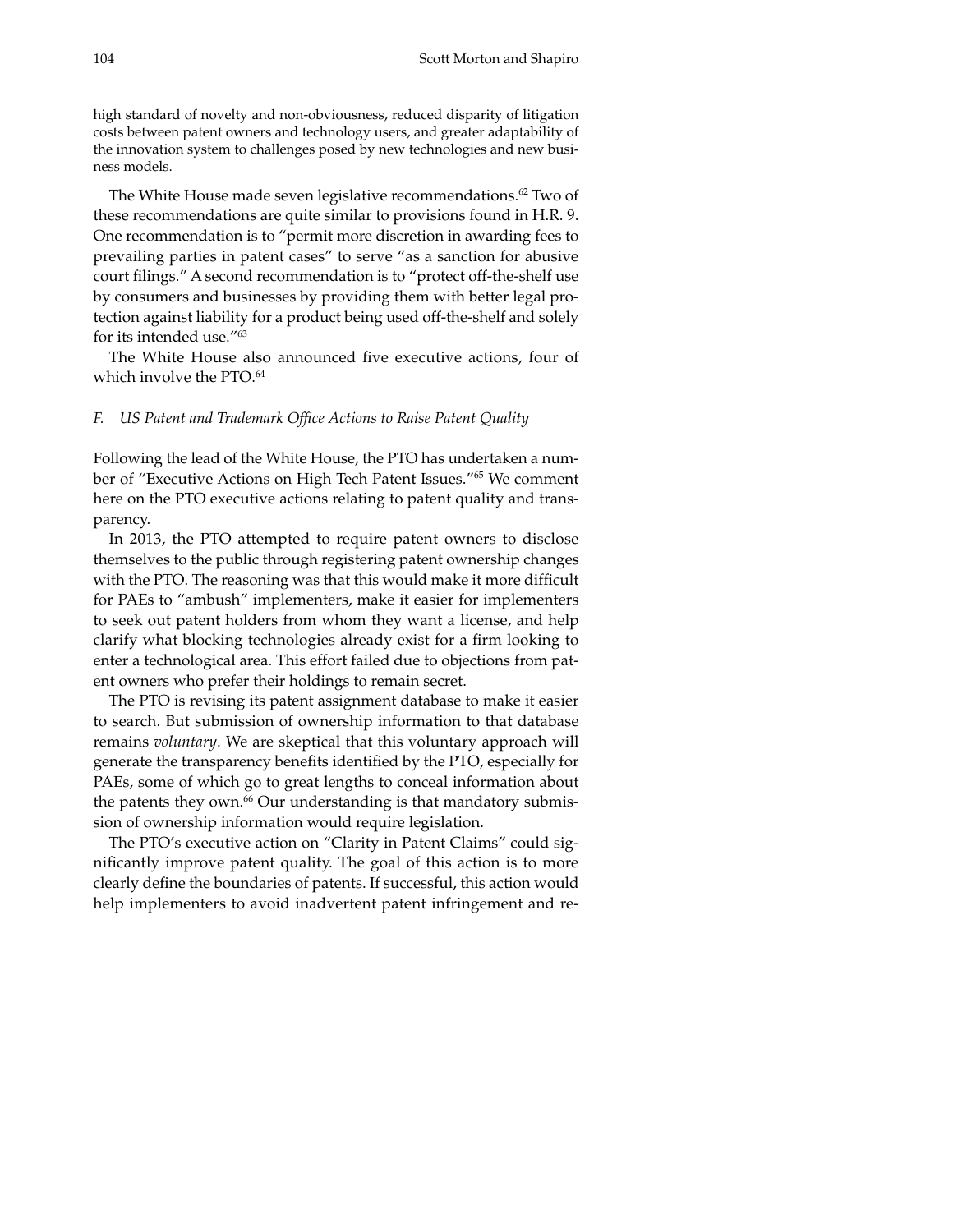duce patent litigation. Improving clarity in patent claims and tightening functional claiming is a major ongoing project at the PTO. Currently, it is far too early to tell what its impact will be.

The PTO's executive action "Crowdsourcing Prior Art" also is promising but as yet unproven. Currently, the PTO is evaluating the process by which patent examiners receive information about prior art from third parties.

In February 2015, the PTO issued a "Request for Comments on Enhancing Patent Quality."<sup>67</sup> In March 2015, the PTO held a two-day "Patent Quality Summit" to discuss its proposals to improve patent quality. This is a promising initiative in its early stages. As noted in the preceding, improving the quality of newly issued patents can only gradually reduce the costs associated with low-quality patents, given the large stock of patents that have already been issued.

# *G. Supreme Court Decisions Lower Returns from Improper Assertion*

The 2013–2014 term at the Supreme Court included one decision that promises to have a dramatic impact on PAEs and several others that shift the balance in patent litigation modestly away from patent holders. Perhaps just as important, in a series of unanimous decisions, the Supreme Court signaled that the specialized appeals courts that handles patents, the CAFC, had veered badly off course. The Supreme Court made it crystal clear that the CAFC had departed from Supreme Court precedent and improperly constructed a set of rules regarding patent litigation that were overly rigid and overly favorable to patent holders.<sup>68</sup> In this sense, the Supreme Court complemented the White House and Congress in pushing back against excessively broad and vague patents as well as patent litigation abuses.<sup>69</sup>

# *Alice:* Abstract Ideas Put on a Computer are not Patentable

The biggest patent case of the 2013–2014 term at the Supreme Court was unquestionably *Alice vs. CLS Bank*, 134 S. Ct. 2347 (2014). This case involved a patent covering intermediated settlement in financial markets that uses a computer system to track the balances of different trading parties, only executing if both parties to the trade have sufficient funds. The unanimous decision states: "We hold that the claims at issue are drawn to the abstract idea of intermediated settlement, and that merely requiring generic computer implementation fails to transform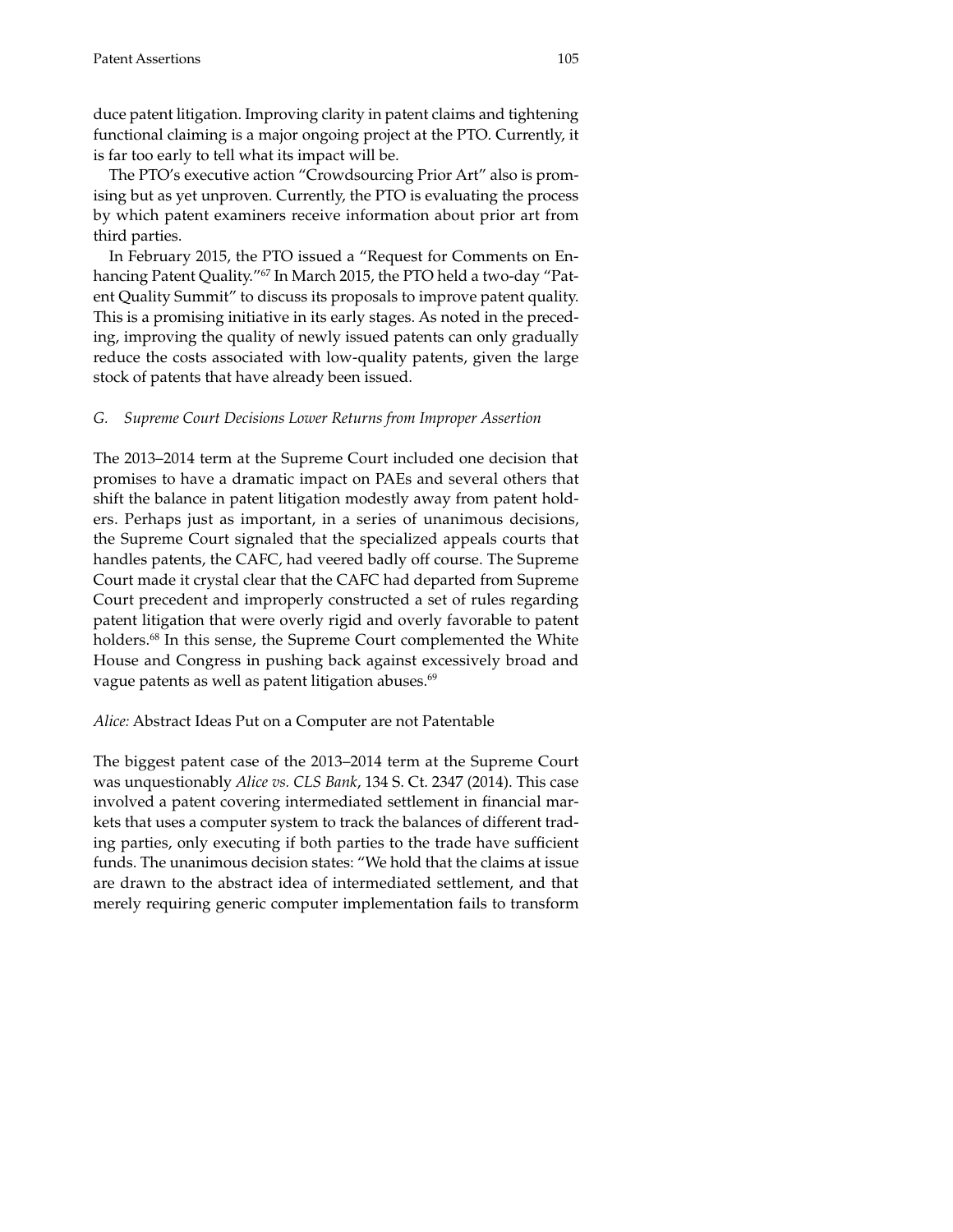that abstract idea into a patent-eligible invention." The Supreme Court emphasized that it was merely following precedent going back 150 years, under which "laws of nature, natural phenomena, and abstract ideas are not patentable."70 The Supreme Court explained that "laws of nature, natural phenomena, and abstract ideas are the basic tools of scientific and technological work," and that "monopolization of those tools through the grant of a patent might tend to impede innovation more than it would tend to promote it" and, thus, be contrary to the goal of the patent laws as specified in the Constitution.

The Supreme Court stated explicitly that "the method claims, which merely require generic computer implementation, fail to transform that abstract idea [intermediated settlement] into a patent-eligible invention."71 This is the critical teaching from *Alice*: patent claims that combine an abstract idea with a computer implementation that is not itself inventive are not patentable. Many observers believe that *Alice* sounds the death knell for all or virtually all business methods patents and a great many software patents. If this proves to be the case, the Supreme Court will have dramatically reduced the existing stock of patents that can effectively be asserted in the information technology sector. So far, indications are that *Alice* is indeed having a dramatic effect on business method patents and software patents. A PAE now faces a much greater likelihood that its patent will be invalidated in court. Even more important in the short term, defendants in patent infringement cases are having considerable success in having their cases dismissed on the grounds that the patent claims asserted against them cover subject matter that is not patentable after *Alice*. 72 The PTO (2014) has already issued new guidelines to examiners implementing the more stringent standards from *Alice* and withdrew hundreds of patent applications from allowance following the new guidelines.<sup>73</sup>

#### *Octane Fitness:* Fee Shifting to PAEs is made Easier

The Supreme Court also dramatically reversed the CAFC regarding the circumstances under which the losing party in a patent litigation can be required to pay the legal fees of the prevailing party. The CAFC had made fee shifting in patent cases virtually impossible, requiring that the prevailing party establish that the losing party acted with "subjective bad faith" and that the losing party's case was "objectively baseless." In a pair of decisions, a unanimous Supreme Court brushed aside the CAFC's standard, making it far easier for the prevailing party to estab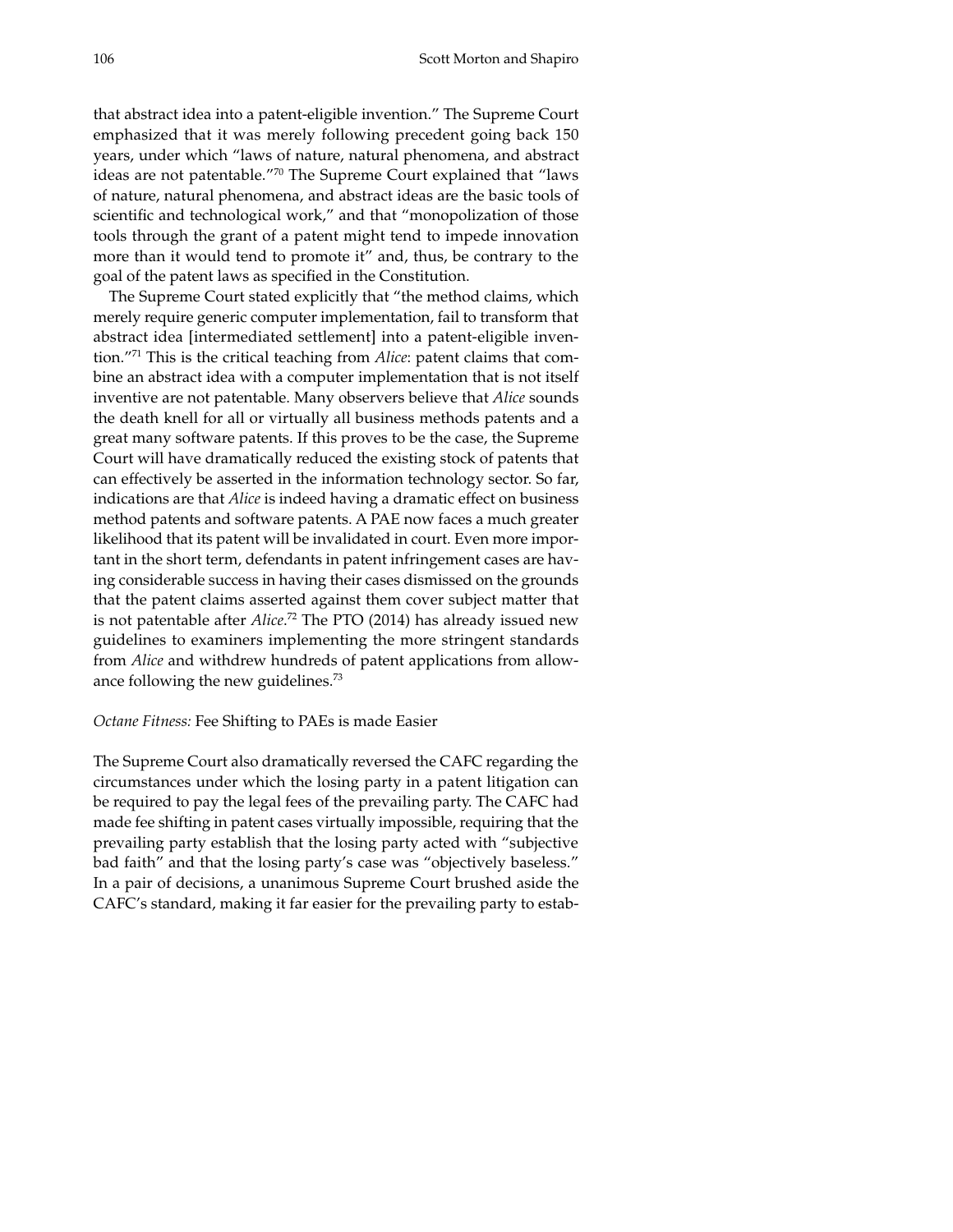lish the "exceptional circumstances" under which fee shifting is permitted by the Patent Act.<sup>74</sup> The Court said it would be sufficient to show that the losing party made unusually weak arguments or engaged in litigation strategy abuses. The Court also lowered the burden of proof required for the trial judge to make such a finding. Plus, lest there be any doubt that the Supreme Court was telling the CAFC to back off, the Supreme Court ruled that the CAFC could only reverse the trial judge's award of fees to the prevailing party if the trial judge abused his or her discretion, greatly limiting the role of the CAFC in comparison with the de novo review standard that the CAFC had previously applied.

With these two decisions, the Supreme Court has probably gone about as far as it can to reign in abusive patent litigation tactics through fee shifting, given that the statute confines fee shifting to "exceptional circumstances." Note that H.R. 9 would go considerably further by creating a *presumption* that the losing party in a patent case pays the fees of the prevailing party.

#### *Medtronic:* Declaratory Judgment Actions

Patent holders generally decide whether, when, and against whom to assert their patents by initiating a patent infringement action. This can be problematic for an implementer that believes it is not infringing a given patent but does not want to make specific investments that would suffer capital losses if its products or services are later found to infringe. Declaratory judgment actions thus help align patentee reward and contribution by limiting patent holdup.

Patent law provides a mechanism for an implementer to press the issue and obtain a judicial determination as to whether or not it is indeed infringing a valid patent: by filing a declaratory judgment action. In *MedImmune vs. Genentech* 549 U.S. 118 (2007), the Supreme Court reversed the CAFC and ruled that an implementer who has signed a patent license could file a declaratory judgment action. In this manner, the implementer can pay royalties and avoid liability for patent infringement while having the matter resolved in court.

However, the CAFC had placed an obstacle in front of an implementer filing a declaratory judgment action: the burden of proving infringement would shift from the patent holder (who bears this burden when bringing a patent infringement action) to the implementer. In *Medtronic v. Mirowski*, 134 S. Ct. 843 (2014), the Supreme Court reversed the CAFC and held that this burden remains with the patent holder.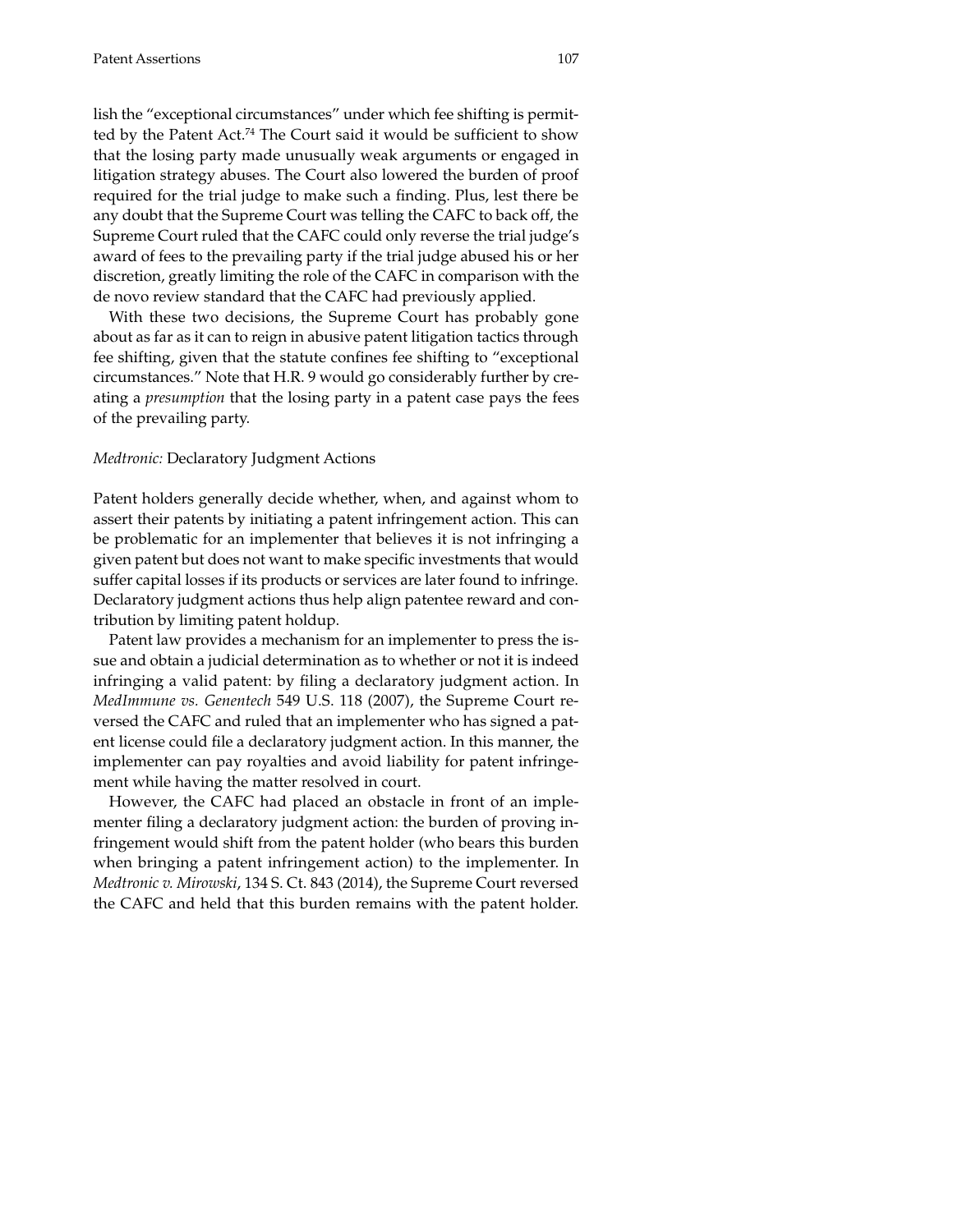The *Medtronic* case is a useful step to facilitate the earlier determination of whether a patent is valid and infringed. As explored by Lemley and Shapiro (2007), Farrell and Shapiro (2008), and Shapiro (2010), there are efficiency benefits of making such determinations before implementers make specific investments.

# *Nautilus:* Patent Quality and Clarity of Claims

Many observers have expressed concerns that the claims in many software patents are vague, making it hard for implementers to determine whether they are likely to be found infringing. Menell (2014) nicely articulates this problem and proposes solutions.

Yet again, the Supreme Court found that the CAFC had leaned too far in favor of patent holders. In *Nautilus Inc. v. Biosig Instruments, Inc.* 134 S. Ct. 2120 (2014), the Supreme Court significantly altered the standard under which patent claims would be found overly vague and, thus, invalid.

The CAFC had established a very lenient standard: a claim was considered clear enough so long as it was not "insolubly ambiguous." In other words, if there existed any way to clarify the claim and make it definite, the claim would withstand challenge. The Supreme Court dismissed this extreme approach, ruling that a patent claim is indefinite "if the claim fails to inform, with reasonable certainty, those skilled in the art about the scope of the invention." This decision is likely to have a major impact on how patent claims are drafted, improving patent quality and reducing the amount of patent litigation.

#### **IV. Standard Essential Patents**

#### *A. Background*

We now discuss problems that have arisen regarding patents that are essential to compliance with product standards, so-called SEPs. SSOs have established procedures by which they choose a technological path for a standard. Because that path might involve patented innovations, the SSO also will typically have an Intellectual Property Rights (IPR) policy. If the standard cannot be implemented without practicing (using) a particular patent, that patent is said to be an SEP. The IPR policy of an SSO articulates what member firms must disclose concerning their patents that may be essential and also what licensing obligations members must commit to should they have any SEPs. The usual licensing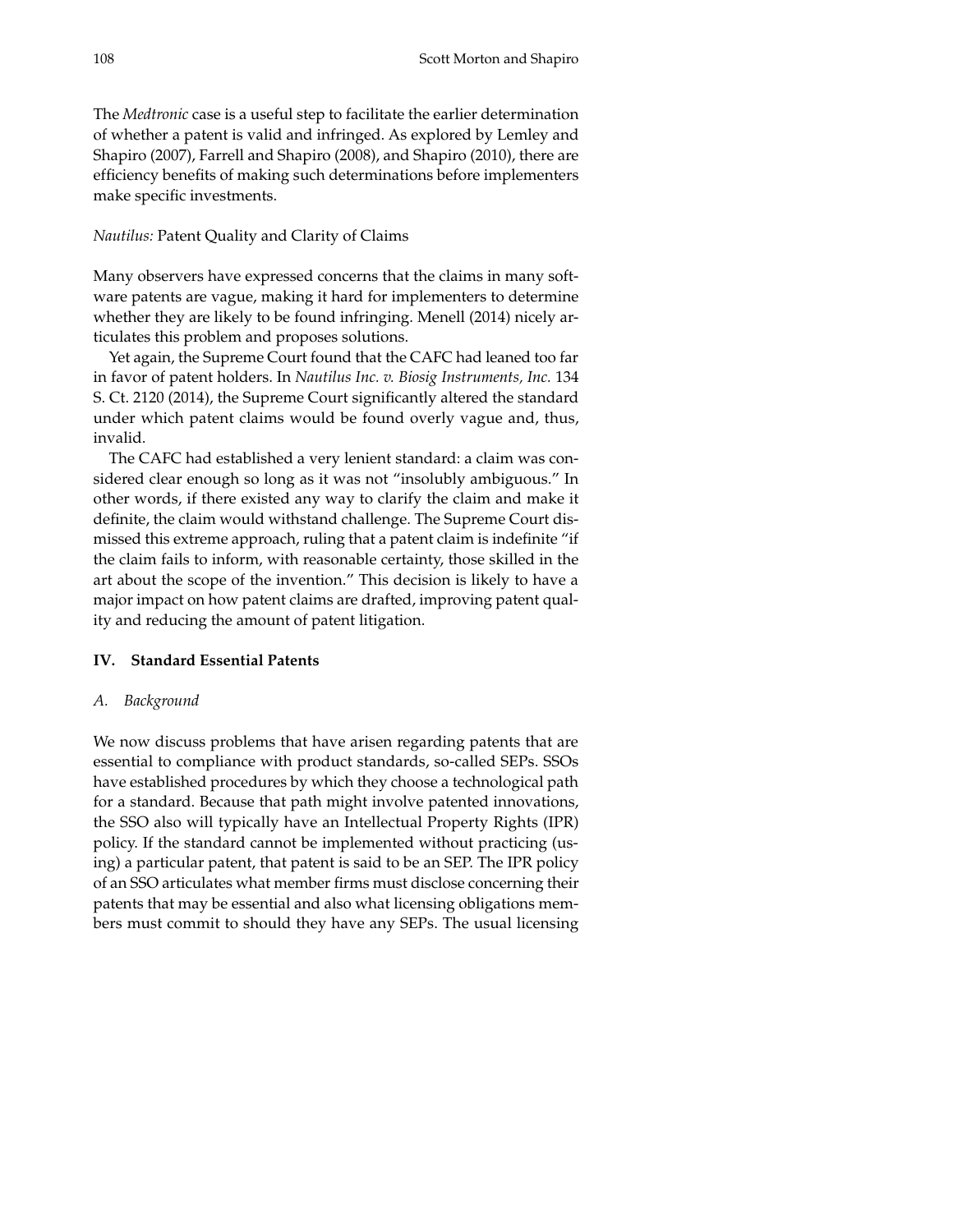commitment of an SSO requires what are known as FRAND terms. As stated previously, FRAND refers to Fair, Reasonable, and Nondiscriminatory.

SSOs create or enhance market power by the joint action of their members in limiting competition among technologies and, instead, agreeing on a single standard, typically one in which several or many members hold IPRs. This joint action can be acceptable for society because it trades off technology competition against the potentially speedy adoption of one efficient standard—provided the SSO limits the ex post license terms for SEPs so as to constrain the exercise of the substantial market power necessarily enjoyed by the owner of an SEP in a successful standard. However, SSOs typically specify very little as to the meaning of the words "fair" or "reasonable" in the FRAND commitment. This is, perhaps, partially because of uncertainty about future demand and costs but also because some of their members gain from ambiguity in the meaning of FRAND.

The root cause of many problems in the SEP market described in the following is this vague nature of the FRAND commitments. If the FRAND commitment contained more detail on what actions and rights were permitted or forbidden, the upper range of demands would shrink, thereby making it more difficult for a patent holder to engage in holdup.75 However, SSOs operate by consensus and typically have at least some members who profit from the status quo. Those members can use due process within the organization to slow or block reform. Tactics include filibustering discussions and votes, requiring subcommittees to engage in extensive study, and organizing or purchasing allies to vote against reform. Dysfunction of FRAND enforcement has been noted by policymakers for many years. In January 2013, the US Department of Justice (DOJ) and the US PTO issued a joint policy statement regarding SEPs.76 The National Research Council recently released a detailed study of the IPRs of a number of SSOs, including a series of recommendations for SSO and government policies.<sup>77</sup>

Somewhat surprisingly, SEPs fare significantly less well when litigated in federal court than do other patents. When asserting SEPs in federal Court, patent holders prevailed approximately 29% of the time, far lower than the  $68\%$  win rate for non-SEPs.<sup>78</sup>

#### *B. IEEE Sharpens the Definition of FRAND*

There had been little progress at major SSOs in clarifying just what a FRAND commitment entails until February 2015, when the IEEE be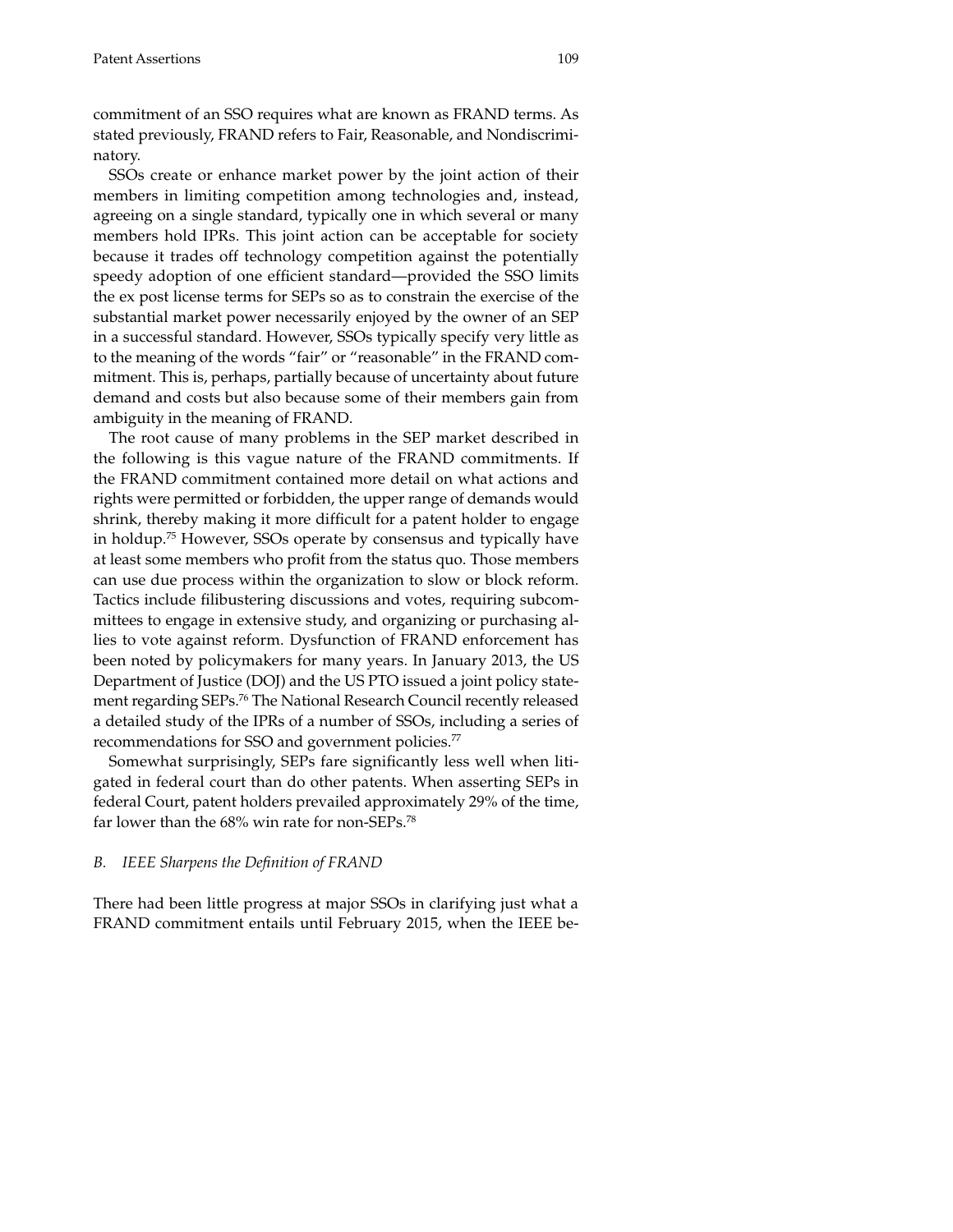came the first major SSO to successfully reform its IPR policy. The proposed changes to the IEEE IPR policy were approved at three different levels of committees and then finally by the IEEE board of governors.<sup>79</sup> The IEEE reforms have several important components.<sup>80</sup> Together, these reforms substantially impact two of the three categories of patent assertion costs, namely patent damages and injunctions.

# The FRAND Commitment Travels with the Patent

The new IEEE IPR policy requires that the FRAND commitment remains binding when the patent is sold. In the absence of this requirement, a successful business strategy would be to agree to FRAND and then later sell the patents to a licensor who could then claim that he was not so bound. This reform protects the integrity of the FRAND commitment, thereby limiting patent damage awards and injunctions based on SEPs by increasing the number of FRAND-encumbered patents and, thus, protecting more implementers who relied upon the FRAND commitment.

Like many other observers, we have been perplexed as to why it took so long for the IEEE to clarify that the FRAND commitment "travels with the patent" and why other major SSOs have not already adopted a similar provision into their IPR policies.

# No Bundling of Non-SEPs with SEPs

The new IEEE IPR policy prohibits the owner of SEPs from bundling them with other IPRs as a condition of licensing those SEPs. Parties may choose broad cross- licensing voluntarily, but it may not be a requirement. The SEP owner is required to offer a simple license covering all of the SEPs that read on a given standard. This change protects a licensee from bundling or tying that might raise a royalty rate above the FRAND level or otherwise enable evasion of the FRAND commitment.

Clarification of What Constitutes a "Reasonable" Royalty Rate

Importantly, IEEE takes a stand on defining what constitutes a "reasonable" royalty rate. In particular, the first paragraph in the following states that the value associated with a patent claim *excludes* the value resulting from the inclusion of that claim's technology in the standard.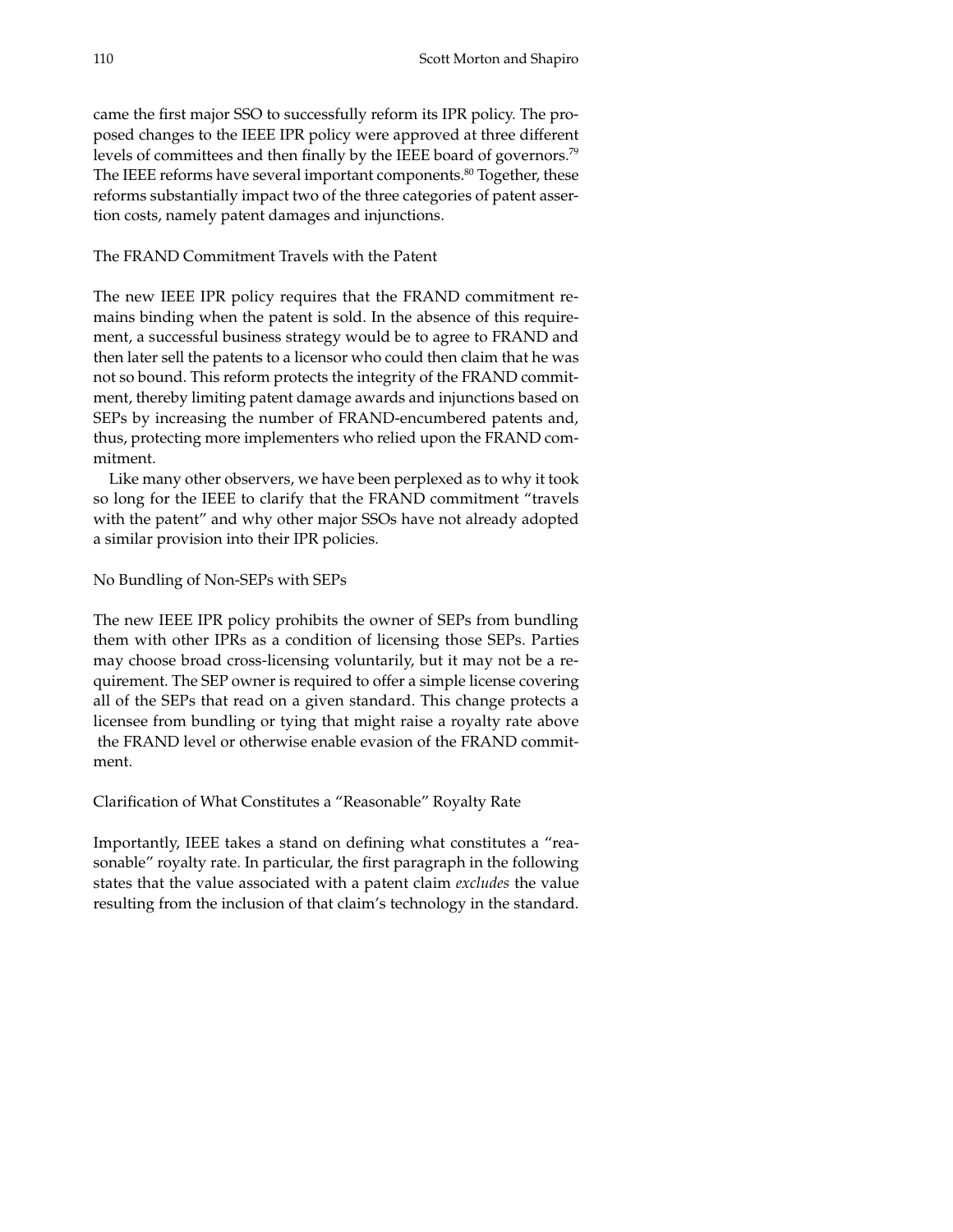This principle has been advanced by the US competition agencies for many years because it helps prevent holdup and associated inefficiencies.81 The text of the new IEEE policy is reproduced in the following:

"Reasonable Rate" shall mean appropriate compensation to the patent holder for the practice of an Essential Patent Claim excluding the value, if any, resulting from the inclusion of that Essential Patent Claim's technology in the IEEE Standard. In addition, determination of such Reasonable Rates should include, but need not be limited to, the consideration of:

• The value that the functionality of the claimed invention or inventive feature within the Essential Patent Claim contributes to the value of the relevant functionality of the smallest saleable Compliant Implementation that practices the Essential Patent Claim.

• The value that the Essential Patent Claim contributes to the smallest saleable Compliant Implementation that practices that claim, in light of the value contributed by all Essential Patent Claims for the same IEEE Standard practiced in that Compliant Implementation.

• Existing licenses covering use of the Essential Patent Claim, where such licenses were not obtained under the explicit or implicit threat of a Prohibitive Order, and where the circumstances and resulting licenses are otherwise sufficiently comparable to the circumstances of the contemplated license.<sup>82</sup>

The three "optional" bullets will presumably have influence on how courts interpret the term "reasonable" in FRAND licensing under the IEEE policy. The first bullet helps cabin the FRAND demand of a licensor by focusing attention on the value of the patented technology, for example, the chipset used in communications and not the additional features of the handset or game console or automobile. The second bullet focuses attention on the problem of "royalty stacking." Given that many standards have hundreds or even thousands of claimed SEPs, a reasonable royalty must take this into account so that *total* payments of implementers remain reasonable. The third bullet essentially says that licensors should not point to royalty rates negotiated under the threat of an injunction and use them as a "competitive" benchmark.

Limits on Seeking or Enforcing Injunctions

The new IEEE IPR policy makes a huge change in a second type of assertion cost by limiting the use of injunction and exclusion orders:

The Submitter of an Accepted LOA who has committed to make available a license for one or more Essential Patent Claims agrees that it shall neither seek nor seek to enforce a Prohibitive Order based on such Essential Patent Claim(s)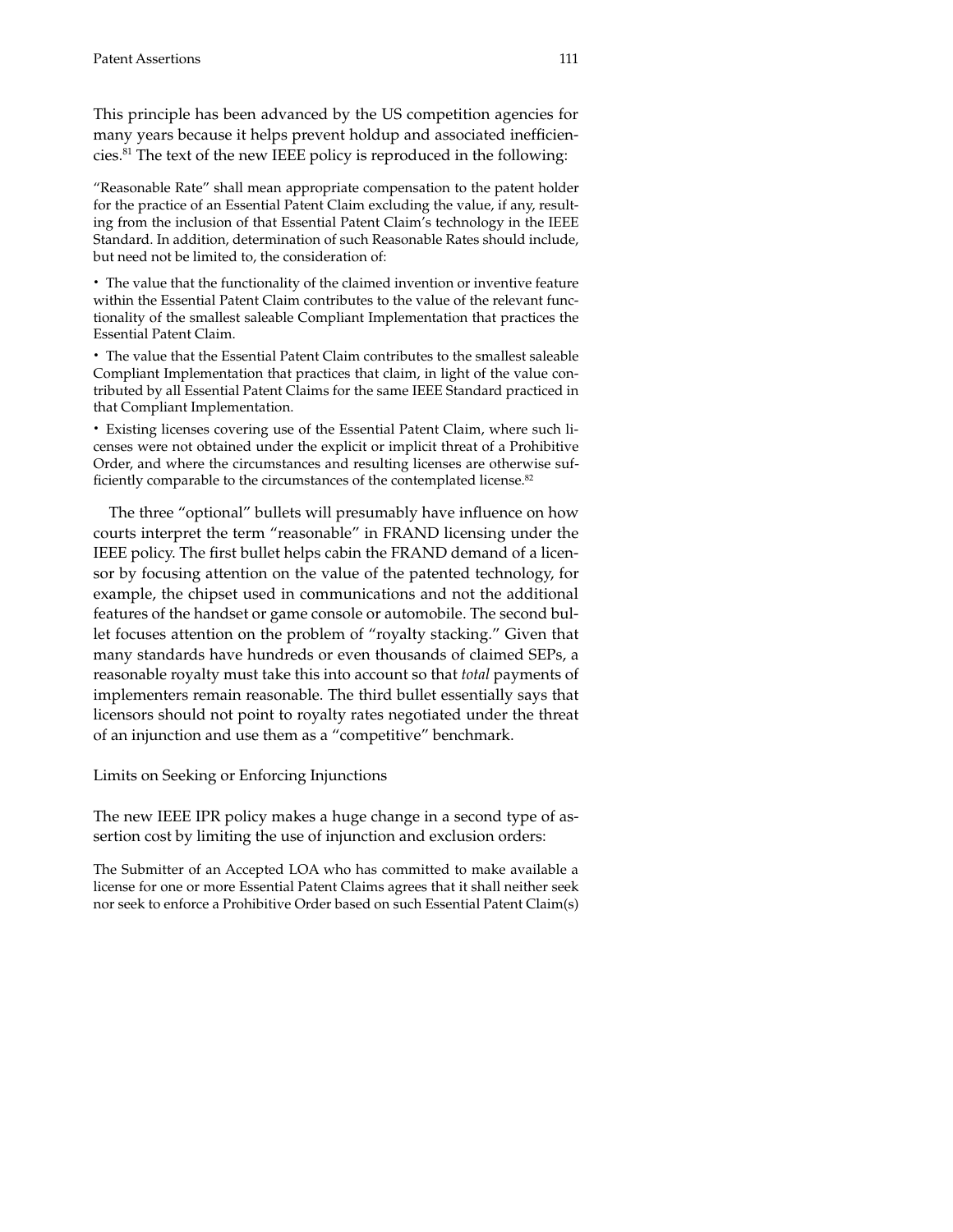in a jurisdiction unless the implementer *fails to participate in, or to comply with,* the outcome of, an adjudication, including an affirming first- level appellate review, if sought by any party within applicable deadlines, in that jurisdiction by one or more courts that have the authority to: determine Reasonable Rates and other reasonable terms and conditions; adjudicate patent validity, enforceability, essentiality, and infringement; award monetary damages; and resolve any defenses and counterclaims. In jurisdictions where the failure to request a Prohibitive Order in a pleading waives the right to seek a Prohibitive Order at a later time, a Submitter may conditionally plead the right to seek a Prohibitive Order to preserve its right to do so later, if and when this policy's conditions for seeking, or seeking to enforce, a Prohibitive Order are met.<sup>83</sup>

This policy means that as long as the implementer is complying with adjudication procedures that will eventually produce appropriate monetary damages for the SEP holder, the SEP holder may not pursue an injunction. Importantly, an implementer who thinks the patents are not valid, not essential, or not infringed may pursue litigation on those grounds and be safe from the threat of injunction until a determination has been made by a court or arbitrator. Note that an SEP holder can still seek an injunction against an implementer that will not participate in a formal system to resolve the licensing dispute or who has a judgment against it that it refuses to pay.

Department of Justice Business Review Letter

In February 2015, the Antitrust Division issued a business review letter (BRL) regarding the changes in the IEEE IPR policies.<sup>84</sup> This BRL is an important document because it clarifies how the DOJ evaluates certain business practices associated with SEPs. This BRL also explains the DOJ's current thinking regarding SEPs and the FRAND commitment, going well beyond the specifics of the IEEE policy.<sup>85</sup> The DOJ BRL states the following:

The inherent ambiguity in the meaning of the terms "reasonable" and "nondiscriminatory," however, can limit the benefits of RAND licensing commitment. Greater clarity and transparency may facilitate further the adoption and implementation of standards, thereby increasing the benefits that consumers derive.<sup>86</sup>

Here we see a clear opinion from the DOJ that ambiguity regarding the meaning of the FRAND commitment harms consumer welfare. This is not without import as there are PAEs whose position is that ambiguity preserves incentives to participate in the SSO process. In a sec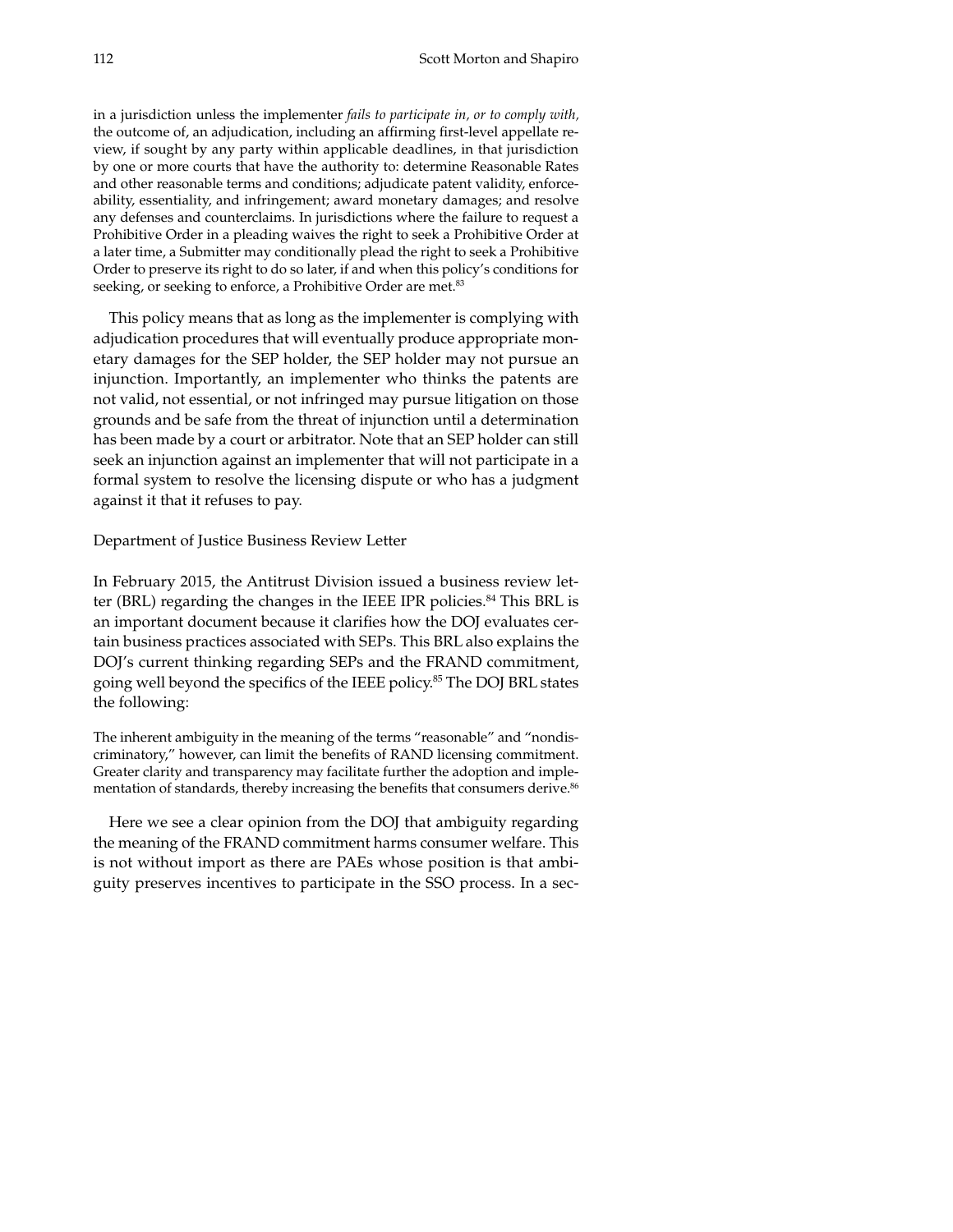tion entitled "Prohibitive Orders," the DOJ BRL goes on to state the following:

The threat of exclusion from a market is a powerful weapon that can enable a patent owner to hold up implementers of a standard. Limiting this threat reduces the possibility that a patent holder will take advantage of the inclusion of its patent in a standard to engage in patent holdup.<sup>87</sup>

In a section entitled "Reciprocity—Grantbacks," the DOJ BRL also takes a general position against the compulsory tying of SEPs to other patents.

These prohibitions [on tying] will reduce the possibility that a holder of a RAND encumbered patent could leverage that patent to force a cross-license of, among other things, a potential licensee's differentiating patents and limit the potential for anticompetitive tying. A compulsory cross- license can, in some cases, decrease incentives to innovate.88

The letter goes on to make clear that voluntary cross licensing can be procompetitive. The DOJ's BRL of the new IEEE policy concludes with this statement:

The Department concludes that the Update has the potential to benefit competition and consumers by facilitating licensing negotiations, mitigating hold up and royalty stacking, and promoting competition among technologies for inclusion in standards. The Department cannot conclude that the Update is likely to harm competition. Further, to the extent that there are any potential competitive harms, the Department concludes that the Update's potential procompetitive benefits likely outweigh those harms. Accordingly, the Department has no present intention to take antitrust enforcement action against the conduct you have described.89

In our experience, this is about as enthusiastic as the US DOJ gets in its business review letters.

Combined Impact at IEEE and Beyond

Together, the IEEE IPR policy changes are very substantial. They ensure the permanence of the FRAND commitment, prohibit tying using SEPs, and they sharply limit injunctions based on SEPs. Furthermore, they provide substantial guidance on what is meant by "reasonable royalties," including the requirement that royalty stacking be addressed and that value associated with inclusion of a technology in the standard be excluded.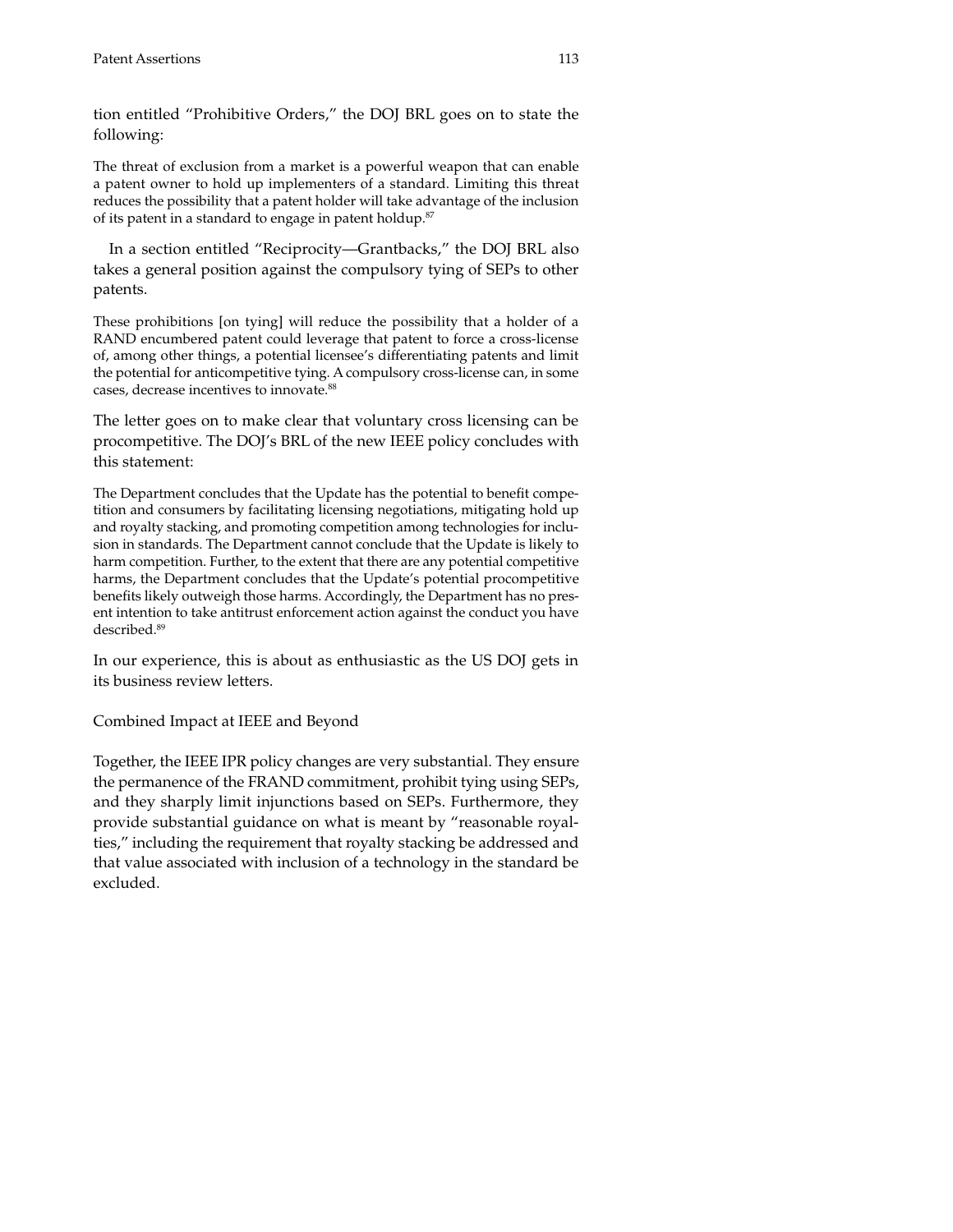Taken as a whole, these changes promise to resolve many of the issues that have plagued SEPs in recent years, to significantly reduce harm from SEP holdup if courts enforce them, and to greatly reduce the amount of SEP- related litigation. These changes reflect some of the recommendations made by the National Research Council in Maskus and Merrill (2013). The elements of this list have been sought in the past by antitrust agencies and economists.<sup>90</sup>

We see substantial advantages of the new IEEE IPR policy in terms of innovation and consumer benefits. Properly implemented, these new policies allow the owners of patents that cover fundamental technologies to be richly compensated when their patents are included in an IEEE standard: the reasonable royalties per unit should reflect the *ex ante* incremental benefits of the patented technology, which are substantial for a fundamental technology with no good substitutes, and the number of units sold can be hugely increased through standardization. Furthermore, under the IEEE IPR policy, the reasonable royalties paid for any one party's portfolio of SEPs will be reduced by considerations of royalty stacking. SEP owners and implementers will all benefit if the IEEE policy helps overcome the Cournot Complements problem that commonly arises with SEPs.<sup>91</sup> Substantial efficiency gains may be achieved if SEP owners as well as implementers embrace these new policies, at the IEEE and at other SSOs.

So far, however, these policies have only been adopted by a single major SSO, namely the IEEE. An important policy question arising from the IEEE action is whether reform will extend to other major SSOs, notably the European Telecommunications Standards Institute (ETSI) and the International Telecommunication Union (ITU). The European Commission has made it clear for a number of years that it will take action to prevent the abuse of FRAND commitments. The European Commission has filed cases against Samsung and Motorola over abuse of SEP licensing and the violation of FRAND commitments.<sup>92</sup> Nonetheless, we have found no official reaction by ETSI or the ITU to the IEEE reform. Nor have we detected any hint of change at ETSI or at the ITU; industry sources indicate that parties who oppose changes along the lines of those implemented by the IEEE have enough votes in both organizations to block similar reforms. This means that a substantial fraction of the flow of new SEPs will continue to feature vague FRAND commitments. Indeed, firms whose business model involves the monetization of SEPs may cease to participate in IEEE and instead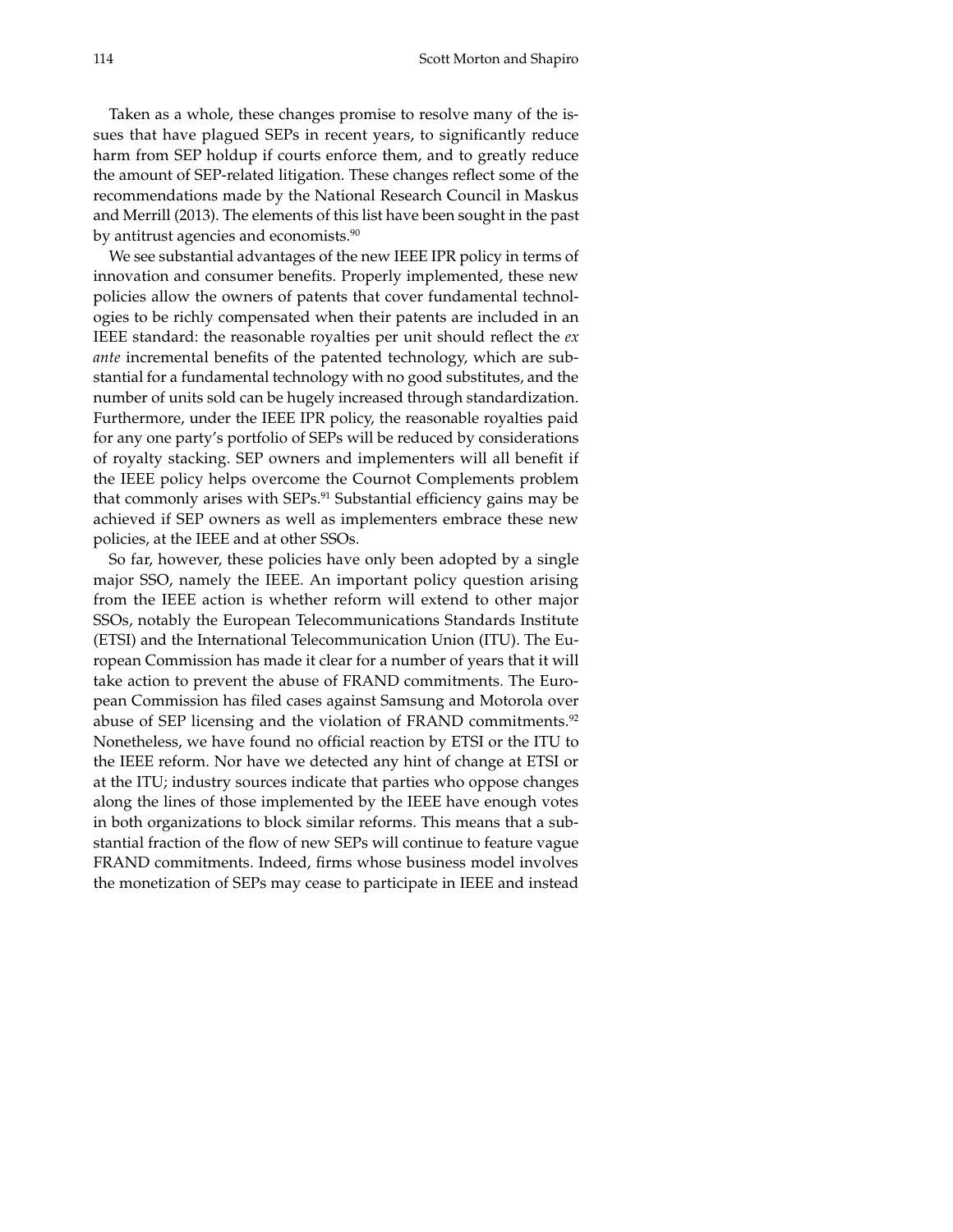take their technology to SSOs whose demands are less consumerfriendly. For example, just a few days after the IEEE reform, Qualcomm announced that it would not comply with the new IEEE IPR policy:

Qualcomm will continue to submit information that could be considered for inclusion in the standard, but it will set its own royalty commitment similar to the old rules, said Fabian Gonell, chief lawyer of Qualcomm's licensing business. "IEEE has approved standards even when companies have refused to make precise commitments," he said. "Since they say they're not going to force anyone, we're going to hold them to that."93

# A similar statement was made by InterDigital on March 24, 2015:

In a nutshell, we advised the IEEE that our company objects to their entirely new policy on patents and, going forward, on a case-by-case basis, will provide alternative licensing assurances to those specified in the 2015 policy.<sup>94</sup>

This dynamic will be very interesting to watch going forward. If the IEEE accepts commitments from patent holders that depart from its new policies and *ex ante* allow patent hold-up, the IEEE would open itself to the criticism that it is acting like a technology cartel rather than a welfare-enhancing organization. This could create antitrust liability for the IEEE and its members. On the other hand, if the IEEE stands by its new IPR policy and refuses to accept weaker commitments than called for under that policy, how will Qualcomm, InterDigital, and other firms seeking to monetize their SEPs respond? We will soon see whether they withdraw their technologies altogether from future Wi-Fi standards, decamp to a different SSO, or agree to abide by the new IEEE IPR policy. Stay tuned.

# *C. Enforcement and Guidance from the FTC and the US DOJ*

The FTC has taken two recent enforcement actions against SEP holdup. The first case was against Bosch, a maker of automotive technology, among other businesses. The patents in question were owned by a firm being acquired by Bosch, SPX, and are relevant to two refrigeration standards.95 The FTC analysis described the problem as "SPX's suit for injunctive relief against implementers of its standard essential patents constitutes a failure to license its standard- essential patents under the FRAND terms it agreed to while participating in the standard setting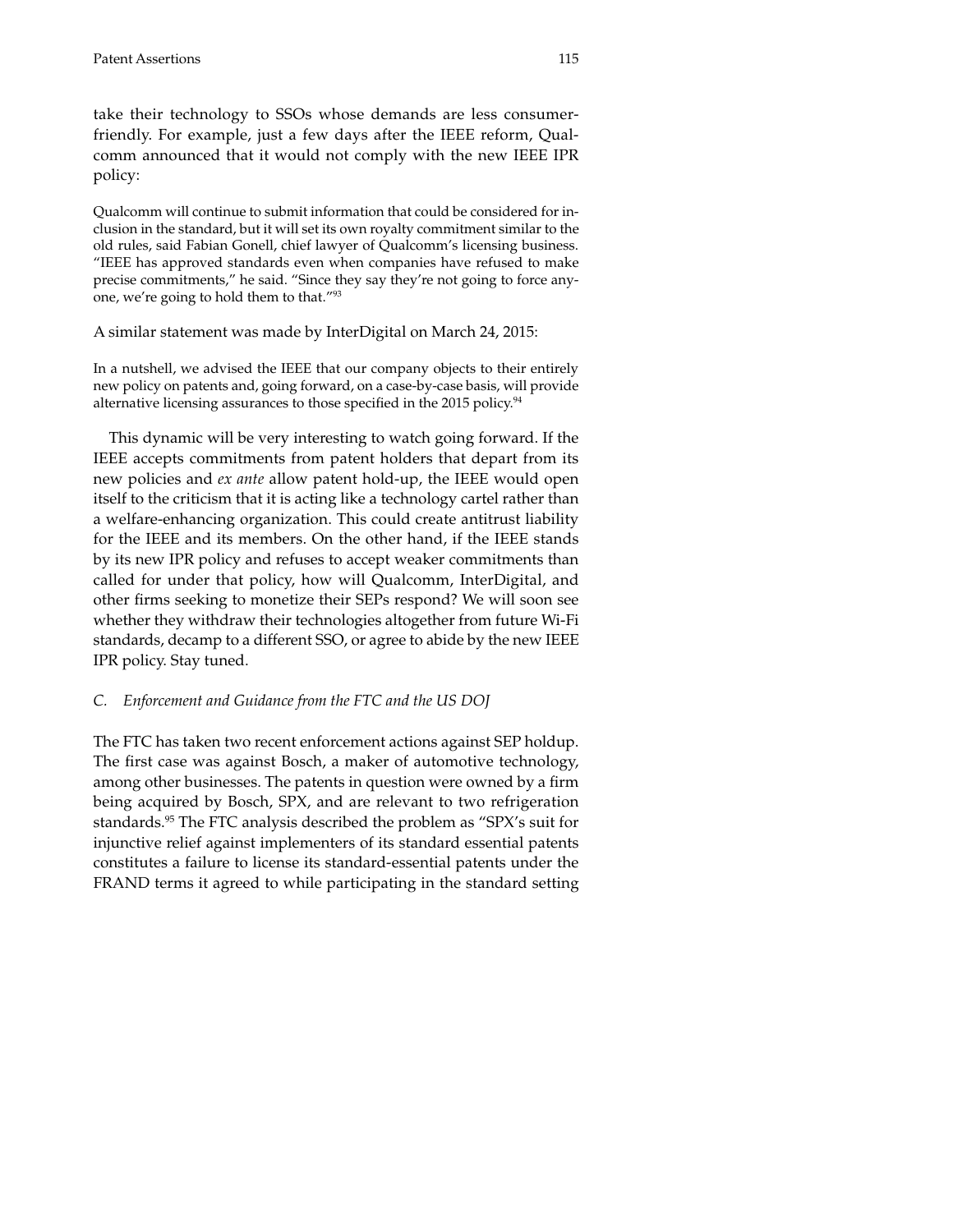process, and is an unfair method of competition actionable under Section 5 of the FTC Act."96

In settling the case brought by the FTC, Bosch agreed to offer a royalty- free license to all implementers desiring to manufacture the devices at issue and to no longer seek injunctions unless "the third party refuses in writing to license the patent consistent with the letter of assurance, or otherwise refuses to license the patent on terms that comply with the letter of assurance as determined by a process agreed upon by both parties (e.g., arbitration) or a court."

The second case brought by the FTC involved Motorola, then owned by Google. This case also involved a patent holder, Motorola, seeking an exclusion order based on FRAND-encumbered SEPs. As in the Bosch case, the FTC complaint describes Motorola's behavior as violating Section 5 of the FTC Act.

Google and Motorola's conduct constitute an unfair method of competition and harms competition by threatening to undermine the integrity and efficiency of the standard- setting process. . . . Motorola's conduct threatens to increase prices and reduce the quality of products on the market and to deter firms from entering the market. Moreover, Motorola's conduct threatens to deny consumers the many procompetitive benefits that standard setting makes possible.<sup>97</sup>

The FTC settlement with Google required that Google resolve any disputes over the correct FRAND rate through courts or binding arbitration without recourse to injunctions, except under certain limited circumstances.

Like the FTC, the Antitrust Division of the DOJ has long been concerned about SEPs. Notably, in 2007, the DOJ and the FTC issued a major report, "Antitrust Enforcement and Intellectual Property Rights: Promoting Innovation and Competition," in which chapter 2 was entitled "Competition Concerns When Patents are Incorporated into Collaboratively Set Standards." More recently, Deputy Assistant Attorney General Renata Hesse, one of the current leaders of the Antitrust Division, has given a number of speeches describing the US DOJ's efforts to encourage SSOs to voluntarily change the way in which they handle SEPs.<sup>98</sup> These speeches also emphasize the long-standing efforts by the DOJ to educate the United States Trade Representative (USTR), the PTO, the ITC, and other parts of the government, as well as SSOs themselves, about the competitive problems caused by SEP holdup. Top officials from the Antitrust Division have expressed their hope that volun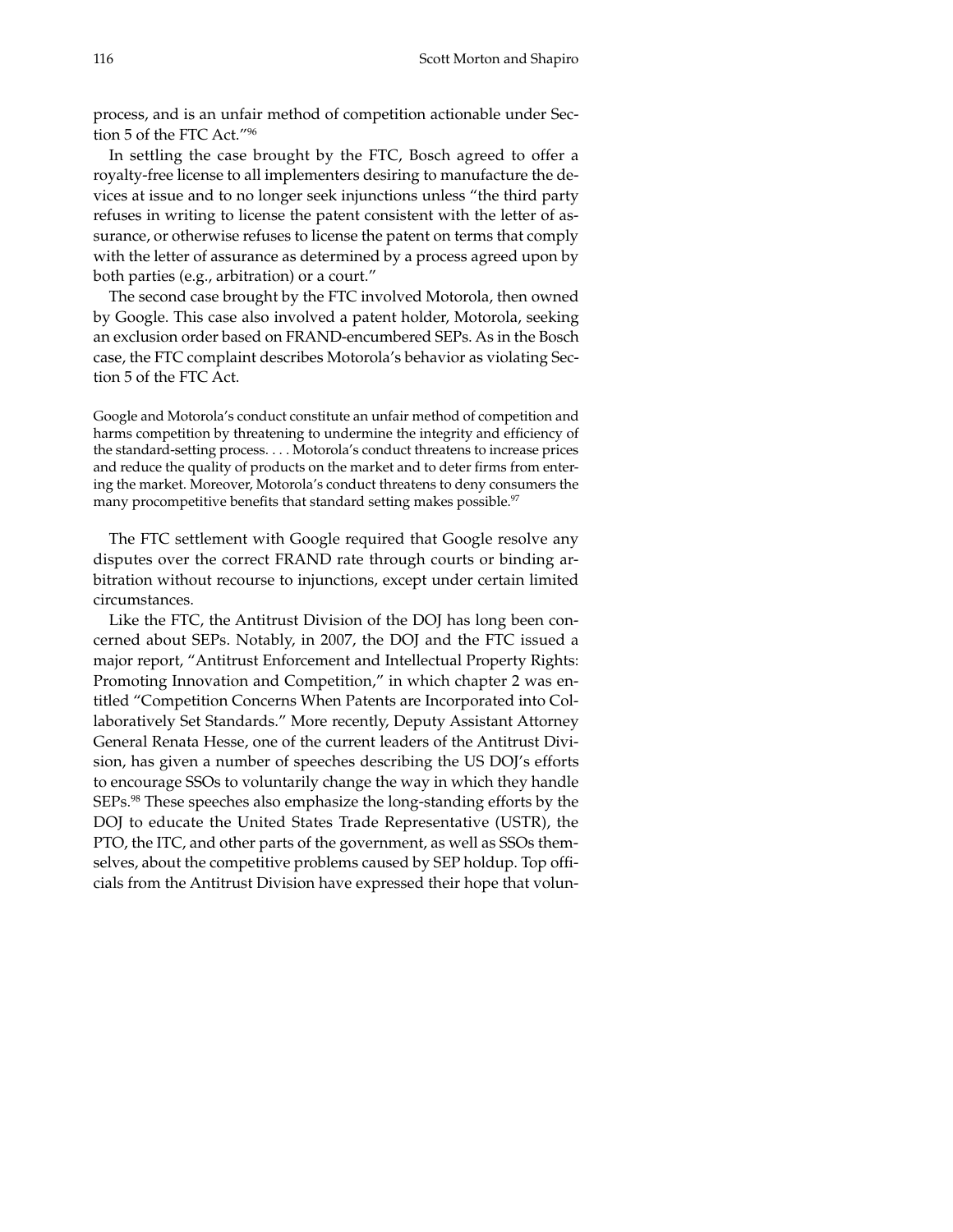tary reform by SSOs will obviate the need for the DOJ to take antitrust enforcement action.<sup>99</sup>

However, with the notable exception of the IEEE, this voluntary approach based on persuasion has yet to induce major SSOs to make significant changes to their IPR policies. Overall, based on experience to date, it seems likely that publicizing DOJ's opinions will have little or no impact on the behavior of the most aggressive SEP holders in the absence of steps that materially change their incentives. At some point, the DOJ may need to pivot from offering guidance to taking enforcement actions. Of course, the DOJ can only bring an enforcement action if a suitable case comes to its attention. Section 1 of the Sherman Act provides the Antitrust Division with a powerful tool if the DOJ can establish that an SSO's vague or weak IPR polices constitute an agreement among competitors that limits technology competition and enriches the participants who own SEPs at the expense of consumers by allowing or enabling patent holdup. Section 2 of the Sherman Act provides the Antitrust Division with another powerful tool, given the market power inherent in an SEP associated with a successful standard. With a suitable fact pattern, a DOJ enforcement action, likely combined with private antitrust cases seeking treble damages, could provide a powerful incentive for other SSOs to make reforms along the lines of the recent IEEE IPR policy changes.

## *D. Transparent Trading of Rights to Practice SEPs*

In March 2013, the Antitrust Division issued an important BRL to Intellectual Property Exchange International (IPXI).<sup>100</sup> This letter further explains how the DOJ views licensing issues associated with SEPs.

IPXI described itself as "the world's first financial exchange that facilitates non-exclusive licensing and trading of intellectual property (IP) rights with market-based pricing and standardized terms."<sup>101</sup> These standardized terms were embodied in "unit license rights" (ULRs), which were traded on the IPXI exchange. "Each purchaser of a ULR contract is granted the right to use the underlying technology for a pre-established number of instances (the technology unit)."<sup>102</sup> For example, IPXI offered a ULR contract for a portfolio of 194 patents that cover technologies used in wireless chipsets that comply with the IEEE 802.11n standard, which provides higher throughput for Wi-Fi access. These SEPs were contributed by eight sponsors, including Mitsubishi,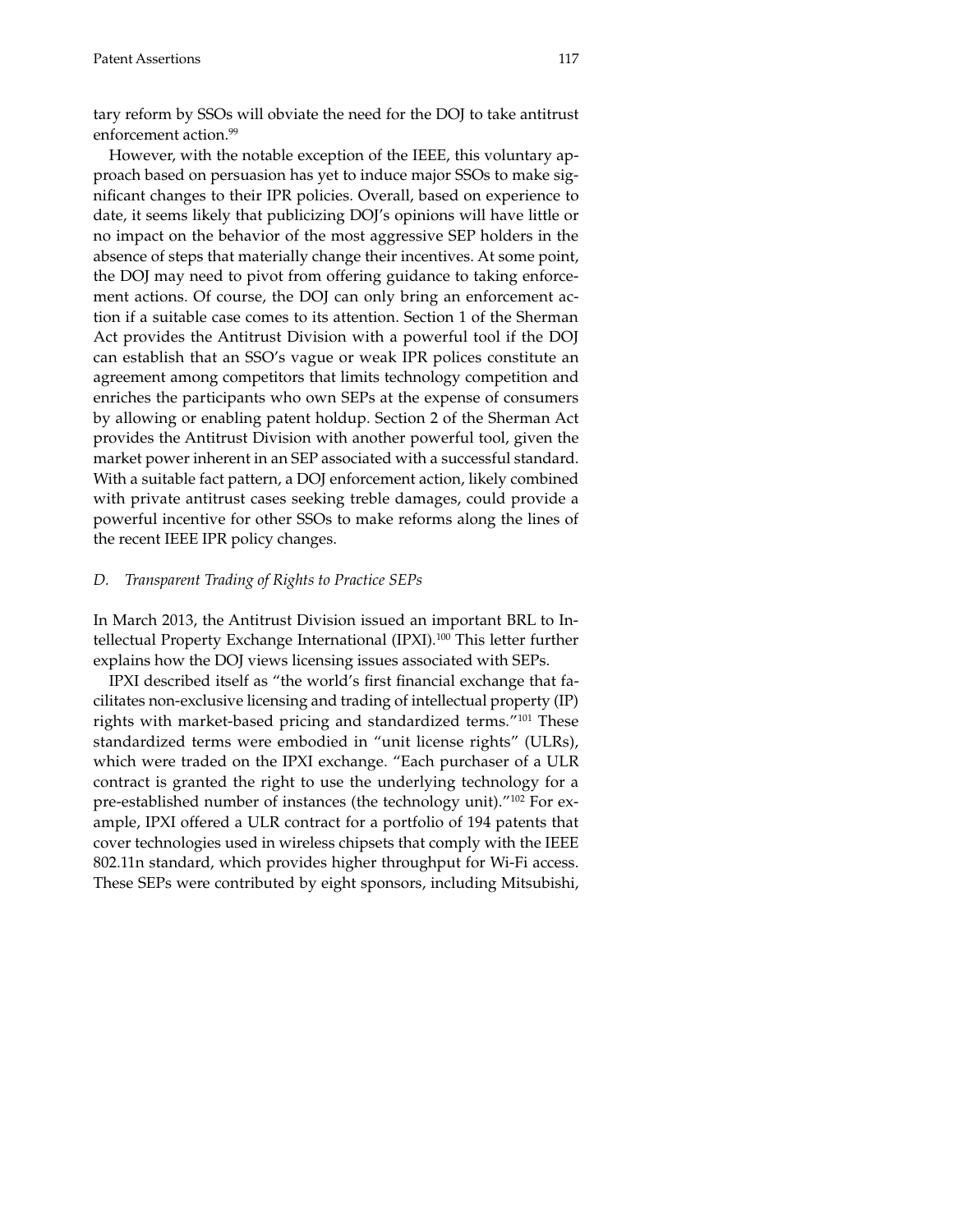Sony, Philips, and the University of California.<sup>103</sup> Each ULR granted the purchaser the right to make, use, and sell 1,000 wireless chipsets.

Because its business model involved packing together patents from multiple owners in a novel way, IPXI sought a business review letter from the DOJ. The DOJ responded by writing: "Due to inherent uncertainties and potential competitive concerns associated with IPXI's novel business model that are discussed in detail below, the Department declines to state its present enforcement intentions regarding IPXI's proposal at this time." Nevertheless, the DOJ letter is quite informative, especially regarding SEPs.

The DOJ letter recognized that the pooling of SEPs from multiple patent holders could generate efficiencies:

IPXI's platform for pooled ULRs has the potential to generate additional efficiencies by reducing the time and expense of acquiring and disseminating all the pooled patents to potential licensees, reducing the amount of stacked royalties, clearing blocking positions, and integrating technologies that are necessary to practice an industry standard or field of use.<sup>104</sup>

The DOJ also speaks approvingly of IPXI's ULRs that pool SEPs, including IPXI's requirement that patent holders provide an independent expert's opinion that the patents are indeed essential to compliance with the standard: "IPXI's definition of essentiality is consistent with other definitions of 'essentiality' that the Department has favorably reviewed to exclude substitute patents from a pool to implement a technical standard."105

The IPXI business model offered the prospect of enhanced transparency and liquidity in the licensing of patents and what could have been a convenient and efficient mechanism to pool SEPs to help overcome problems associated with royalty stacking. The prices coming out of the IPXI exchange could have served as benchmarks for other patents for the purpose of determining FRAND royalty levels. But IPXI ceased operations in March 2015.

#### *E. The International Trade Commission as an Outlier*

During the past decade, patent owners increasingly turned to the ITC, seeking to obtain exclusion orders that prevent the importation of infringing products. The peak of this activity was reached in 2011: RPX (2015, 13) reports that number of initiated ITC Section 337 investiga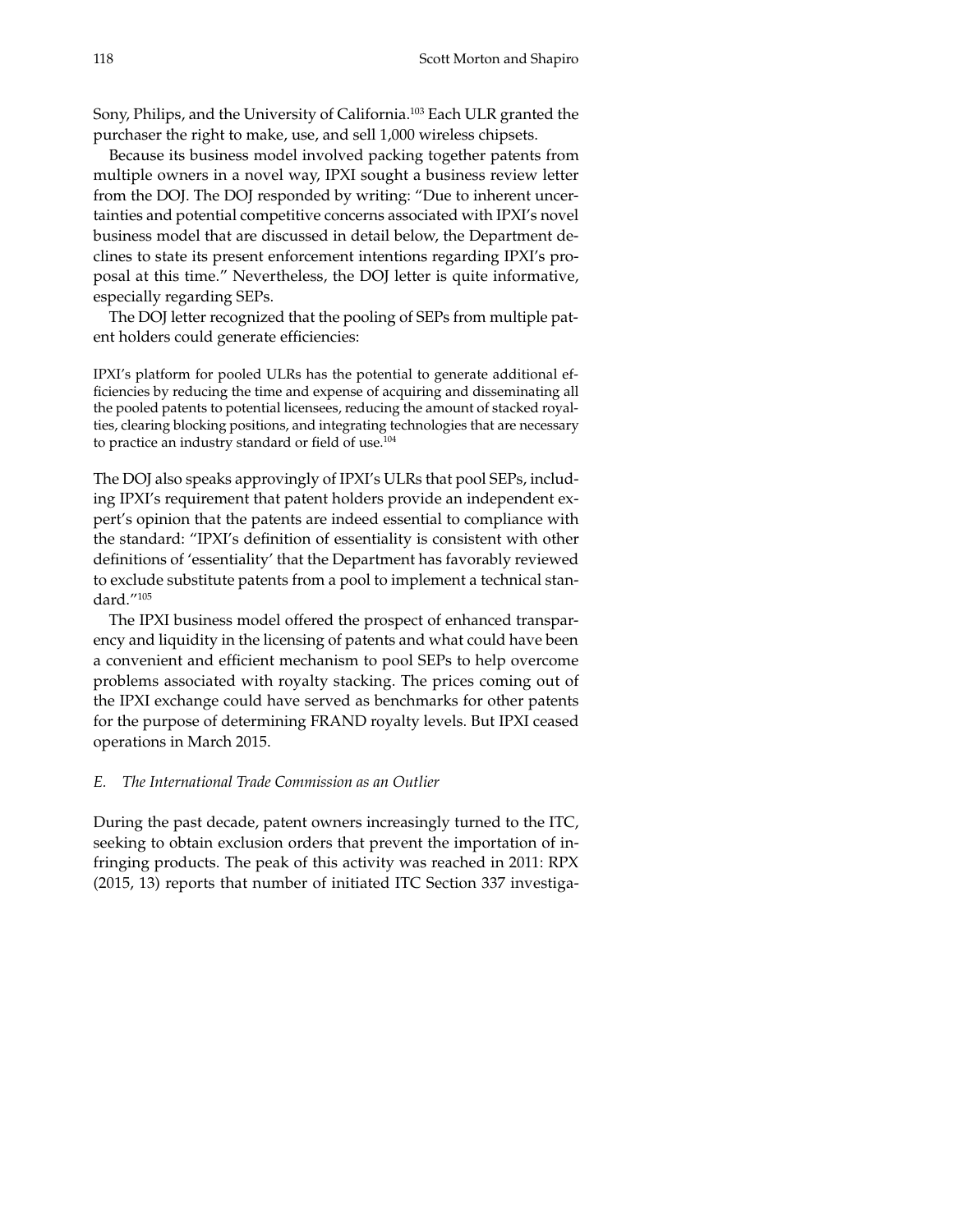tions peaked at 67 in 2011 and has been steady at 37 or 38 during 2012, 2013, and 2014. The ITC opened 39 new investigations related to patent disputes in 2012, 43 in 2013, and 41 in 2013.106 At the end of 2014, there were 111 pending ITC investigations related to patent disputes.<sup>107</sup>

SEPs fare significantly better when they are asserted before the ITC than when they are litigated in federal court. When asserting SEPs before the ITC, patent holders prevail 49% of the time, compared with only 29% of the time in federal court.<sup>108</sup>

In addition to the higher win rate for owners of SEPs, the ITC offers two significant advantages to patent owners in comparison with brining a patent infringement action in federal court: the ITC process is significantly faster, and an exclusion order issued by the ITC is far more costly to the target firm than the most likely remedy in federal court, the awarding of damages to the patent holder equal to reasonable royalties.

As noted in the preceding, the Supreme Court's 2006 decision in *eBay* established conditions under which a patent holder is entitled to a permanent injunction to stop another firm found to have infringed its valid patent from continuing to infringe that patent.109 Under the *eBay* decision, it is very difficult for a patent holder to obtain an injunction unless monetary damages are insufficient to compensate the patent for the infringement. As Judge Posner forcefully explained, *eBay* implies that patent holders who have made FRAND commitments generally cannot obtain injunctions.<sup>110</sup>

To begin with Motorola's injunctive claim, I don't see how, given FRAND, I would be justified in enjoining Apple from infringing the '898 unless Apple refuses to pay a royalty that meets the FRAND requirement. By committing to license its patents on FRAND terms, Motorola committed to license the '898 to anyone willing to pay a FRAND royalty and thus implicitly acknowledged that a royalty is adequate compensation for a license to use that patent. How could it do otherwise?

On appeal, the CAFC agreed with Judge Posner that Motorola should not receive an injunction in this case, stating: "A patentee subject to FRAND commitments may have difficulty establishing irreparable harm."111

The FTC, applying similar logic to that used by Judge Posner and the CAFC, urged the ITC in 2012 not to grant exclusion orders on patents subject to FRAND commitments, writing that "a royalty negotiation that occurs under threat of an exclusion order may be weighted heavily in favor of the patentee in a way that is in tension with the RAND com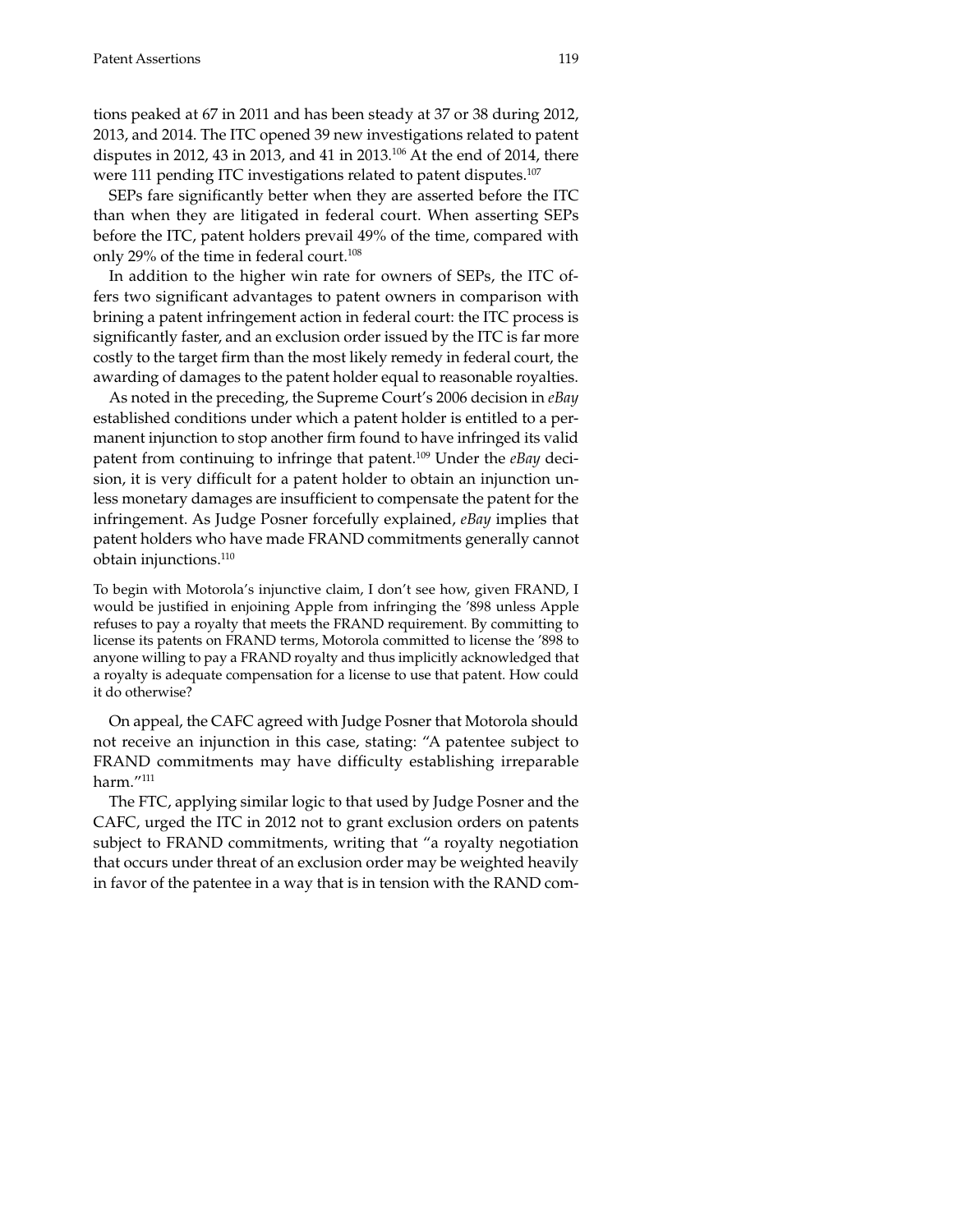mitment.112 In 2013, the US DOJ and the US PTO issued a joint policy statement urging the ITC to be cautious about issuing exclusion orders related to FRAND-encumbered patents.<sup>113</sup>

Despite these urgings, in June 2013, the ITC went forward and awarded an exclusion order related to a Samsung SEP that it found to be infringed by certain Apple smartphones and tablets.<sup>114</sup> In August 2013, US Trade Representative Michael Froman disapproved (nullified) that exclusion order. Citing the joint US DOJ-US PTO policy statement, he wrote the following:

The Policy Statement expresses substantial concerns, which I strongly share, about the potential harms that can result from owners of standards-essential patents ("SEPs") who have made a voluntary commitment to offer to license on terms that are fair, reasonable, and non- discriminatory ("FRAND"), gaining undue leverage and engaging in "patent hold-up."115

The reasons US Trade Representative Froman disapproved the order are (a) there are other remedies available to these patent holders, (b) there remains the possibility of an exclusion order if the infringing party refuses to pay a royalty rate that has been determined to be FRAND, and (c) an exclusion order is possible if the infringing party is not subject to the jurisdiction of the federal courts. This balance is designed to limit patent holdup by owners of SEPs while allowing those patent holders to collect the reasonable royalties due to them. However, it is worth noting that disapproval of an ITC order is under the control of the president (with authority delegated to the trade representative) on a case-by-case basis and is not a general policy. Moreover, the Froman letter does not categorically state that exclusion orders based on SEPs will be disapproved, and the ITC does not appear to have accepted the economic logic underlying the statements by the FTC, US DOJ, US PTO, and the USTR.

Indeed, the ITC appears to take the contrary view that a patent holder must have the ability to threaten exclusion, even before a reasonable rate has been determined, in order to receive a reasonable royalty rate in negotiations with an implementer.<sup>116</sup> This is a markedly different conclusion than that drawn by the Supreme Court, the US DOJ, the FTC, and other authorities on patents and competition. Judge Posner, in his inimitable style, swiftly eviscerates the ITC's apparent argument, writing: "You can't obtain an injunction for a simple breach of contract on the ground that you need the injunction to pressure the defendant to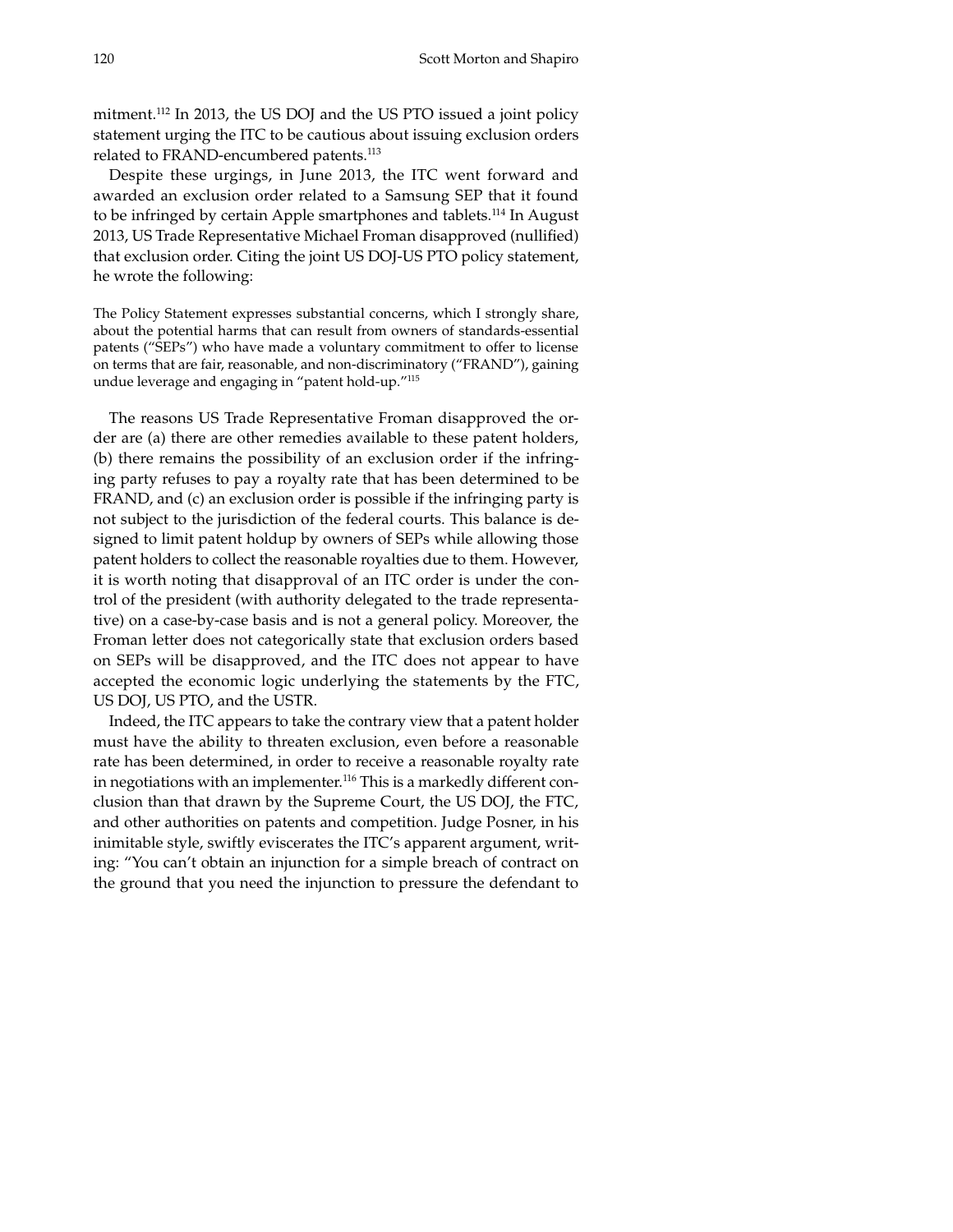settle your damages claim on terms more advantageous to you than if there were no such pressure."117

Despite Judge Posner's compelling logic, the ITC appears to be exclusively focused on patent *holdout* rather than holdup. The ITC Inter-Digital Decision affirmatively states that there is no patent holdup in this industry:

First, InterDigital is, by the terms of the ETSI policy agreement, entitled to be adequately and fairly rewarded for its IP. There is no proof that they have been negotiating in bad faith, and in fact it is the respondents that have taken advantage of the complainant and manufactured, marketed, and profited on goods without taking a license to the IP at issue. While there may be a hypothetical risk of holdup, we have evidence that it is not a threat in this case, or in this industry.<sup>118</sup>

This factual assertion about the wireless telecommunications industry stands in stark contrast to the conclusions reached by every other regulatory body in the United States, as discussed in the preceding.

The ITC InterDigital Case goes on to describe a world where implementers are seeking to avoid paying reasonable royalties and, absent ITC action, will have a "safe haven, where they are free to avoid their own obligations under the agreements."119 Oddly, this statement entirely ignores the remedies available to SEP owners through the federal courts under the Patent Act.

The judge in the ITC InterDigital case appears to believe that implementers will be able to game the system if exclusion orders are only available once a FRAND rate has been determined and the implementer refuses to pay the FRAND royalties that are due to the patent owner. On this point, it is important to distinguish two notions of what constitutes a "reasonable royalty."

For the purposes of a FRAND determination, the reasonable royalty rate is the one that would be negotiated between the SEP owner and the implementer prior to the inclusion of the technology in the standard. These negotiations would recognize that the patent in question may in fact not be valid and may not be infringed. We call this the "FRAND royalty rate." In contrast, the notion of a "reasonable royalty" for the purpose of calculating patent damages is the rate that would be negotiated prior to the inclusion of the technology in the standard but *assuming that the patent is valid and infringed*. The assumptions of validity and infringement are routinely made for the purpose of calculating patent damages, because such damages only arise once a patent has in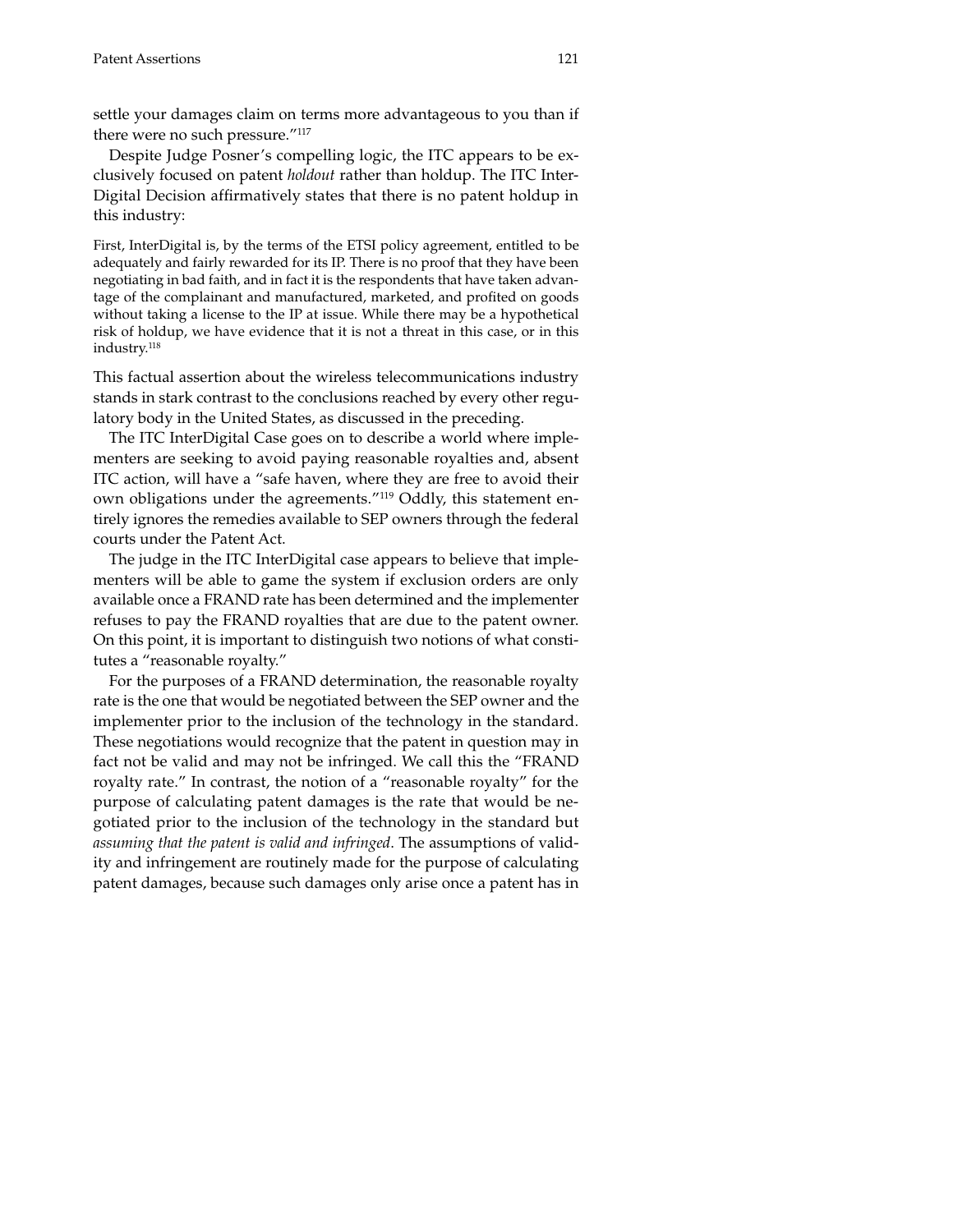fact been ruled valid and infringed. We call this the "patent damages royalty rate."

As a general principle, not confined to SEPs, the patent damages royalty rate is greater than the FRAND royalty rate, perhaps far greater, because the latter incorporates uncertainty about validity and infringement. Because patent holders often lose when they bring infringement actions, the FRAND royalty rate typically involves a substantial discount based on patent quality, that is, the probability that the patent will be found valid and infringed by the implementer in question. Therefore, a target firm that refuses to pay a FRAND rate bears the risk that it will pay a much higher patent damages royalty rate if the patent is ruled valid and infringed. This is true for SEPs in the absence of ITC exclusion orders, just as it is true for all patents for which an injunction will not be granted under *eBay*. The ITC InterDigital Case appears to miss this basic point.

At this point, the ITC remains a policy outlier regarding SEPs. Unlike the ITC, the other agencies in the US government correctly recognize that innovation and consumer welfare is promoted by policies that confine injunctions and exclusion orders on SEPs to circumstances in which the implementer has refused to pay a FRAND rate as determined by a neutral authority. It remains to be seen whether the ITC will issue exclusion orders on SEPs following the Froman disapproval letter. The White House has suggested that the ITC standard for issuing exclusion orders be changed legislatively to better align it with the traditional four-factor test from *eBay* that applies in the federal courts. 120 This would reduce uncertainty about the circumstances under which the ITC will issue exclusion orders based on SEPs while better aligning rewards and contributions for SEP owners.

#### *F. Judicial Determination of FRAND Rates*

In 2013, Judge Robart in the Western District of Washington ruled on the range of FRAND rates for Motorola's SEPs in order to determine whether Motorola had breached its contractual commitment to offer a FRAND rate to Microsoft.121 Microsoft claimed that Motorola had violated its commitment to the JEDEC, the applicable SSO, with an unreasonably high licensing demand of \$4 billion. The court found that the correct FRAND payment was \$1.8 million, or less than 0.1% of the original demand. These numbers illustrate well the problem with vagueness in FRAND: the huge range of licensing demands that are possible ex post.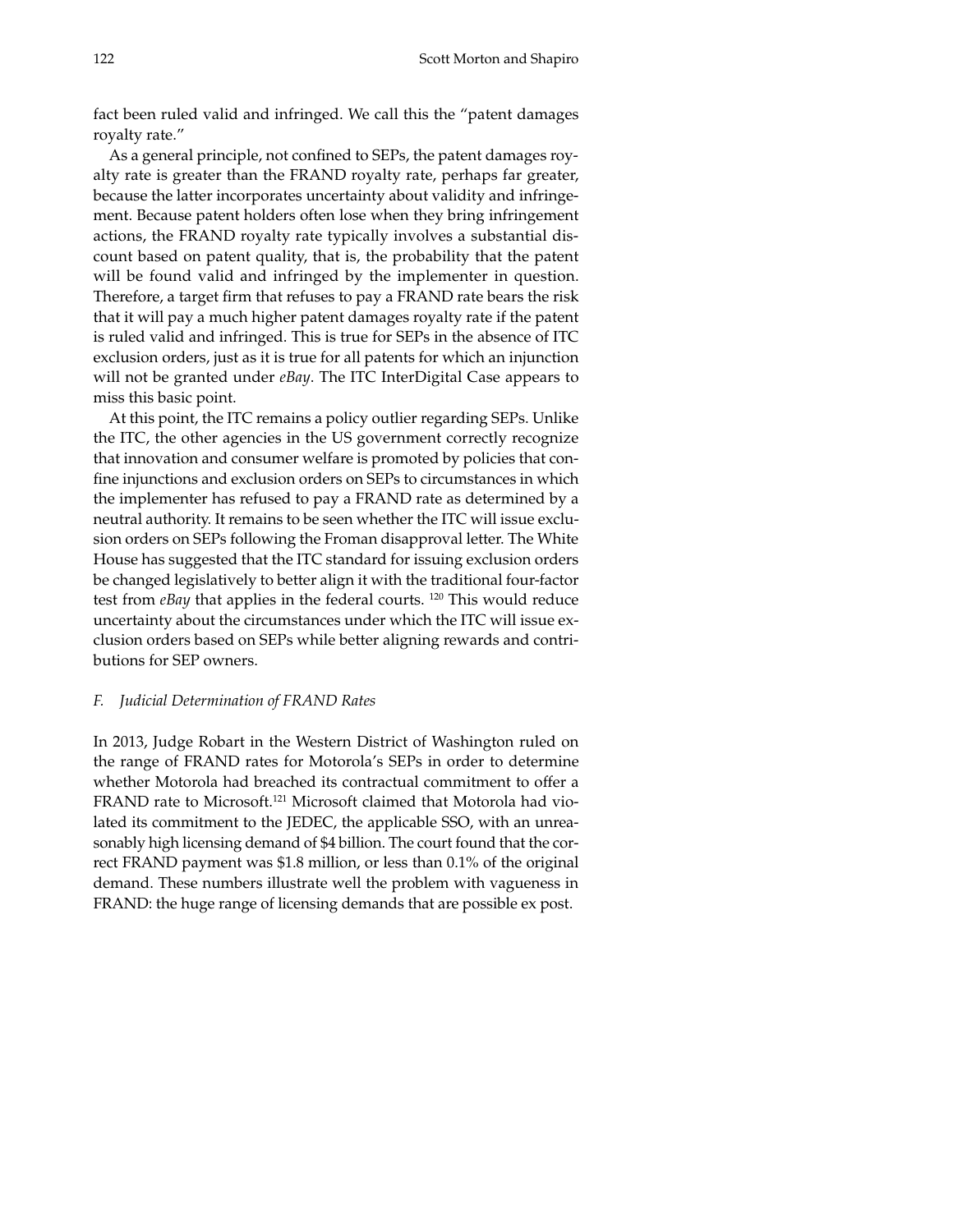The *Microsoft v. Motorola* case was the first instance in the United States where a patent holder was found to have breached a FRAND commitment. Judge Robart's carefully reasoned decision created precedent that is helping to make it more difficult for owners of SEPs to engage in patent holdup. However, progress along these lines appears to be limited due to the particular legal stance of the *Microsoft v. Motorola* case. This case involved Microsoft suing Motorola under Washington law as a third-party beneficiary of the JEDEC FRAND contract. This "contract law approach" by an implementer such as Microsoft is only available for a subset of SSOs. For example, the ITC has ruled that FRAND commitments under ETSI are interpreted under French law and are very limited: "the [ETSI] agreement is not a contract itself, but rather an agreement in principal," which does not create a binding contract to *license* at a FRAND rate, but only to negotiate.<sup>122</sup>

The subsequent *Innovatio* case in the Northern District of Illinois also resulted in a FRAND rate dramatically below what the SEP owner had originally offered.123 The original demand from Innovatio was 6% of the value of "Wi-Fi's contribution" to the final product, which was calculated to be as high as \$40 per chip. The court found the correct RAND rate to be 9.56 cents per chip. In this case the judicial determination of FRAND was 0.2% of the \$40 license rate initially demanded for a bar code scanner.

In each of these cases, the court discusses patent holdup and the fact that the FRAND commitment is designed to prevent patent holdup. In each of these cases, the court also embraces the idea that the appropriate compensation for the technology does not include the value of standardization itself.

Importantly, the CAFC articulated these same themes in December 2014, in the *Ericsson v. D-Link* case.<sup>124</sup> In this case, the jury awarded damages to Ericsson of \$10 million, based on 15 cents per infringing device. The CAFC vacated that damages award, finding that the jury had not been given sufficient instructions concerning the meaning of FRAND. In particular, the trial judge should have instructed the jury concerning which *Georgia- Pacific* factors were relevant and the nature of Ericsson's FRAND commitment. The CAFC stated:

Because SEP holders should only be compensated for the added benefit of their inventions, the jury must be told to differentiate the added benefit from any value the innovation gains because it has become standard essential. . . . [The jury] must be told to consider the difference between the added value of the technological invention and the added value of that invention's standardization.125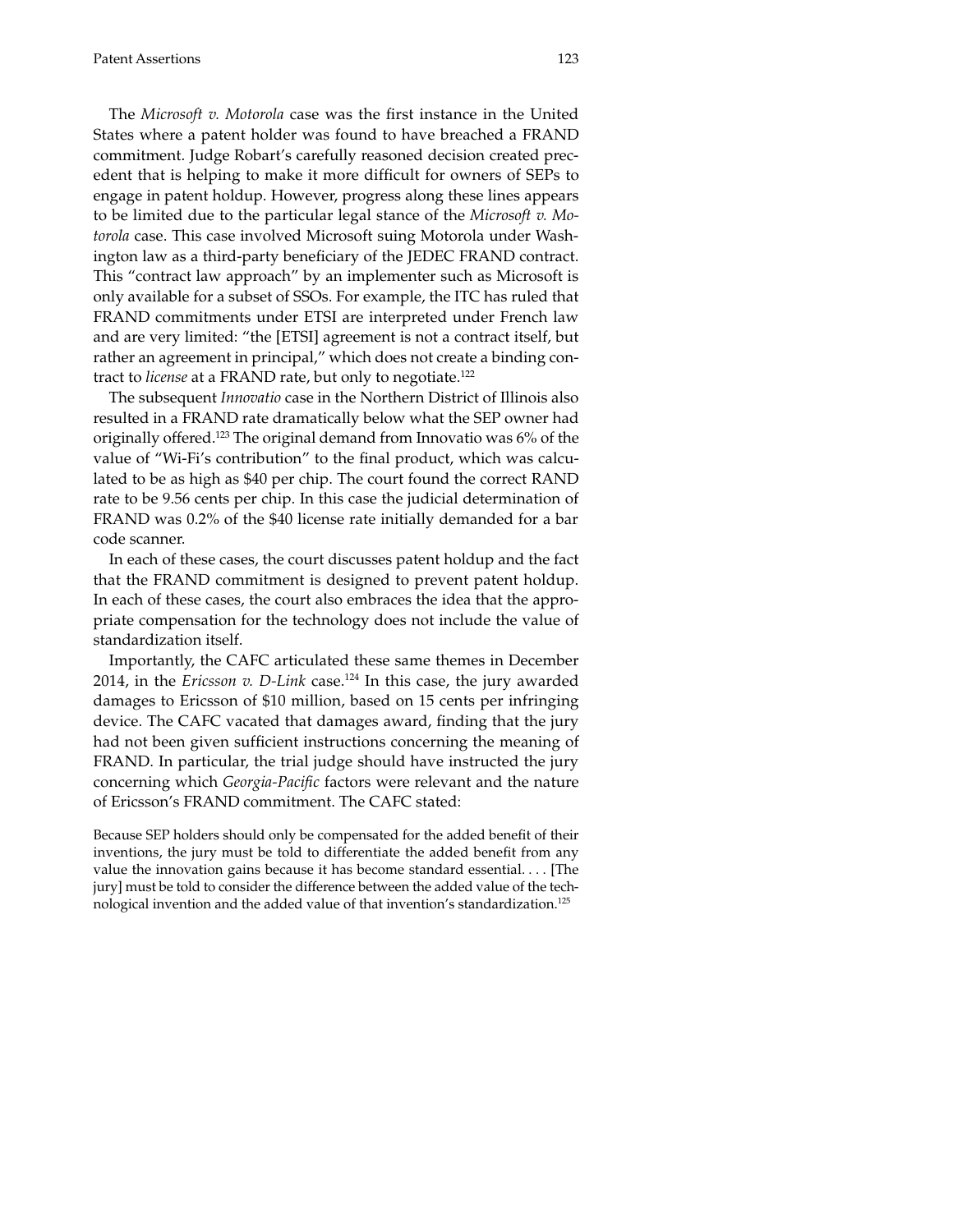Interestingly, in January 2015, Ericsson filed suit against Apple at the ITC and in the US District Court for the Eastern District of Texas. Ericsson claims that Apple is violating 41 patents that apply to both the iPhone and iPad, including SEPS related to 2G and LTE.126 Apple's response to the Ericsson suit asserts that Ericsson's FRAND demand is for 1.5% of the end price of the device, and that Ericsson believes it is "entitled to an approximate 25 percent share of a total LTE 'royalty stack.'"<sup>127</sup> Ericsson has stated in other venues that FRAND royalties should be driven by market forces and reflect the value of the standardized technology.<sup>128</sup> These points were explicitly rejected by the CAFC in *Ericsson v. D-Link*. 129 Only time will tell whether the recent rulings regarding FRAND rates at the District Court level and by the CAFC will deter SEP owners from beginning their negotiations by making royalty demand that are more than two orders of magnitude larger than what are later determined to be FRAND royalty rates.

Our conclusion regarding the determination of FRAND royalty rates, at least in the United States, is that important steps have been taken over the last few years, both at the district court level and by the Court of Appeals for the Federal Circuit, to clarify how FRAND rates will be determined in judicial proceedings.

#### *G. Summary*

However, our overall conclusions regarding SEPs are more mixed. Policy and legal changes that have reduced the ability of SEP owners to engage in patent holdup appear to have stalled out, especially as regards reform of the IPR rules at SSOs other than the IEEE. If so, this could have important effects on innovation and efficiency. For example, the "Internet of Things" is a new and growing area where royalty stacking and patent holdup appear to be very real dangers. Devices of all sorts, from thermostats to railroad cars to refrigerators, are being given connectivity using standards developed by SSOs. The price of those chips, and whether the IP contained in them costs \$5 or \$0.50 or \$0.005, will determine the nature of new applications and the rate of adoption.

Failure to prevent patent holdup relating to tomorrow's information technology and communications standards is likely to cause significant social welfare loss in the years ahead. If new and more effective private solutions relating to standard setting do not emerge to promote innovation and protect consumers, antitrust enforcement is one of the only remaining remedies that seems feasible.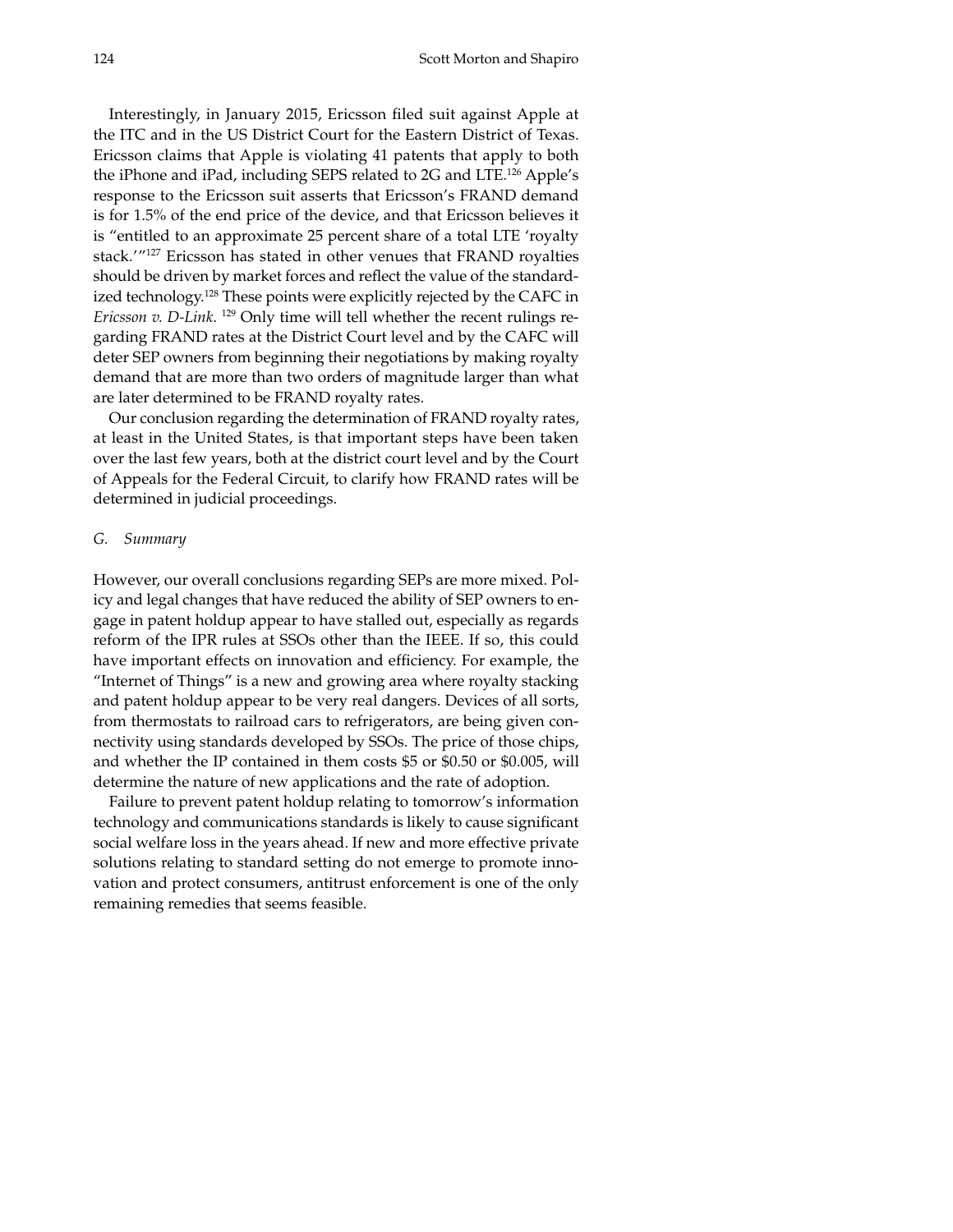# **V. Conclusions**

Over the past five years, the rewards provided to patent owners in the United States have become more closely matched with the value of the technology they contribute. When rewards and contributions are aligned, economic efficiency is promoted because investments into developing new technologies are commensurate with benefits. These changes have come from legislation, the federal courts, and policy statements and enforcement actions by regulators of various types. However, at this juncture, we see a substantial gap persisting between the ability of some patent owners to monetize their patents and the contributions provided by the technology underlying those patents. With the "Internet of Things" poised to create economic growth, this is a problem worthy of further research and policy attention.

# **Endnotes**

We thank Joshua Lerner and Scott Stern for their comments on an earlier draft. For acknowledgments, sources of research support, and disclosure of the authors' material financial relationships, if any, please see http:// www .nber .org/ chapters/ c13587.ack.

1. The AIA did make a number of changes to the rules governing patent litigation: it placed limits on the ability of patent holders to name multiple defendants in a single patent infringement lawsuit, it modestly expanded the prior user defense, and it removed the "best mode" defense. But none of these changes directly addressed the problems identified and discussed in this article.

2. The model in Scott Morton and Shapiro (2014) provides conditions under which a PAE promotes rather than retards innovation. While the organizational form of the entity asserting the patent does not directly enter into this determination, any approach to patent assertion that involves high transaction costs will be more likely to retard innovation, ceteris paribus. Scott Morton and Shapiro (2014) report evidence that patent assertion by PAEs is a very leaky bucket, that is, only a small fraction of the costs imposed on target firms makes its way back as a reward to the entities that initially conducted the R&D leading to the patents being asserted. Reforms that reduce the transaction costs associated with patent litigation improve the operation of the patent system so long as they do not worsen the alignment between patentee reward and contribution.

3. See PTO (2015) and http:// patentlyo .com/ patent/ 2014/ 10/ number- patents- force .html.

4. See Love (2013, 1335, table 5). The comparable number for practicing entities is 11.6 years. The average lag from *patent issuance* to the end of litigation is 13.2 years for patents asserted by nonpracticing entities and 8.6 years for patents asserted by practicing entities.

5. See RPX (2014a, 35, chart 52). The median priority date of patents asserted by operating companies in 2013 was three years later, 2001. Also see RPX (2014a, 36, chart 54).

6. A specific patent claim may be of low quality because it is likely invalid or because it is not infringed. Invalidity is a general property of the patent claim, while noninfringement is specific to the target products or processes in a given patent infringement action.

7. *Georgia- Pacific Corp. v. United Plywood Corp*. 318 F. Supp. 1116 (S.D.N.Y, 1970).

8. *Uniloc USA, Inc. v. Microsoft Corp*. 632 F.3d 1292 (2011).

9. See, for example, Durie and Lemley (2010).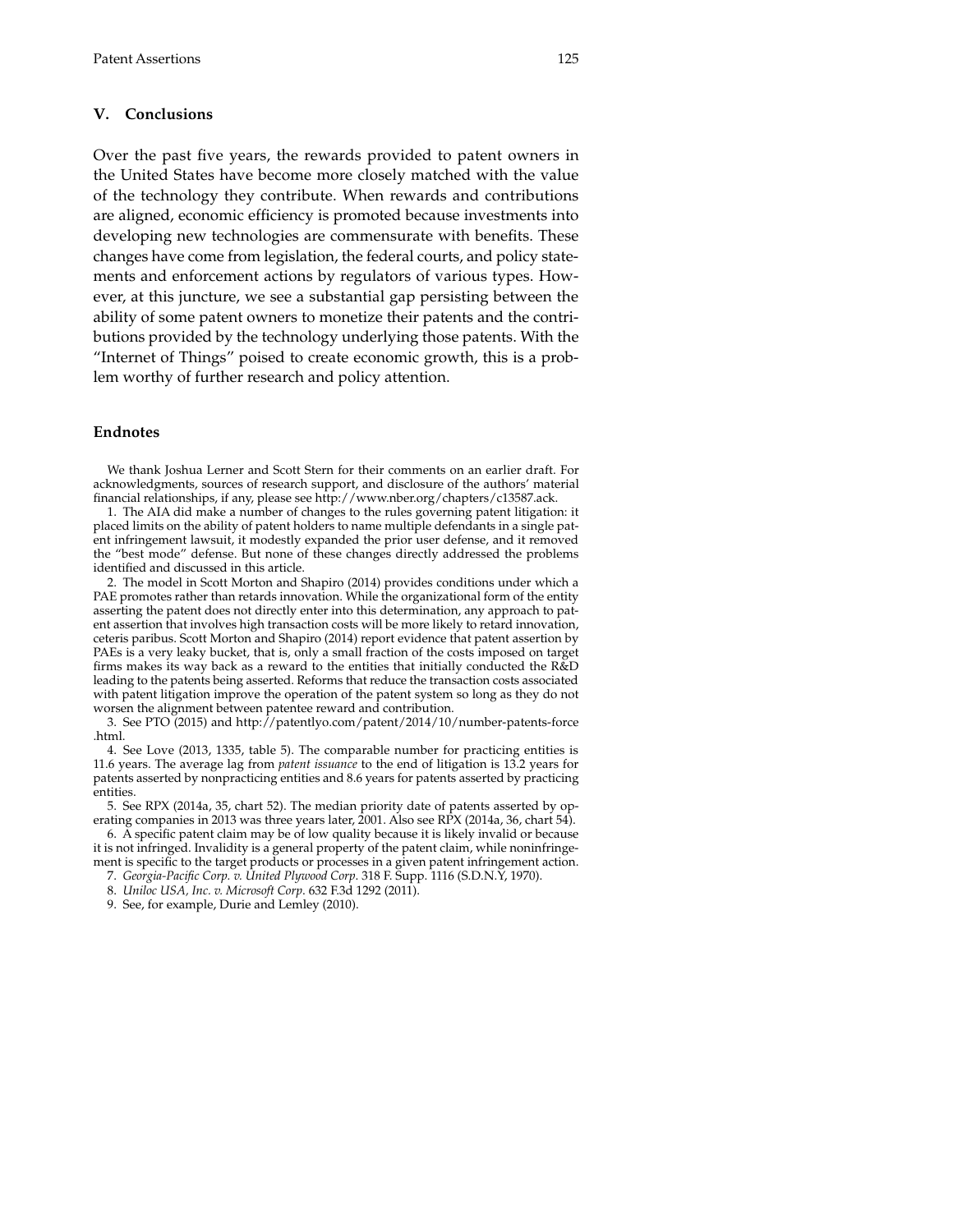10. See *LaserDynamics Inc. v. Quanta*, 694 F.3d 51 (2012). Unfortunately, however, the CAFC has expressly ruled as a matter of law that the cost to the target firm of adopting a noninfringing technology is not an upper bound on the reasonably royalty. See *Mars. Inc. v. Coin Acceptors, Inc.* 527 F.3d 1359 (2008) at 1373. Reconciling this decision with the hypothetical negotiation framework that underlies the calculation of reasonable royalties seems very difficult.

11. See Lex Machina (2015, 22, fig. 39).

12. See Lex Machina (2015, 22, fig. 39). Figure 44 shows that \$5.4 billion of the compensatory and enhanced damages awarded between 2005 and 2014 was in the Eastern District of Texas.

13. See Lex Machina (2014b, 3, fig. 4).

14. See Lex Machina (2014a, 12, fig. 27).

15. See PwC (2014, 6, chart 2a). Given the substantial increase in the number of patent infringement cases brought over this time period, this presumably reflects in significant part a more aggressive approach taken collectively by patent holders, who are now pursuing cases they would not have brought 10 years ago, causing the marginal case to yield significantly lower damages than the average case.

16. See PwC (2014, 6, chart 2b). This difference persists and has been growing, despite the fact that practicing entities can receive damages for lost profits, while nonpracticing entities can only receive reasonable royalties.

17. See PwC (2014, 9, chart 4c). Presumably, at least in part this reflects the choice by patent holders with the most promising cases to try their case before a jury rather than a judge. Chart 4a shows that juries were used in 62% of the patent cases since 2000. But one cannot help but wonder if juries are more generous than judges in awarding damages in patent infringement cases, ceteris paribus.

18. See PwC (2014, 10, chart 6a). Some cases involve both lost profits and reasonable royalty damages.

19. *eBay Inc. v. MercExchange, L.L.C.* , 547 U.S. 388 (2006).

20. For a noncompeting patent owner, while awarding ongoing royalties under *eBay* is different than awarding reasonable royalties for past infringement, no new calculation is needed. As noted in the preceding, the level of reasonable royalties is determined by a hypothetical ex ante negotiation prior to the infringing party first making specific investments in the products or services later found to infringe. In contrast, for patent holders who *do* compete against the infringing firm and, thus, are seeking lost profit damages, permanent injunctions will fit into the *eBay* framework because it is often much harder to determine compensatory damages for ongoing infringement, even if one has already calculated lost profits for past infringement (itself an intricate task). In such cases, a court may find it attractive to delay the imposition of the permanent injunction in order to allow the infringing firm time to develop a noninfringing alternative.

21. One sharp critic of PAEs is none less than Richard Posner, who writes: "It is extremely difficult to discern any possible social benefit from trolls, and extremely easy to discern substantial social costs." Plus this: "It's not just that patent trolls don't do anything that encourages innovation; they impair innovation." See "Patent Trolls," available at http://www.becker-posner-blog.com/2013/07/patent-trollsposner.html.

22. See Scott Morton and Shapiro (2014, fig. 1).

23. See RPX (2014a, 39, chart 59) and RPX (2015, 12, chart 17). In 2014, individual inventors accounted for 8% of these patent infringement cases; noncompeting entities, that is, operating companies asserting patents outside their areas of products and services, for 2%; and universities for 1%. We again thank RPX for sharing their data with us.

24. See the citations provided in Scott Morton and Shapiro (2014). See also Feldman and Frondorf (forthcoming), who find that PAEs gain leverage by targeting technology companies that are planning to complete an Initial Public Offering (IPO) of their stock.

25. See Feldman and Lemley (2015, 28).

26. See Feldman and Lemley (2015, 27). Perhaps more surprisingly, Feldman and Lemley found that licensing from practicing entities and universities also was typically not associated with technology transfer.

27. http:// www .essentialpatentblog .com/ wp- content/ uploads/ sites/ 234/ 2014/ 08 /2014-08-08-omb-pae-study.pdf.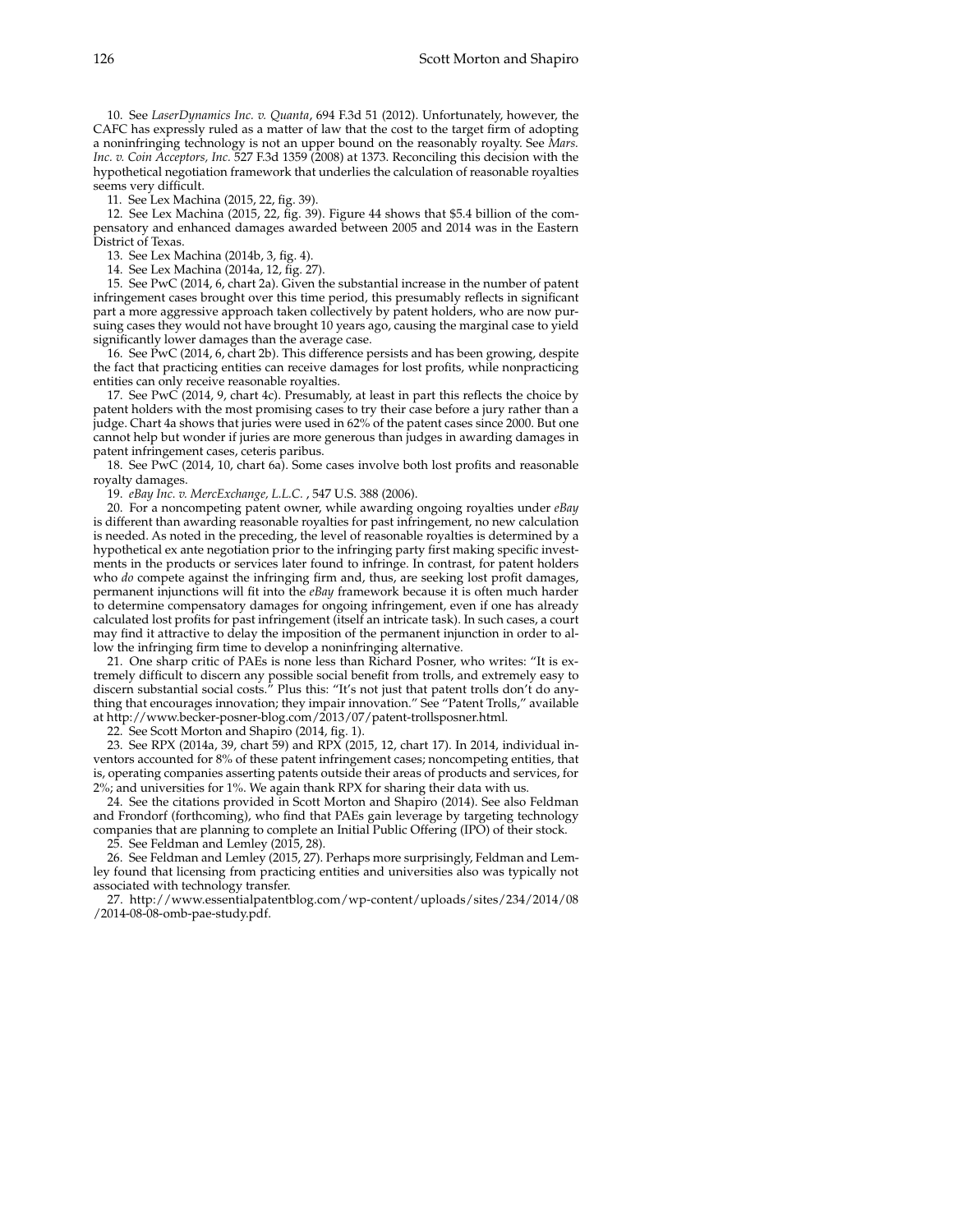28. http:// www .ftc .gov/ system/ files/ documents/ federal\_register\_notices/ 2014/ 05 / 140519agencyinfocollectionfrn .pdf.

29. Commissioner Julie Brill gave a speech at American Antitrust Institute in December 2014 in which she expressed hope that the FTC would issue a report on PAEs by the end of 2015. See page 4 in https:// www .ftc .gov/ system/ files/ documents/ public\_state ments/ 604381/ brill\_- \_aai\_ccia\_pae\_speech\_12-10-14 .pdf.

30. Another recent example is the FTC's study of data brokers, which resulted in a report entitled "Data Brokers: A Call for Transparency and Accountability," available at https:// www .ftc .gov/ system/ files/ documents/ reports/ data- brokers- call- transparency - accountability- report- federal- trade- commission- may- 2014/ 140527databrokerreport .pdf.

31. See Federal Trade Commission's "FTC Settlement Bars Patent Assertion Entity From Using Deceptive Tactics," available at http://www.ftc.gov/news-events/press -releases/2014/11/ftc-settlement-bars-patent-assertion-entity-using-deceptive.

32. Ibid.

33. See RPX, "2014 NPE Litigation: New and Smaller Targets," available at http:// www .rpxcorp .com/ 2015/ 01/ 09/ 2014-npe- litigation- new- and- smaller- targets- 2/ . The number of patent infringement cases brought by operating companies also fell, from 1,845 to 1,667.

34. See RPX (2015, 3).

35. Ibid.

36. See http:// www .ipnav .com/ blog/ erich- spangenbergs- patent- predictions- for - 2015/ . His prediction assumes that Congress will pass patent reform legislation in 2015 including a strong fee- shifting provision. Note that this prediction may not apply to SEPs, which we consider later in the paper.

37. Lu (2015) finds a large negative effect of the Supreme Court's *Alice* decision (see the following) on prices commanded by patent portfolios, but this effect is measured over a short period of time and is not statistically significant.

38. http:// www .reuters .com/ article/ 2014/ 12/ 23/ us- rpx- rockstar- ip- idUSKBN0K11AI 20141223.

39. http:// www .reuters .com/ article/ 2013/ 11/ 26/ us- qualcomm- china- idUSBRE9AO 0E820131126?feedType=RSS&feedName=technologyNews.

40. See "Qualcomm Fined 6.088 Billion RMB and Required to Change Licensing Policy by Chinese Regulator," available at http:// www .patentexp .com/ ?cat=1177.

41. Ibid.

42. See Joe Mullin (2014), "For World's Biggest Troll, First Patent Case Ends up in Tatters," Arstechnica. Available at http:// arstechnica .com/ tech- policy/ 2014/ 04/ for- worlds -biggest-troll-first-patent-case-ends-up-in-tatters/.

43. See Dan Levine (2014), "Capital One Defeats Patent Lawsuit Brought by Intellectual Ventures." April 16, 2014. Available at http://www.reuters.com/article/2014/04/17 /capital-one-fin-ruling-idUSL2N0N900G20140417.

44. 134 S. Ct. 2347. We discuss the *Alice* case in the following.

45. See Dan Levine (2014), "Big Patent Owner Intellectual Ventures Cuts Staff 5 Pct." Available at http://www.reuters.com/article/2014/02/13/intellectualventures-layoffs - idUSL2N0LI1DN20140213.

46. See Ashley Vance (2014), "Mass Layoffs Hit Intellectual Ventures' Patent Factory." Available at http:// www .bloomberg .com/ bw/ articles/ 2014-08-19/ intellectual- ventures -layoffs-hit-a-fifth-of-its-workforce.

47. Ibid.

48. See Scott Morton and Shapiro (2014).

49. http:// www .bloomberg .com/ bw/ articles/ 2014-09-04/ intellectual- ventures -patent-troll-funds-startups-new-products.

50. http:// www .bloomberg .com/ bw/ articles/ 2014-09-04/ intellectual- ventures -patent-troll-funds-startups-new-products#p2.

51. https:// ivin.intven .com/ session/ new.

52. http:// www .intellectualventures .com/ inventor- network/.

53. However, submitting an invention to IVIN grants IV "a worldwide, royalty-free, non-exclusive, perpetual, irrevocable and sublicenseable license to use, distribute, repro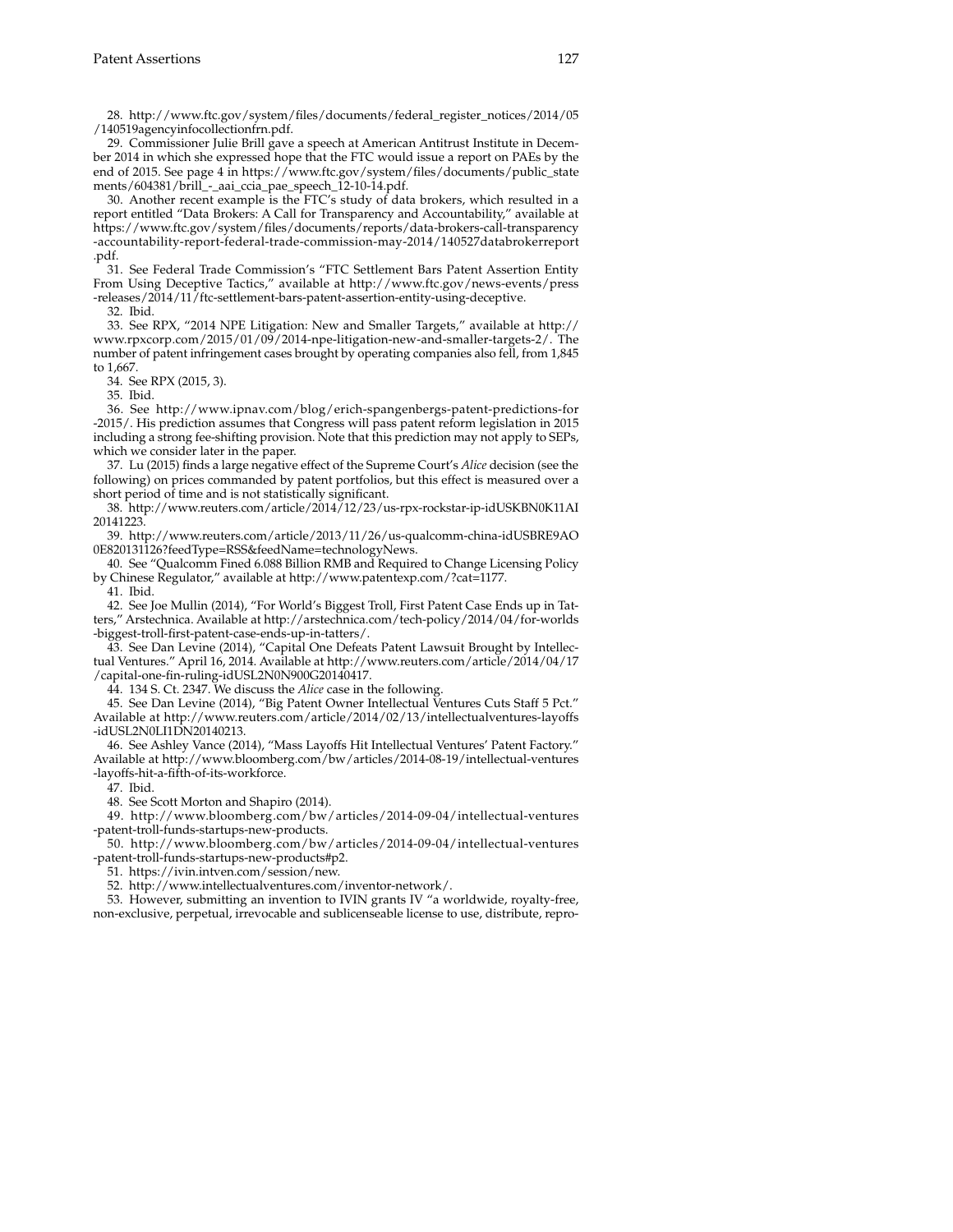duce, modify, or publicly display" that information. An inventor must agree to this condition before revealing the details of his or her invention for consideration by IV.

54. http:// www .marketwatch .com/ story/ apple- ordered- to-pay- 533-million- in -patent-case-2015-02-25 and http://www.reuters.com/article/2015/02/25/us-ip-apple - verdict- idUSKBN0LT0E720150225.

Smartflash was founded by inventor Patrick Racz early in the twenty- first century as a way to market and commoditize his patents, some of which date back to 1999. As a nonpracticing entity, the firm operates solely through patent licensing and litigation. Using its clutch of seven patents, all attributed to co-inventor Racz, the firm sued game makers Game Circus and Kings Isle Entertainment in 2014. Both companies settled out of court.

See http://appleinsider.com/articles/15/02/26/fresh-off-533m-victory-smartflash -files-another-patent-suit-against-apple.

55. In the House, Democrats voted in favor of the AIA by 136-50, and Republicans voted in favor by 168-67. See http:// clerk.house .gov/ evs/ 2011/ roll491.xml.

56. Democrats voted in favor by 130 to 64, and Republicans voted in favor by 195 to 27. See http:// clerk.house .gov/ evs/ 2013/ roll629.xml.

57. Senator Hatch introduced S.1612, the Patent Litigation Integrity Act, in October 2013 and Senator Leahy introduced S.1720, the Patent Transparency and Improvements Act, in November 2013.

58. As discussed in the following, in 2014 the Supreme Court addressed fee shifting in patent cases in a pair of cases.

59. Legislation very similar to H.R. 9 was introduced in late April 2015 in the Senate Judiciary Committee by Chairman Chuck Grassley together with Ranking Member Senator Patrick Leahy. This legislation, the Protecting American Talent and Entrepreneurship Act (PATENT Act) seeks to clarify pleading standards, protect end users, limit early discovery, enable more fee shifting, curb abusive demand letters, and increase transparency regarding patent ownership.

60. White House Task Force on High- Tech Patent Issues, June 4, 2013, available at http://www.whitehouse.gov/the-press-office/2013/06/04/fact-sheet-white-house-task -force-high-tech-patent-issues.

61. Executive Office of the President, "Patent Assertion and U.S. Innovation," available at www.whitehouse.gov/sites/default/files/docs/patent\_report.pdf.

62. White House Task Force on High- Tech Patent Issues, June 4, 2013, available at http://www.whitehouse.gov/the-press-office/2013/06/04/fact-sheet-white-house-task - force- high- tech- patent- issues.

63. Two recommendations relate to the ITC, which we discuss in the following. Two directly involve the PTO, which is discussed immediately below. The final recommendation is to "use demand letter transparency to help curb abusive suits." This last recommendation relates to the FTC's enforcement action against MPHJ discussed in the preceding.

64. The fifth executive action is to strengthen the enforcement process for ITC exclusion orders.

65. http:// www .uspto .gov/ patent/ initiatives/ uspto- led- executive- actions- high- tech -patent-issues.

66. Ewing and Feldman (2012) document 1276 shell companies used by Intellectual Ventures. IV has acknowledged that it uses shell companies to purchase and hold patents. In comments filed with the PTO, IV has stated that it seeks to keep some of its patent holdings secret so as not to reveal its "technology roadmap." See http:// www .uspto .gov /patents/law/comments/ao-e\_intellectualventures\_20140424.pdf.

67. See http:// www .gpo .gov/ fdsys/ pkg/ FR-2015-02-05/ pdf/ 2015-02398 .pdf.

68. The Supreme Court clearly was in no mood to defer to the specialized court established to handle patent litigation. For example, in *Limelight v. Akamai* 134 S. Ct. 2111 (2014), the Supreme Court wrote: "The Federal Circuit's analysis fundamentally misunderstands what it means to infringe a method patent."

69. While the 2014– 2015 Supreme Court term will not compare with the dramatic 2013– 2014 term, it has already yielded one major patent case in which the Supreme Court reversed the CAFC. In *Teva Pharmaceuticals USA v. Sandoz,* 135 S. Ct. 831 (2015), the Court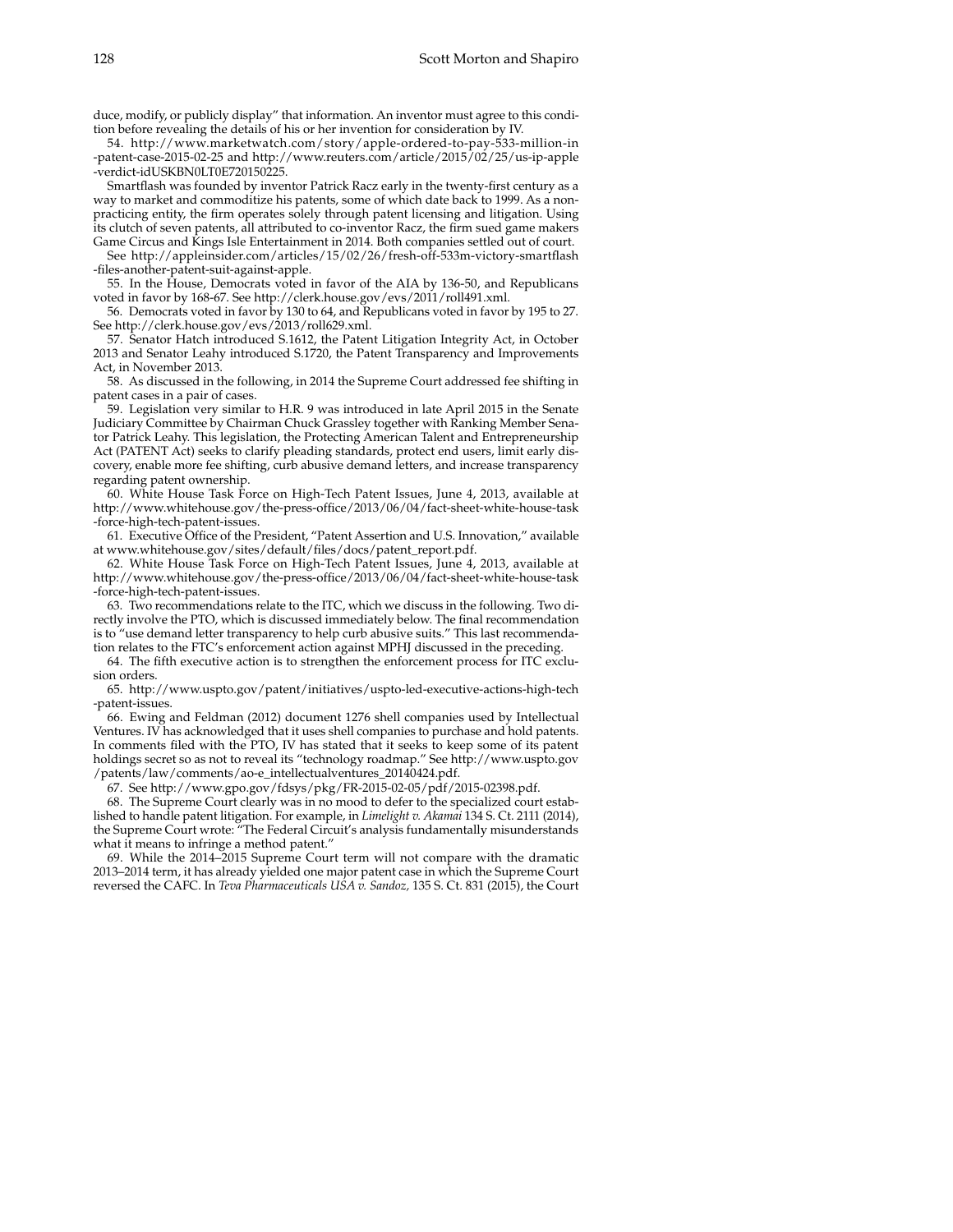ruled 7-2 that the CAFC could only overrule the trial court's construction of a patent claim if the lower court had committed a "clear error." Under *Teva*, the CAFC's role in claim construction is significantly diminished in comparison with the previous de novo review standard the CAFC had established for itself.

70. 134 S. Ct. 2354, quoting *Association for Molecular Pathology v. Myriad Genetics* 133 S. Ct. 2107 (2013). In *Myriad,* the court found that isolated human genes were not patentable subject matter. The court also cited *Bilski v. Kappos*, 561 U.S. 593 (2010) and *Mayo Collaborative Services v. Prometheus Laboratories*, 132 S. Ct. 1289 (2012). *Bilski* involved a method of hedging and *Mayo* involved a medical diagnostic method. One of the key precedents here goes all the way back to the invention of the telegraph, *O'Reilly v. Morse* 56 U.S. 62 (1854), where the Supreme Court found certain claims in Morse's patent to be overly broad.

71. 134 S. Ct. 2357.

72. See, for example, "Data reveals a surge in the success rate of motions to dismiss after Alice," available at http:// www .iam- media .com/ blog/ Detail .aspx?g=458b952d -eaf8-4f84-be69-85c488556896.

73. See http:// patentlyo .com/ media/ 2014/ 11/ GrayLeCozDuan .pdf.

74. *Octane Fitness v. ICON Health & Fitness, Inc.,* 134 S. Ct. 1749 (2014) and *Highmark, Inc. v. Allcare Health Mgmt. Sys., Inc.,* 134 S. Ct. 1744 (2014).

75. See the arguments in Scott Morton and Shapiro (2014).

76. See US Department of Justice and US Patent and Trademark Office (2013).

77. See Maskus and Merrill (2013).

78. See RPX (2014b, 9, table 1.1). These numbers are calculated on a defendant-patent basis, so each patent asserted against each defendant counts as one observation. On a unique patent basis, the patent holder win rates are 19% and 67% respectively. These data include all patent infringement actions brought in US district courts from January 2005 through June 2014. The most recent outcome at verdict, initial determination, or final determination is counted.

79. For a brief overview, see the U.S. DOJ IEEE BRL, available at http:// www .justice .gov/ atr/ public/ busreview/ 311470 .pdf.

80. The IEEE policy is here: http:// standards.ieee .org/ develop/ policies/ bylaws /approved-changes.pdf.

81. Joint guidelines DOJ-FTC Joint Guidelines on Intellectual Property licensing. See the DOJ BRL at: http://www.justice.gov/atr/public/busreview/311470.pdf.

82. http:// grouper.ieee .org/ groups/ pp- dialog/ drafts\_comments/ SBBylaws\_100614 \_redline\_current .pdf.

83. http:// grouper.ieee .org/ groups/ pp- dialog/ drafts\_comments/ SBBylaws\_100614 \_redline\_current .pdf.

84. See http:// www .justice .gov/ atr/ public/ busreview/ 311470 .pdf. The IEEE request for a review by the Antitrust Division can be found at http://www.justice.gov/atr / public/ busreview/ request- letters/ 311483 .pdf.

85. Hesse (2013) also articulates the current enforcement policy of the Antitrust Division regarding SSOs.

86. DOJ IEEE BRL, page 6.

87. DOJ IEEE BRL, page 9.

88. DOJ IEEE BRL, page 15.

89. DOJ IEEE BRL, page 9.

90. See Kai- Uwe Kuhn, Fiona Scott Morton, and Howard Shelanski (2013), "Standard Setting Organizations Can Help Solve the Standard Essential Patents Licensing Problem" CPI Antitrust Chronicle, March 2013 (special issue) as well as the US DOJ-FTC joint IP guidelines. See also Farrell et al. (2007). https://www.competitionpolicyinternational .com/assets/Free/ScottMortonetalMar-13Special.pdf

91. Indeed, since SEPs are Cournot Complements, an IPR policy preventing patent holdup helps overcome the problem of supramonopoly pricing associated with complementary inputs used in fixed proportions.

92. http:// europa.eu/ rapid/ press- release\_IP- 14-489\_en .htm?locale=en and http:// europa.eu/rapid/press-release\_IP-14-490\_en.htm?locale=en.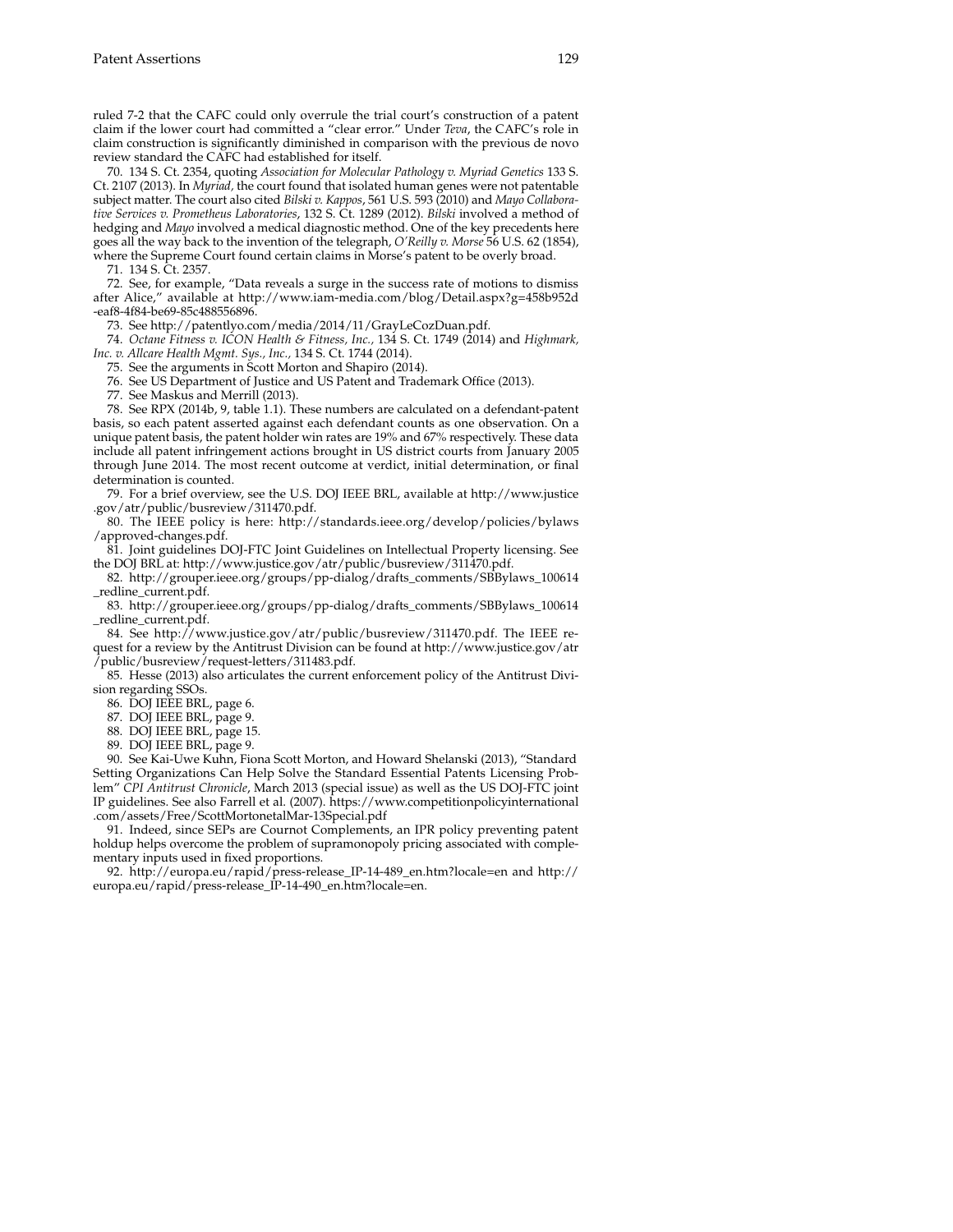93. See Susan Decker and Ian King (2015), "Qualcomm Says it Won't Follow New Wi- Fi Rules on Patents," available at http:// www .bloomberg .com/ news/ articles/ 2015-02-11  $\verb|/qualcomm-says-new-wi-fi-standard-rules-unfair-many-not-take-part.$ 

94. See Richard Lloyd (2015), "InterDigital Reveals That, Like Qualcomm, it is Reworking Relationship with IEEE After Introduction of New Patent Policy," available at http:// www .iam- media .com/ Blog/ Detail .aspx?g=8c9676dd- 6bbd- 4d6c- b3e5-9a5ddeb36581. The InterDigital letter to the IEE is available at http:// www .interdigital .com/ wp -content/uploads/2015/03/Letter-to-IEEE-SA-PatCom.pdf.

95. "SAE International ACRRR industry standards, J-2788 and J-2843, which govern the operation of ACRRR machines that handle the two most common types of air conditioning refrigerant in vehicles today." See https:// www .ftc .gov/ sites/ default/ files / documents/ cases/ 2013/ 04/ 121126boschanalysis .pdf.

96. https:// www .ftc .gov/ sites/ default/ files/ documents/ cases/ 2013/ 04/ 121126bosch analysis .pdf, page 4.

97. https:// www .ftc .gov/ sites/ default/ files/ documents/ cases/ 2013/ 01/ 130103 googlemotorolaanalysis .pdf, page 4.

98. http:// www .justice .gov/ atr/ public/ speeches/ speech- hesse .html. See also Hesse (2012a, 2012b, 2013, 2014a, 2014b).

99. See, for example, Hesse (8 November, 2013, page 4, 12):

"How can we address this problem? One way is through post hoc antitrust suits against holders of F/RAND-encumbered SEPs who try to engage in patent hold-up. The Federal Trade Commission (FTC) and the European Commission (EC) have demonstrated that this approach can be successful in some cases, and several recent decisions from U.S. courts have provided substantial guidance in this area. But, post hoc litigation also can be costly and time-consuming. A more efficient solution would rely on collaboration within the standards industry to improve patent policies at standards bodies. (p 4)

"In sum, I believe the Division's competition advocacy, in combination with the efforts of other agencies and the courts, is bringing some much-needed guidance . . . We will continue our work in this area with the hope that the policies governing the use of such standards- essential patents will become even more procompetitive. (page 12)"

100. http:// www .justice .gov/ atr/ public/ busreview/ 295151 .pdf. Subsequent to the issuance of this BRL, Shapiro served as a consultant to IPXI.

101. https:// www .ipxi .com/ inside- ipxi/ the- exchange .html.

102. https:// www .ipxi .com/ offerings/ ulr- contracts .html.

103. https:// www .ipxi .com/ public- files/ wfn1-offering- summary .pdf.

104. http:// www .justice .gov/ atr/ public/ busreview/ 295151 .pdf, page 7.

105. http:// www .justice .gov/ atr/ public/ busreview/ 295151 .pdf, page 10.

106. See Lex Machina (2015, 28, fig. 49).

107. See Lex Machina (2015, 28, fig. 51) and Lex Machina (2014a, app. 1). The appendix lists all pending ITC patent investigations as of December 31, 2013.

108. See RPX (2014b, 9, table 1.1). These numbers are calculated on a defendant- patent basis, so each patent asserted against each defendant counts as one observation. On a unique patent basis, the patent holder win rates are 33% at the ITC and 19% in federal court.

109. *eBay Inc. v. MercExchange, L.L.C.* , 547 U.S. 388 (2006).

110. *Apple Inc. and NeXT Software v. Motorola Inc*., 869 F. Supp. 2d 901 (2012) at 914.

111. *Apple Inc. and NeXT Software v. Motorola Inc*., 757 F.3d 1286 (2014) at 1332. The CAFC left open the possibility that an injunction may be warranted if the infringer refuses to pay a FRAND royalty.

112. https:// www .ftc .gov/ sites/ default/ files/ documents/ advocacy\_documents/ ftc - comment- united- states- international- trade- commission- concerning- certain- gaming- and -entertaining/1206ftcgamingconsole.pdf.

113. http:// www .justice .gov/ atr/ public/ guidelines/ 290994 .pdf. Like the CAFC, the US DOJ and US PTO state that exclusion orders may be appropriate if the putative licensee refuses to pay what has been determined to be a FRAND royalty. They also state: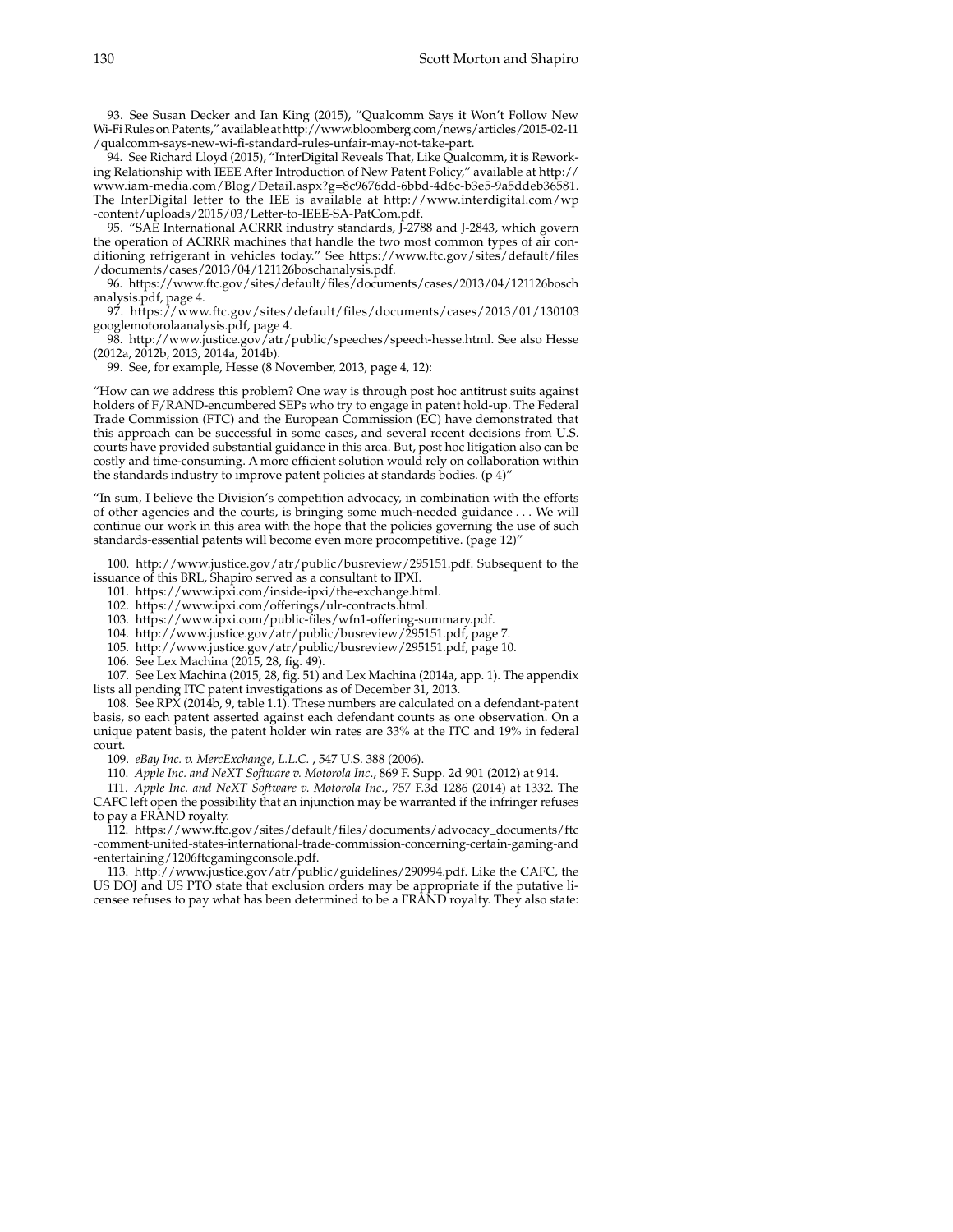"An exclusion order could be appropriate if the putative licensee is not subject to the jurisdiction of a court that could award damages" (page 7).

114. Commission Opinion in the Matter of Certain Electronic Devices Including Wireless Communications Devices, Portable Music and Data Processing Devices, and Tablet Computers, Investigation No. 337-TA-794, June 2013.

115. https:// ustr .gov/ sites/ default/ files/ 08032013%20Letter\_1.PDF, p. 2. Such disapprovals by the USTR are extremely rare. This was the first veto since 1987.

116. See especially Initial Determination on Violation of Section 337 and Recommended Determination on Remedy and Bond, In the Matter of Certain Wireless Devices with 3G and/or 4G Capabilities and Components Thereof," Investigation No. 337-TA-868, June 2014, Administrative Law Judge Theodore R. Essex, public version, especially at pages 123– 126, henceforth "ITC InterDigital Decision." See also Initial Determination on Remand, In the Matter of Certain 3G Mobile Handsets and Components Thereof," Investigation No. 337-TA- 613, April 2015, Administrative Law Judge Theodore R. Essex," public version, especially pages 54–67. Whether the Commission as a whole will support ALJ Essex's public interest analysis remains to be seen.

117. *Apple Inc. and NeXT Software v. Motorola Inc.,* 869 F. Supp. 2d 901 (2012) at 915.

118. ITC InterDigital Decision at page 123.

119. ITC InterDigital Decision at page 125.

120. Legislative Recommendation No. 5, White House Task Force on High- Tech Patent Issues, available at http://www.whitehouse.gov/the-press-office/2013/06/04/fact - sheet-white-house-task-force-high-tech-patent-issues.

121. See *Microsoft Corp. v. Motorola, Inc.,* 864 F. Supp. 2d 1023, 1030-33 (W.D. Wash. 2012) and *Microsoft Corp. v. Motorola, Inc.,* 854 F. Supp. 2d 993, 999-1001 (W.D. Wash. 2012). 122. ITC InterDigital Decision.

123. In re *Innovatio IP Ventures, LLC Patent Litig.,* 2013 WL 5593609 (N.D. Ill. Oct. 3, 2013).

124. *Ericsson Inc. v. D-Link Systems Inc. et. al.*, 773 F.3d 1201 (2014).

125. *Ericsson v. D-Link* at 1233.

126. See "Ericsson Sues Apple Over Patent Licensing, Seeks to Block iPhone and iPad Sales, available at http://techcrunch.com/2015/02/27/ericsson-sues-apple-over-patent -licensing-seeks-to-block-iphone-and-ipad-sales/.

127. *Apple v Telefoniktiebolaget lm Ericsson CV 15 0154*, Complaint for Declaratory Judgment, January 2015, page 12.

128. See https:// www .youtube .com/ watch?v=8a07jTJIZbc&spfreload=10 (minute 1:30): "FRAND royalties should be driven by market forces. True FRAND royalties reflect the value of the standardized technology to the consumer."

129. "When dealing with SEPs, there are two special apportionment issues that arise. First, the patented feature must be apportioned from all of the unpatented features reflected in the standard. Second, the patentee's royalty must be premised on the value of the patented feature, not any value added by the standard's adoption of the patented technology. These steps are necessary to ensure that the royalty award is based on the incremental value that the patented *invention* adds to the product, not any value added by the standardization of that technology" (*Ericsson v. D-Link* at 1232.)

#### **References**

Contreras, Jorge, and Richard J. Gilbert. Forthcoming. "A Unified Framework for RAND and Other Reasonable Royalties." *Berkeley Technology Law Journal*

Contreras, Jorge, and David L. Newman. 2014. "Developing a Framework for Arbitrating Standards- Essential Patent (SEP) Disputes." *Journal of Dispute Resolution* 2014 (1): 23-51.

Durie, Daralyn J., and Mark A. Lemley. 2010. "A Structured Approach to Calculating Reasonable Royalties." Lewis & Clark Law Review 14:627-52.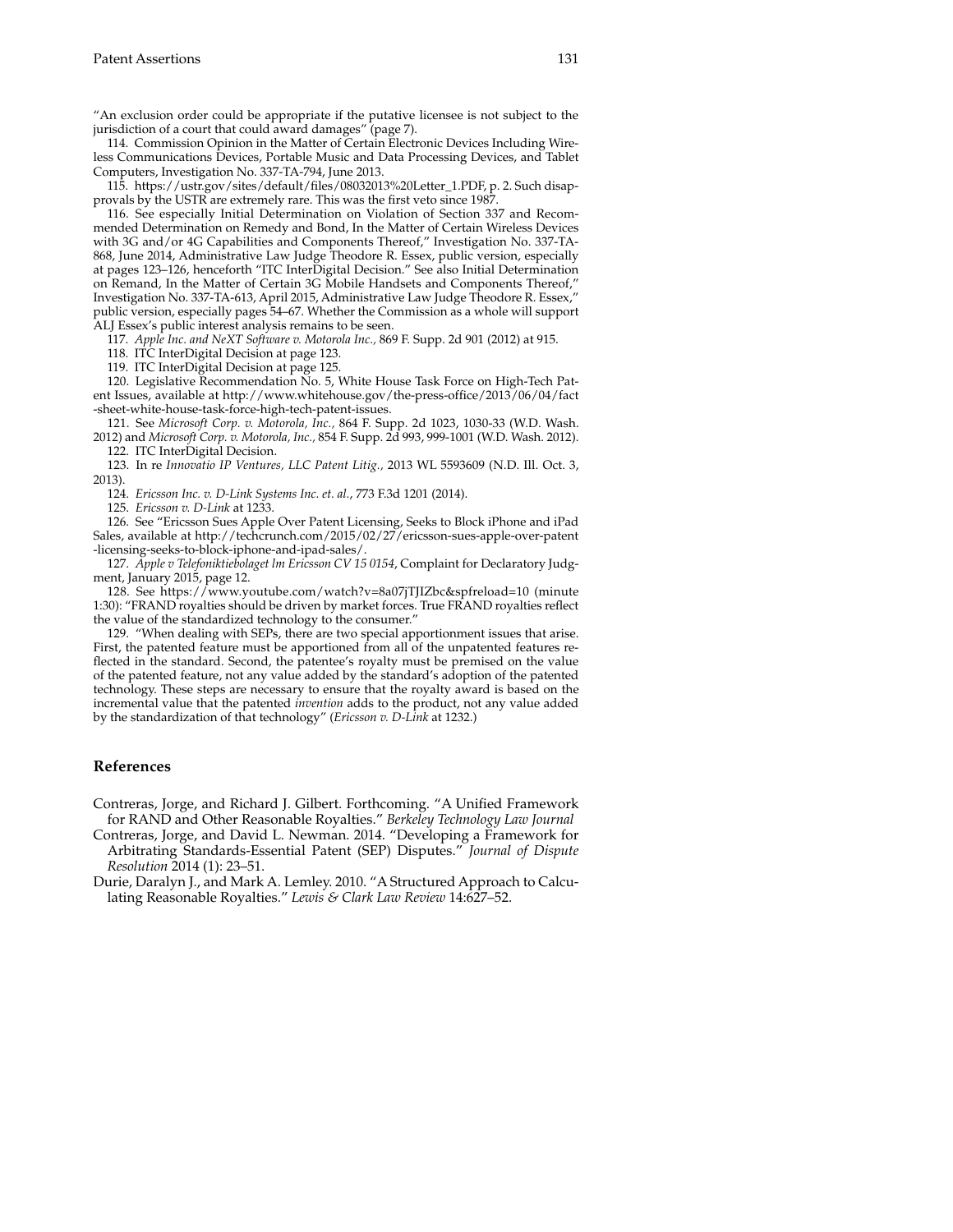- Ewing, Tom, and Robin Feldman. 2012. "The Giants among Us." *Stanford Technology Law Review* 1:1– 61. https:// journals.law.stanford .edu/ sites/ default / files/ stanford- technology- law- review- stlr/ online/ feldman- giants- among -us.pdf.
- Farrell, Joseph, John Hayes, Theresa Sullivan, and Carl Shapiro. 2007. "Standard Setting, Patents and Hold-Up." Antitrust Law Journal 74:603-70. http:// faculty.haas.berkeley .edu/ shapiro/ standards2007 .pdf.
- Farrell, Joseph, and Carl Shapiro. 2008. "How Strong Are Weak Patents?" *American Economic Review* 98 (4): 1347– 69.
- Feldman, Robin, and Evan Frondorf. Forthcoming. "Patent Demands and Initial Public Offerings." *Stanford Technology Law Review*. http:// papers.ssrn .com/ sol3/ papers .cfm?abstract\_id=2591648.
- Feldman, Robin, and Mark Lemley. 2015. "Do Patent Licensing Demands Mean Innovation?" *Iowa Law Review* 101. http:// papers.ssrn .com/ sol3/ papers .cfm?abstract\_id=2565292.
- Hesse, Renata. 2012a. "The Antitrust Division and SSOs: Continuing the Dialogue." November. http:// www .justice .gov/ atr/ public/ speeches/ 288580 .pdf. ———. 2012b. "Six 'Small' Proposals for SSOs Before Lunch." October. http://
- www .justice .gov/ atr/ public/ speeches/ 287855 .pdf. . 2013. "The Art of Persuasion Competition Advocacy at the Intersection of Antitrust and Intellectual Property." November. http:// www .justice .gov / atr/ public/ speeches/ 301596 .pdf.
- ———. 2014a. "At the Intersection of Antitrust & High- Tech: Opportunities for Constructive Engagement." January. http:// www .justice .gov/ atr/ public / speeches/ 303152 .pdf.
- . 2014b. "A Year in the Life of the Joint DOJ-PTO Policy Statement on Remedies for F/RAND Encumbered Standards-Essential Patents." May. http:// www .justice .gov/ atr/ public/ speeches/ 304638 .pdf.
- Lemley, Mark, and Carl Shapiro. 2007. "Patent Hold-Up and Royalty Stacking." *Texas Law Review* 85 (7): 1991– 2049.
- ———. 2013. "A Simple Approach to Setting Reasonable Royalties for Standard-Essential Patents." *Berkeley Technology Law Journal* 28:1135– 66.
- Lex Machina. 2014a. "2013 Patent Litigation: Year in Review." https:// lex machina.com/2014/10/2013-patent-litigation-year-review/.
- ———. 2014b. "Patent Litigation Damages Report." http:// pages.lexmachina .com/ Damages- Report .html.
- -. 2015. "2014 Patent Litigation: Year in Review." https://lexmachina .com/ resources/.
- Love, Brian. 2013. "An Empirical Study of Patent Litigation Timing: Could a Patent Term Reduction Decimate Trolls Without Harming Innovators?" *University of Pennsylvania Law Review* 161:1309–59.
- Lu, Jack. 2015. "Patent Market Dynamics and the Impact of Alice and the AIA." IPWatchdog, May 17. http:// www .ipwatchdog .com/ 2015/ 05/ 17/ patent -market-dynamics-aia-and-alice/id=57728/.
- Maskus, Keith, and Steve Merrill, eds. 2013. *Patent Challenges for Standard-Setting in the Global Economy: Lessons from Information and Communications Technology*. Committee on Intellectual Property Management in Standard-Setting Processes, Board on Science, Technology and Economy Policy, National Research Council of the National Academies. http:// download.nap .edu/ cart/ download.cgi?&record\_id=18510.
- Menell, Peter. 2014. "Reinvigorating Patent Notice through Faithful Implemen-